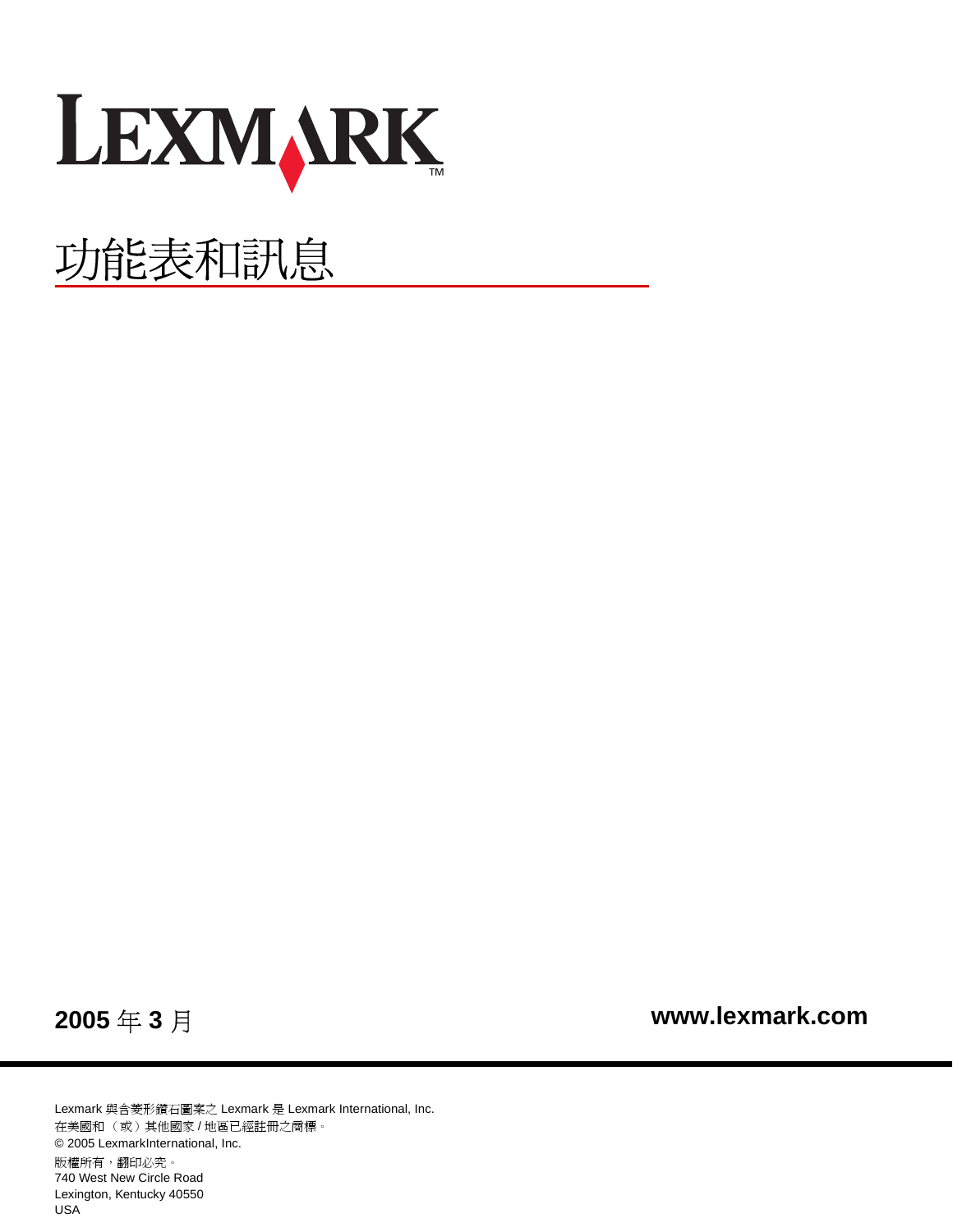#### 版本: **2005** 年 **3** 月

下列各段文字如與當地法規歧異時,於該地不適用之:LEXMARK 僅以現狀提供本出版品,不含任何明示或暗示之保證,包括,但不限於 銷售性及針對特定目的適用性之暗示性保證。有些州禁止於特定交易中拒絕爲明示或暗示之保證,因此,本份聲明不一定適用於 台端。 本出版品中,可能會有技術上或印刷上之錯誤。本處所提供之資訊會定期進行變更;該等變更會併入其後發行的版本。所有論述之產品或 程式,亦隨時有可能進行改進或變更。

如對本出版品有任何指教, 請寄至 Lexmark International, Inc., Department F95/032-2, 740 West New Circle Road, Lexington, Kentucky 40550, U.S.A. 。在英國和愛爾蘭地區,請寄至 Lexmark International, Ltd., Marketing and Services Department, Westhorpe House, Westhorpe, Marlow Bucks SL7 3RQ。Lexmark 將以適當而不對 台端負任何義務之方式,使用或發行 台端提供之資料。 台端可以撥電話 至 1-800-553-9727,購買與本產品相關之其他出版品。在台灣,請撥 0800-008-927。在香港請撥 (852) 2923-8111。於英國及愛爾蘭地 區,請撥 +44 (0)8704 440 044。其他地區,請與您當地的經銷商聯繫。

本出版品中所提及的產品、程式或服務,並不表示製造商將使其可適用於所有國家。所有提及的產品、程式或服務,並無明示或暗示僅能 使用該等產品、程式或服務。凡功能相當之產品、程式或服務,於不侵害任何現有智慧財產權下均可替換使用。除製造商另有明示外,結 合其他產品、程式或服務之操作評估與查驗,屬使用者之責任。

Lexmark 和含菱形鑽石圖案之 Lexmark 是 Lexmark International, Inc. 在美國和 (或)其他國家已經註冊之商標。

Mac 和 Mac 標誌是 Apple Computer, Inc. 在美國及其他國家 / 地區已經註冊之商標。

PCL® 是 Hewlett-Packard Company 的註冊商標。

PostScript® 是 Adobe Systems Incorporated 的註冊商標。

其他商標為各個所有人之財產。

**© 2005 Lexmark International, Inc.**

#### 版權所有,翻印必究。

#### 美國政府權利

依本合約規定提供之本軟體及一切檢附說明文件,係完全由私人經費開發之商用電腦軟體與說明文件。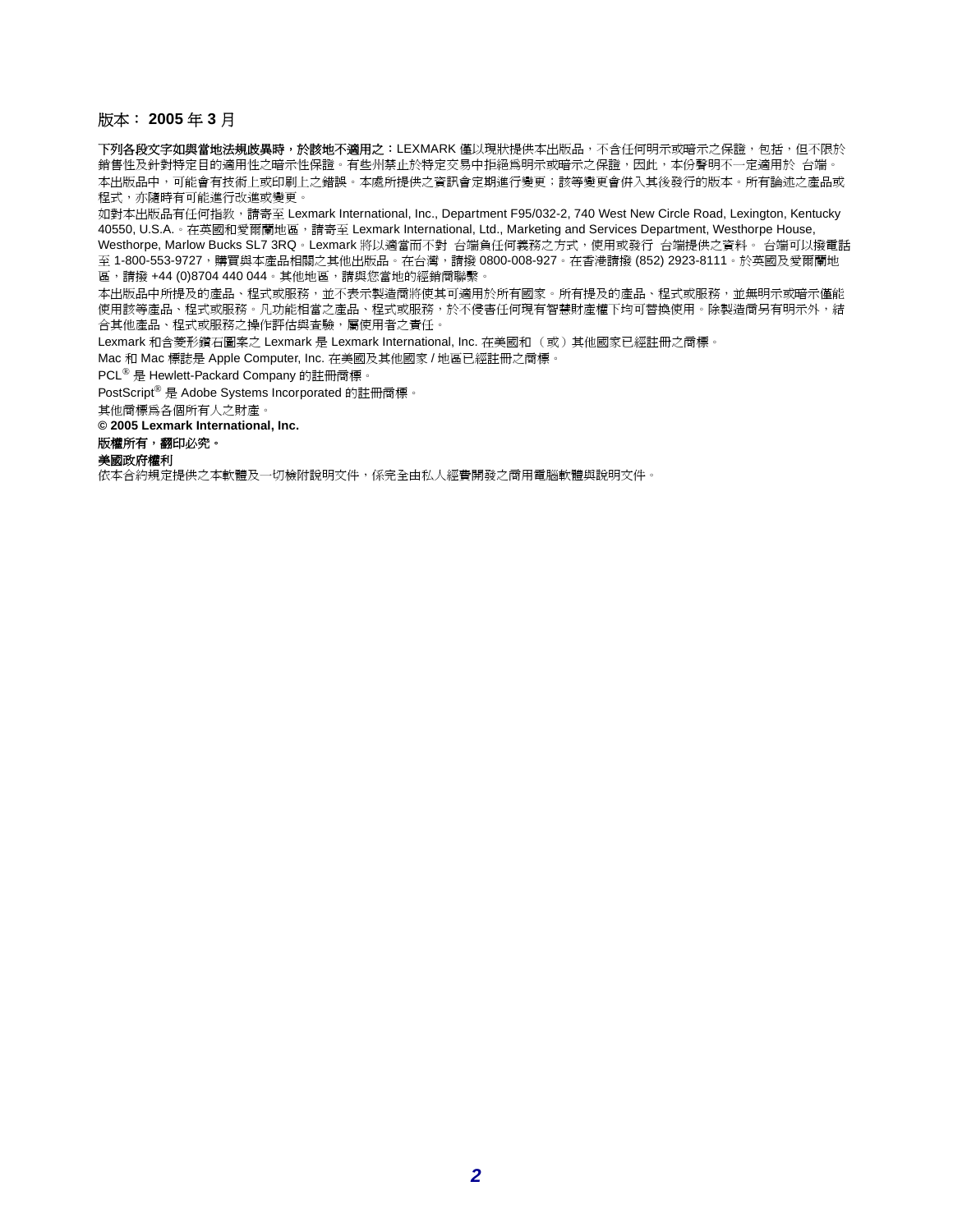# 目錄

| 第 |  |
|---|--|
|   |  |
|   |  |
|   |  |
|   |  |
|   |  |
|   |  |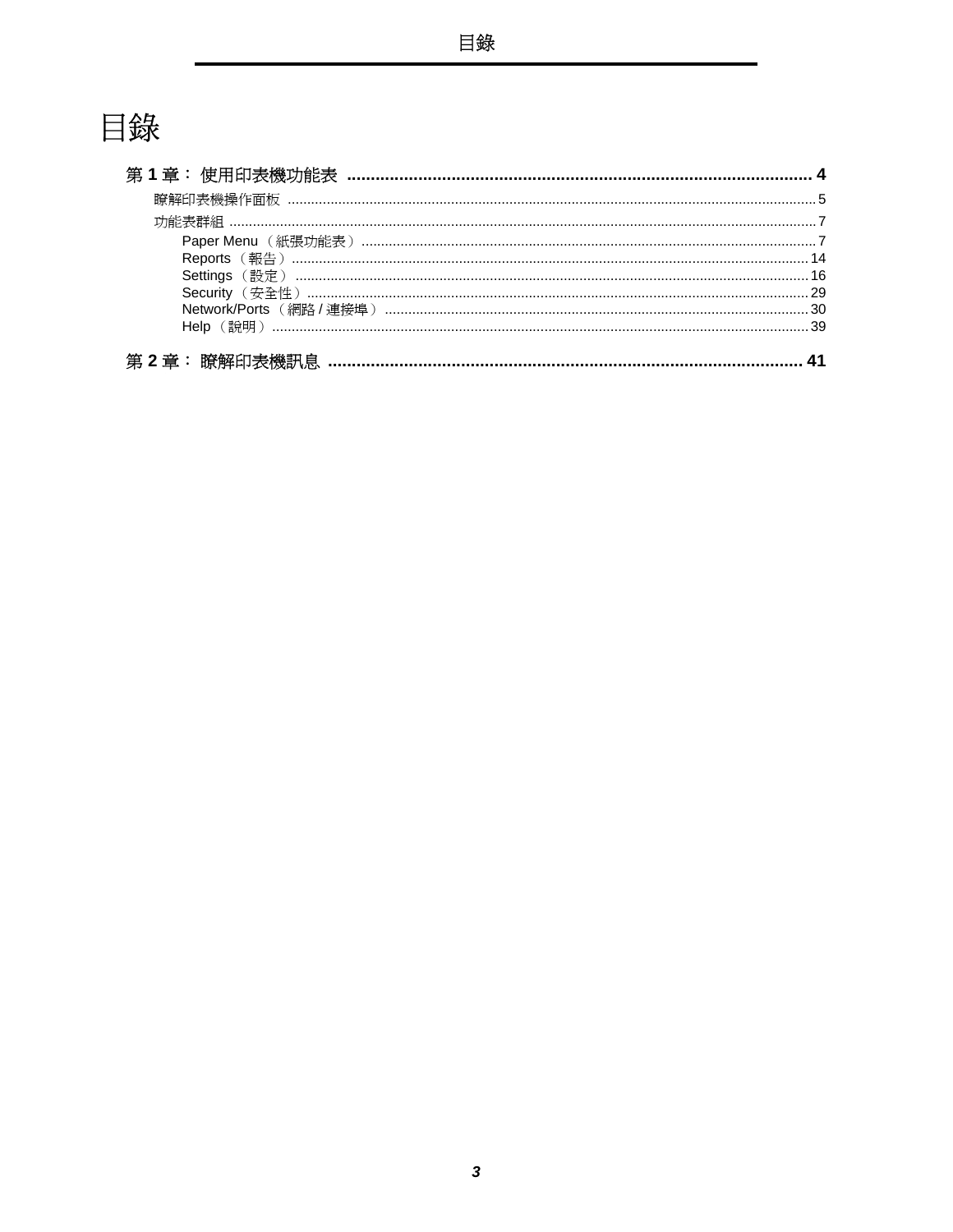<span id="page-3-0"></span>

有一些功能表可讓您輕鬆變更印表機設定。功能表圖會在操作面板上顯示功能表索引,並顯示功能表及每個功能表下的可用 項目。本章稍後會更詳細說明您可以在每個功能表中選取的項目和值。

某些功能表項目或值必須在印表機有安裝特定選購品的情況下才會顯示。其他功能表項目則可能只適用於特定的印表機語 言。您隨時都可以選取這些值,不過,只在備有選購性設備或指定的印表機語言時,這些值才會影響印表機功能。

<span id="page-3-1"></span>

| Paper Menu (紙張功<br>能表)<br>Default Source (預<br>設來源)<br>Paper Size/Type (紙<br>張尺寸 / 類型)<br>Configure MP (配置<br>多用途送紙器)<br><b>Envelope Enhance</b><br>(增強信封)<br>Substitute Size (替代<br>尺寸)<br>Paper Texture (紙張<br>材質)<br>Paper Weight (紙張<br>重量)<br>Paper Loading (紙張<br>載入)<br>Custom Types (自訂<br>類型)<br>Universal Setup (通<br>用尺寸設定)<br>Bin Setup (出紙架設<br>定) | Reports (報告)<br>Menu Settings Page (功能<br>表設定頁)<br>Device Statistics (裝置統<br>計記錄)<br>Network Setup Page (網路<br>設定頁)<br>Network <x> Setup Page<br/>(網路 <x> 設定頁)<br/>Profiles List (設定檔清單)<br/><b>NetWare Setup Page</b><br/>(NetWare 設定頁)<br/>Print Fonts (列印字型)<br/>Print Directory (列印目錄)</x></x> | Settings (設定)<br>Setup Menu (設<br>定功能表)<br><b>Finishing Menu</b><br>(輸出處理功能<br>表)<br>Quality Menu (品<br>質功能表)<br>Utilities Menu (公<br>用程式功能表)<br>PDF Menu (PDF<br>功能表)<br><b>PostScript Menu</b><br>(PostScript 功能<br>表)<br><b>PCL Emul Menu</b><br>(PCL 模擬模式功<br>能表)<br><b>HTML Menu</b><br>(HTML 功能表)<br>Image Menu $(\frac{1}{2})$<br>像功能表) | <b>Network/Ports (網路</b><br>IPv6<br><b>TCP/IP</b><br><b>Standard Network</b><br>(標準網路)<br><b>Network Option <x></x></b><br>(網路選項 <x>)<br/><b>Standard USB</b> (標準<br/>USB)<br/>USB Option <x><br/>(USB 選項 <x>)<br/><b>Parallel and Parallel</b><br/><x>(平行埠和平行埠<br/>&lt; x &gt; 0<br/><b>Serial Option <x></x></b> (序<br/>列選項 <x>)<br/><b>NetWare</b><br/>AppleTalk<br/>LexLink</x></x></x></x></x> | Security (安全性)<br>Max Invalid PIN $($ fffff<br>效密碼上限)<br>Job Expiration $(\mathbb{I})$<br>作期滿)<br>Help (說明)<br>Print All (全部列<br>印)<br>Print Quality (列印<br>品質)<br>Printing Guide (列<br>印指南)<br>Media Guide (材質<br>指南)<br>Print Defects (列印<br>瑕疵)<br>MenuMap (功能表<br>圖)<br><b>Information Guide</b><br>(資訊指南)<br><b>Connection Guide</b><br>(連線指南) |
|-----------------------------------------------------------------------------------------------------------------------------------------------------------------------------------------------------------------------------------------------------------------------------------------------------------------------------------------------------------------|----------------------------------------------------------------------------------------------------------------------------------------------------------------------------------------------------------------------------------------------------------------------------------------------------|------------------------------------------------------------------------------------------------------------------------------------------------------------------------------------------------------------------------------------------------------------------------------------------------------------------------------------------------|-----------------------------------------------------------------------------------------------------------------------------------------------------------------------------------------------------------------------------------------------------------------------------------------------------------------------------------------------------------------------------------------------------|-----------------------------------------------------------------------------------------------------------------------------------------------------------------------------------------------------------------------------------------------------------------------------------------------------------------------------------------------------|
|                                                                                                                                                                                                                                                                                                                                                                 |                                                                                                                                                                                                                                                                                                    |                                                                                                                                                                                                                                                                                                                                                |                                                                                                                                                                                                                                                                                                                                                                                                     | Moving Guide (移                                                                                                                                                                                                                                                                                                                                     |

[動指南\)](#page-39-8)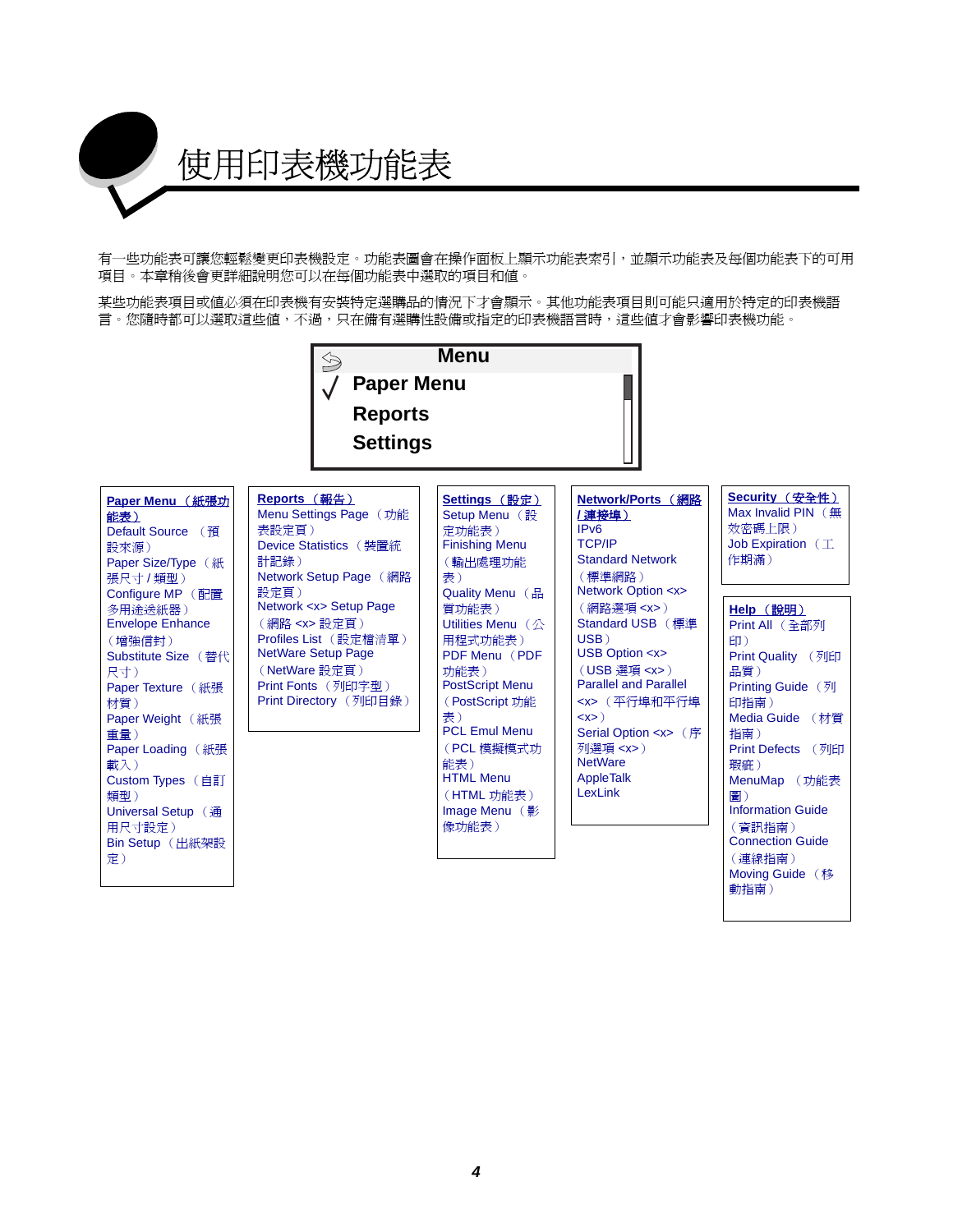### <span id="page-4-0"></span>瞭解印表機操作面板

<span id="page-4-3"></span>印表機操作面板是一個四行、背光的灰階顯示幕,可顯示圖形和文字。「返回」、「功能表」及 「停止」按鈕位於操作面板 左邊,導覽按鈕位於操作面板下方,數字鍵台則位於操作面板右邊。



下表說明按鈕的用法和顯示幕的版面配置。

<span id="page-4-2"></span><span id="page-4-1"></span>

| 面板項目       |                            | 功能                                         |                                                                                                         |  |  |
|------------|----------------------------|--------------------------------------------|---------------------------------------------------------------------------------------------------------|--|--|
| 返回         |                            | 返回上一個檢視畫面。<br>請注意: 如果您按下返回按鈕, 就不會套用畫面上的變更。 |                                                                                                         |  |  |
| 功能表<br>᠐᠊᠇ |                            | 開啓功能表索引。                                   | 請注意: 印表機必須處於 Ready (備妥)狀態,才能存取功能表索引。如果印表機尙未備妥,<br>就會出現一則指出功能表無法使用的訊息。                                   |  |  |
| 停止         |                            |                                            | 停止印表機的機械操作。按下 <b>停止</b> 之後,就會顯示 <b>stopping</b> (停止)訊息。印表機停止之<br>後,操作面板的狀態行就會顯示 stopped (已停止),且會出現選項清單。 |  |  |
| 指示燈        |                            |                                            | 操作面板上採用雙色 LED,一個綠色,另一個紅色。指示燈會指出印表機是否處於下列狀態:<br>印表機電源開啓、印表機忙碌中、閒置、正在處理工作,或需要操作員介入。                       |  |  |
|            |                            | 狀態                                         | 顯示                                                                                                      |  |  |
| 關          |                            |                                            | 電源關閉                                                                                                    |  |  |
|            |                            | 純綠色<br>印表機電源開啓,但閒置                         |                                                                                                         |  |  |
|            | 閃爍綠色<br>印表機正在暖機、處理資料或列印工作。 |                                            |                                                                                                         |  |  |
|            |                            | 純紅色                                        | 需要操作員介入。                                                                                                |  |  |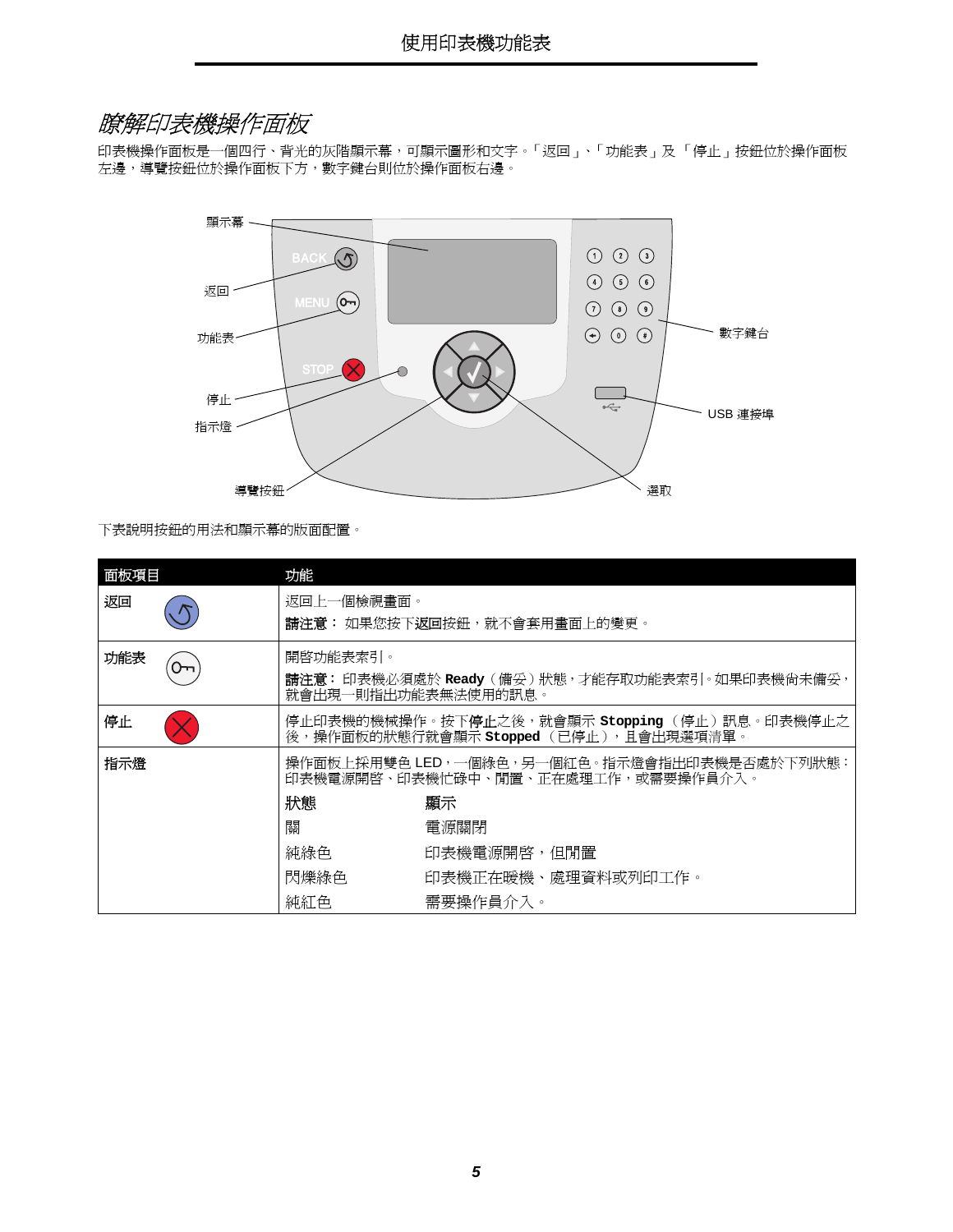<span id="page-5-2"></span><span id="page-5-1"></span><span id="page-5-0"></span>

| 面板項目                                                                 | 功能                                                                                     |
|----------------------------------------------------------------------|----------------------------------------------------------------------------------------|
| 導覽按鈕                                                                 | 您可以使用上和下按鈕來上下移動清單。<br>利用上或下按鈕來導覽清單時,游標一次會移動一行。按下下按鈕,即可將畫<br>面變更至下一整頁。                  |
|                                                                      | 您可以使用左和右按鈕在畫面中移動,例如,從某一個功能表索引移到另一個<br>功能表索引。它們也可以用來捲動無法配合畫面大小的文字。                      |
|                                                                      | <b>選取</b> 按鈕可用來起始選項動作。當游標位於您要的選項旁邊(例如:跟隨鏈<br>結、提出配置項目,或者,啓動或取消工作)時,請按下 <b>選取</b> 。     |
| USB 直接介面                                                             | 操作面板上的主電腦 USB 直接介面可用來插入 USB 快閃記憶體裝置及列印 PDF 檔。<br>請注意: USB 連接埠位於印表機背部,可用來連接個人電腦或其他週邊裝置。 |
| 數字鍵台                                                                 | 數字鍵台由數字、井字 (#) 符號及倒退按鈕組成。5 按鈕有一個用於非視覺化定位的突起物。                                          |
| (1)<br>$\left( 2\right)$<br>$\left( 3\right)$                        | 數字可用來輸入數量或密碼這類項目的數值。倒退鍵可用來刪除游標左邊的數字。多按幾次<br>倒退鍵,即可刪除其他項目。                              |
| $\circled{5}$<br>$\left( \clubsuit \right)$<br>(6)                   | 請注意: 井字(#)符號並未使用。                                                                      |
| (7)<br>(8)<br>(9)                                                    |                                                                                        |
| $\left( \bullet \right)$<br>$(\ast)$<br>$(\textcolor{red}{\bullet})$ |                                                                                        |
| 顯示幕                                                                  | 顯示幕可以顯示訊息和圖形,以說明印表機目前的狀態,並指出可能發生且必須解決的印表<br>機問題。                                       |
| Status / Supplies<br>√ Ready                                         | 顯示幕的第一行是標頭行。在適用的情況下,它會內含指出可以使用「 返回 」 按鈕的圖形。                                            |
| Tray 1 low<br><b>View Supplies</b>                                   | 它還會顯示目前的狀態和 Supplies (耗材) (警告)狀態。如果有多項警告, 各項警告會以<br>逗點區隔。                              |
| Tell me more (其他相關資                                                  | 顯示幕的其他三行是畫面的內文。這三行可讓您檢視印表機狀態、耗材訊息、「顯示相關資<br>訊」畫面以及選取選項。                                |
| 訊)畫面                                                                 |                                                                                        |
| Some held jobs were not<br>restored.                                 |                                                                                        |
| Show me (顯示相關資訊)<br>畫面                                               |                                                                                        |
| ⇘<br>Remove tray;<br>remove print media                              |                                                                                        |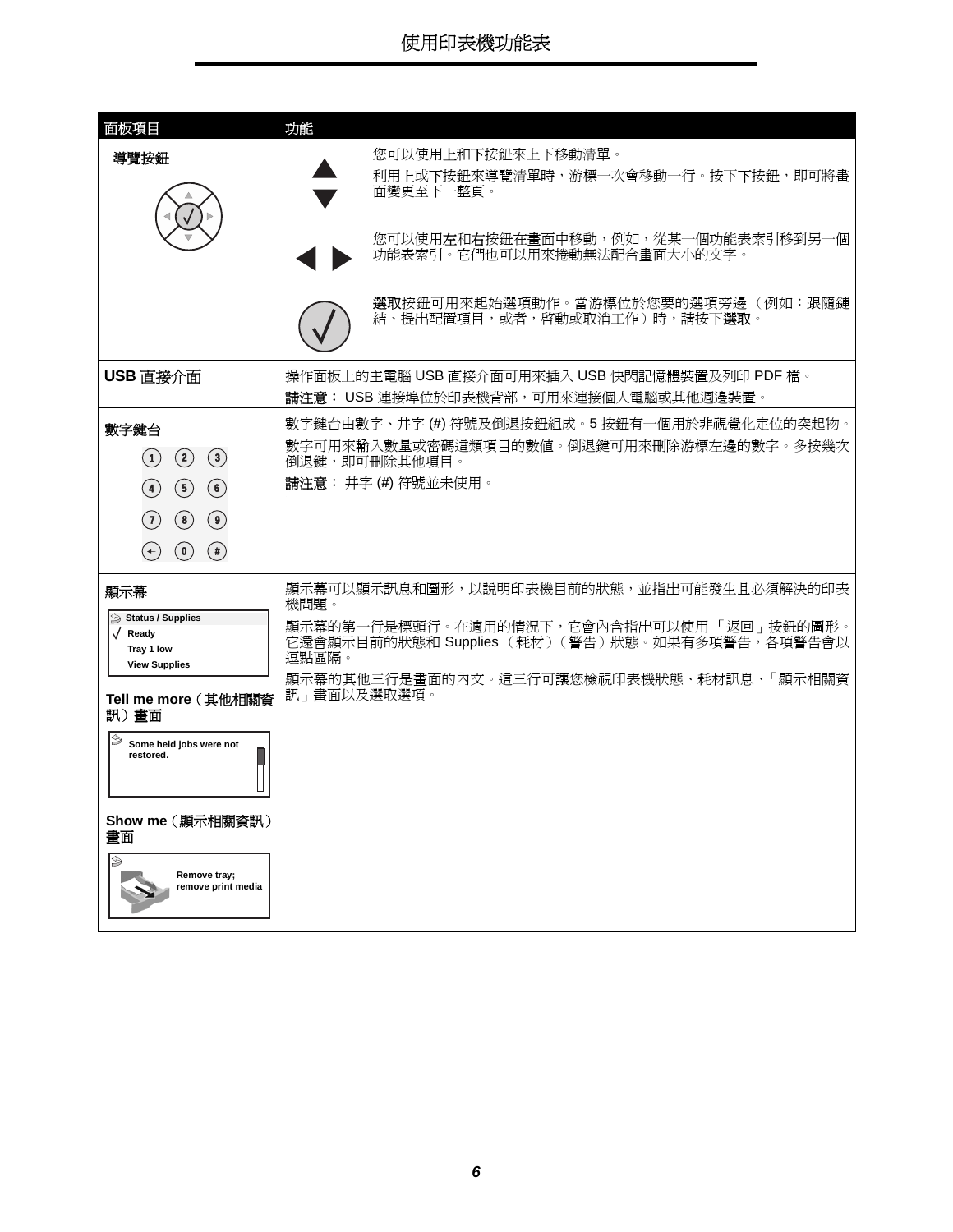### <span id="page-6-0"></span>功能表群組

請注意:值旁邊的星號 (\*) 表示預設值。

### <span id="page-6-8"></span><span id="page-6-1"></span>**Paper Menu** (紙張功能表)

您可以使用 "Paper" Menu (紙張功能表)來定義載入每個送紙匣中的紙張、預設紙張來源及出紙架。

### <span id="page-6-4"></span>**Default Source** (預設來源)

<span id="page-6-2"></span>

| 功能表選項          | 目的         | 値                             |                                                           |
|----------------|------------|-------------------------------|-----------------------------------------------------------|
| Default Source | 識別預設的紙張來源。 | 〔送紙匣 <x>〕<br/>Tray &lt; x</x> | 如果您將同一尺寸與類型的紙張載入兩                                         |
| 預設來源)          |            | 〔多用途送紙器〕<br>MP Feeder         | 個紙張來源中 (而且 Paper Size<br>(紙張<br>尺寸)與 Paper Type (紙張類型) 功能 |
|                |            | (信封送紙器)<br>Env Feeder         | 表項目的設定也都正確),則兩個紙匣會<br>自動鏈結。當一個紙張來源用完時,便                   |
|                |            | 手動紙張)<br><b>Manual Paper</b>  | 會從下一個鏈結來源自動送紙。                                            |
|                |            | 手動信封)<br>Manual Env           |                                                           |

#### <span id="page-6-5"></span><span id="page-6-3"></span>**Paper Size/Type** (紙張尺寸 **/** 類型)

<span id="page-6-7"></span>請注意:只顯示已安裝的紙張來源。

這個功能表選項可用來設定載入進紙匣中的材質尺寸和類型。紙張尺寸和類型的設定程序需要兩個步驟。第一個功能表選項 中會以粗體字母顯示 Size (尺寸)。選取材質尺寸之後,畫面會變更,且會以粗體字母顯示 Type (類型)。這時您可以選 取材質類型。

<span id="page-6-6"></span>

| 功能表選項                                                  | 目的                                                                         | 値                                                                                                                                                                                                        |                                                                                                                                                            |
|--------------------------------------------------------|----------------------------------------------------------------------------|----------------------------------------------------------------------------------------------------------------------------------------------------------------------------------------------------------|------------------------------------------------------------------------------------------------------------------------------------------------------------|
| Tray <x> Size/Type<br/>(送紙匣 <x> 尺寸 /  <br/>類型)</x></x> | 識別每一個紙張來源的預<br>設紙張尺寸。<br>請注意: 如果是具有自動<br>感應尺寸功能的送紙匣,<br>則只會顯示硬體所偵測到<br>的值。 | A4* (A4紙張 * - 非美國)<br>A5 (A5紙張)<br>JIS B5 (JIS B5 紙張)<br>Letter* (Letter 紙張 * - 美國 )<br>Legal (Legal 紙張)<br>Executive (Executive 紙張)<br>Folio (Folio 紙張)<br>Statement (Statement 紙張)<br>Universal (通用尺寸) | 如果您將同一尺寸與類型的紙<br>張載入兩個紙張來源中<br>(而且<br>Paper Size (紙張尺寸)與<br>) 功能<br>Paper Type (紙張類型)<br>表項目的設定也都正確)<br>,則<br>兩個紙匣會自動鏈結。當一個<br>紙張來源用完時,便會從下一<br>個鏈結來源自動送紙。 |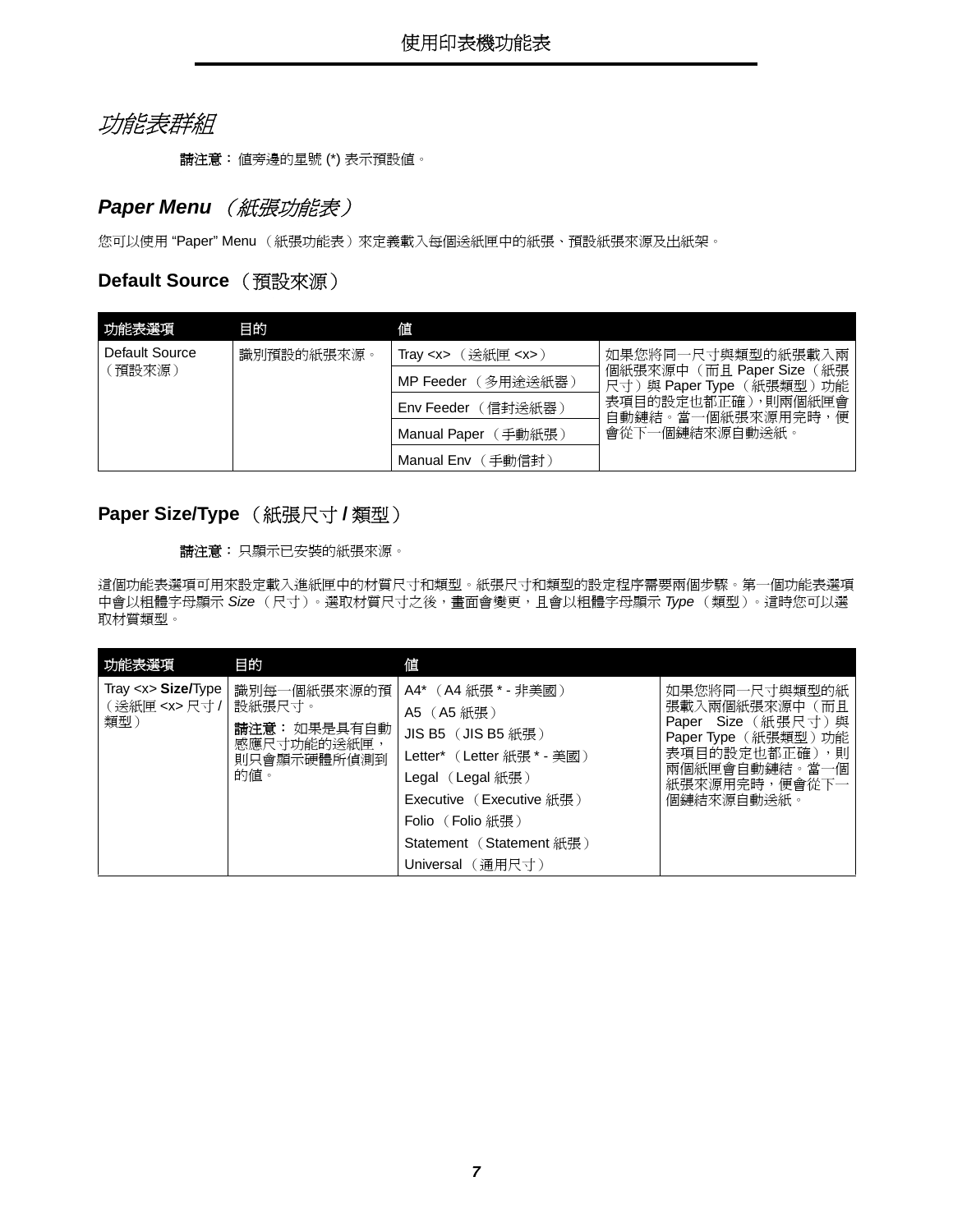<span id="page-7-2"></span><span id="page-7-1"></span><span id="page-7-0"></span>

| 功能表選項                                                   | 目的                                                                                                                                                                                                           | 値                                                                                                                                                                                                                                                                                                                                                   |                                                                                                                                                                                             |
|---------------------------------------------------------|--------------------------------------------------------------------------------------------------------------------------------------------------------------------------------------------------------------|-----------------------------------------------------------------------------------------------------------------------------------------------------------------------------------------------------------------------------------------------------------------------------------------------------------------------------------------------------|---------------------------------------------------------------------------------------------------------------------------------------------------------------------------------------------|
| Tray <x> Size/type<br/>(送紙匣 <x> 尺寸 /<br/>類型)</x></x>    | 識別安裝在每一個紙張來<br>源中的紙張類型。<br>請注意: 如果有使用者定<br>義的名稱可供使用,則會<br>顯示該名稱,而不是<br>Custom Type $\langle x \rangle$ ( $\hat{H}$<br>訂類型 <x>)。如果有兩<br/>個以上的自訂類型共用相<br/>同的名稱, 在 Paper Type<br/>(紙張類型)清單中只顯<br/>示該名稱一次。</x>   | Plain Paper* (普通紙*)<br>Card Stock (卡片)<br>Transparency (專用透明投影膠片)<br>Glossy (光面紙)<br>Labels (貼紙)<br>Vinyl Labels (乙烯樹脂 (Vinyl) 貼紙)<br>Bond (沒有表面覆膜塗佈的雪銅紙)<br>Letterhead (銜頭紙)<br>Preprinted (預印紙)<br>Colored Paper (彩色紙)<br>Custom Type <x> (自訂類型 <x>)</x></x>                                                                                      | 本功能表項目的用途如下:<br>讓所指定的紙張發揮最高<br>$\bullet$<br>的列印品質。<br>在軟體應用程式中選取類<br>型與尺寸來選取紙張來源。<br>自動鏈結紙張來源。任何含相<br>同類型或尺寸紙張的來源都由<br>印表機自動鏈結,只要事先正<br>確設定 Paper Size (紙張尺<br>寸)與 Paper Type (紙張類<br>型)即可。 |
| MP FeederSize/<br>Type<br>(多用途送紙器尺<br>寸/類型)             | 識別安裝在多用途送紙器<br>中的紙張尺寸。                                                                                                                                                                                       | A4* (A4紙張*-非美國)<br>A5 (A5紙張)<br>JIS B5 (JIS B5 紙張)<br>Letter* (Letter 紙張 * - 美國)<br>Legal (Legal 紙張)<br>Executive (Executive 紙張)<br>Folio (Folio 紙張)<br>Statement (Statement 紙張)<br>Universal (通用尺寸)<br>7 3/4 Envelope (7 3/4 信封)<br>9 Envelope (9號信封)<br>10 Envelope (10 號信封)<br>DL Envelope (DL信封)<br>C5 Envelope (C5信封)<br>Other Envelope (其它信封) | 將 Configure MP (配置多用途<br>送紙器)設為 Cassette (紙<br>匣)時,操作面板上才會顯示<br>多用途送紙器。                                                                                                                     |
| MP FeederSize/<br>Type<br>(多用途送紙器尺<br>寸/類型)             | 識別安裝在多用途送紙器<br>中的紙張類型。<br>請注意: 如果有使用者定<br>義的名稱可供使用,則會<br>顯示該名稱,而不是<br>Custom Type $\langle x \rangle$ ( $\hat{H}$<br>訂類型 <x> )。如果有兩<br/>個以上的自訂類型共用相<br/>同的名稱, 在 Paper Type<br/>(紙張類型) 値清單中只<br/>顯示該名稱一次。</x> | Plain Paper* (普通紙*)<br>Card Stock (卡片)<br>Transparency (專用透明投影膠片)<br>Labels (貼紙)<br>Vinyl Labels (乙烯樹脂 (Vinyl) 貼紙)<br>Bond (沒有表面覆膜塗佈的雪銅紙)<br>Envelope (信封)<br>Letterhead (銜頭紙)<br>Preprinted (預印紙)<br>Colored Paper (彩色紙)<br>Custom Type <x> (自訂類型 <x>)</x></x>                                                                                     | 將 Configure MP (配置多用途<br>送紙器)設為 Cassette (紙<br>匣)時,操作面板上才會顯示<br>多用途送紙器。                                                                                                                     |
| Envelope Feeder<br>Size/Type<br>(信封送紙器尺寸 /<br>類型)       | 識別所載入的信封尺寸。                                                                                                                                                                                                  | 7 3/4 Envelope (7 3/4 信封)<br>9 Envelope (9號信封)<br>10 Envelope* (10 號信封 * - 美國)<br>DL Envelope* (DL 信封 * - 非美國)<br>C5 Envelope (C5信封)<br>Other Envelope (其它信封)                                                                                                                                                                                       |                                                                                                                                                                                             |
| Envelope Feeder<br>Size/ <b>Type</b> (信封送<br>紙器尺寸 / 類型) | 識別所載入的信封類型。                                                                                                                                                                                                  | Envelope* (信封*)<br>Custom Type <x> (自訂類型 <x>)</x></x>                                                                                                                                                                                                                                                                                               |                                                                                                                                                                                             |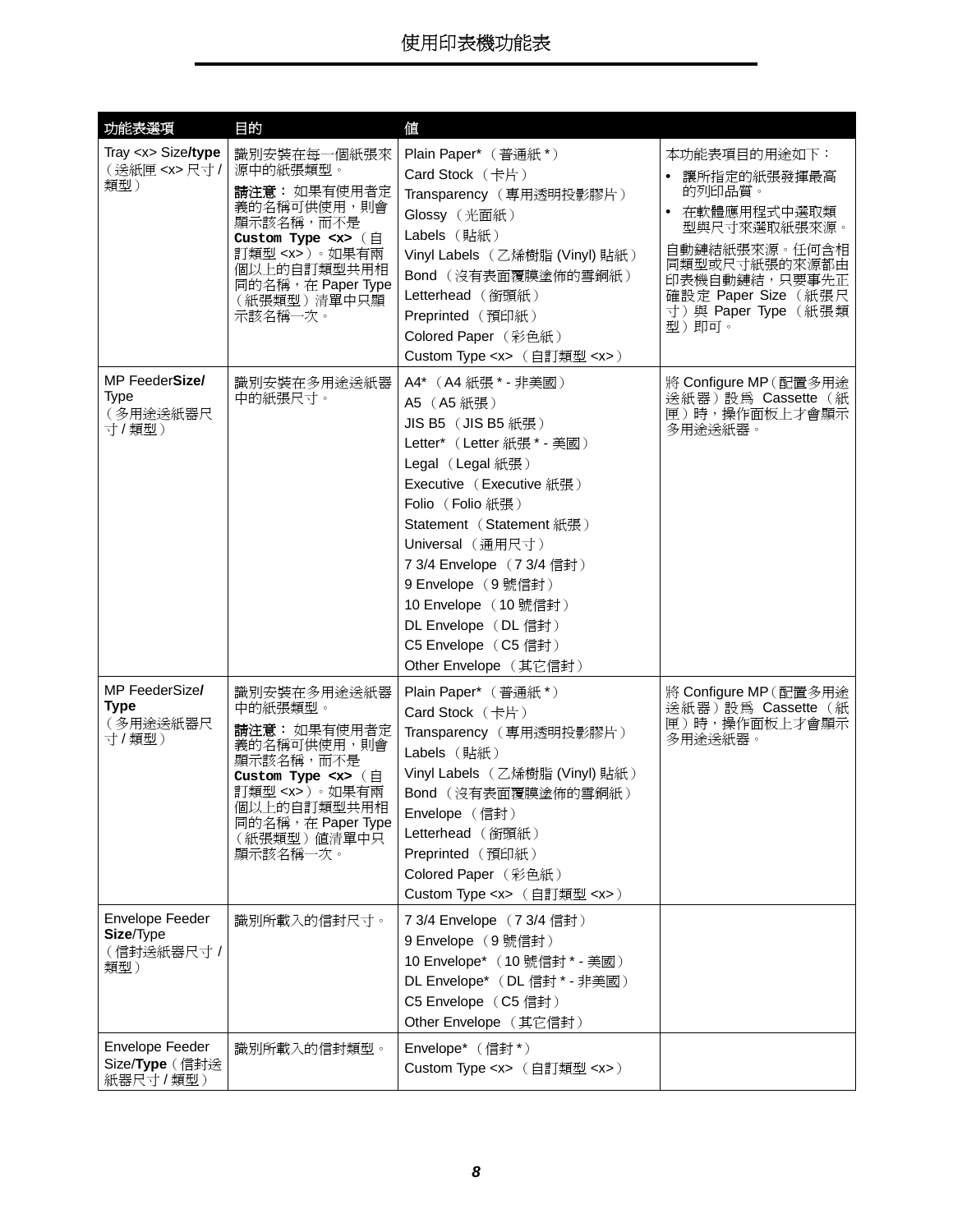<span id="page-8-5"></span><span id="page-8-4"></span>

| 功能表選項                                | 目的               | 値                                  |  |
|--------------------------------------|------------------|------------------------------------|--|
| <b>Manual Paper</b>                  | 識別手動載入的紙張尺<br>寸。 | A4* (A4紙張 * - 非美國)                 |  |
| Size/Type<br>(手動紙張尺寸/類               |                  | A5 (A5紙張)                          |  |
| 型)                                   |                  | JIS B5 (JIS B5 紙張)                 |  |
|                                      |                  | Letter* (Letter 紙張 * - 美國)         |  |
|                                      |                  | Legal (Legal 紙張)                   |  |
|                                      |                  | Executive (Executive 紙張)           |  |
|                                      |                  | Folio (Folio 紙張)                   |  |
|                                      |                  | Statement (Statement 紙張)           |  |
|                                      |                  | Universal (通用尺寸)                   |  |
| <b>Manual Paper</b>                  | 識別手動載入的紙張類       | Plain Paper* (普通紙*)                |  |
| Size/Type                            | 型。               | Card Stock (卡片)                    |  |
| (手動紙張尺寸/類<br>型)                      |                  | Transparency (專用透明投影膠片)            |  |
|                                      |                  | Labels (貼紙)                        |  |
|                                      |                  | Vinyl Labels (乙烯樹脂 (Vinyl) 貼紙)     |  |
|                                      |                  | Bond (沒有表面覆膜塗佈的雪銅紙)                |  |
|                                      |                  | Letterhead (銜頭紙)                   |  |
|                                      |                  | Preprinted (預印紙)                   |  |
|                                      |                  | Colored Paper (彩色紙)                |  |
|                                      |                  | Custom Type <x> (自訂類型 <x>)</x></x> |  |
| Manual Envelope                      | 識別手動載入的信封尺       | 7 3/4 Envelope (7 3/4 信封)          |  |
| Size/Type<br>(手動送信封尺寸 /              | 寸。               | 9 Envelope (9號信封)                  |  |
| 類型)                                  |                  | 10 Envelope* (10號信封 * - 美國)        |  |
|                                      |                  | DL Envelope* (DL 信封 * - 非美國)       |  |
|                                      |                  | C5 Envelope (C5信封)                 |  |
|                                      |                  | Other Envelope (其它信封)              |  |
| Manual Envelope                      | 識別手動載入的信封類       | Envelope* (信封*)                    |  |
| Size/ <b>Type</b> (手動送<br>信封尺寸 / 類型) | 型。               | Custom Type <x> (自訂類型 <x>)</x></x> |  |

### <span id="page-8-3"></span><span id="page-8-2"></span><span id="page-8-1"></span><span id="page-8-0"></span>**Configure MP** (配置多用途送紙器)

這個功能表選項可讓您將多用途送紙器配置成其他送紙匣或手動輔助式送紙器。如果將多用途送紙器與其他送紙匣鏈結在一 起,就可以讓印表機先從多用途送紙器拉出紙張,再從其他送紙匣取用紙張。

| 功能表選項        | 目的                | 値                |
|--------------|-------------------|------------------|
| Configure MP | 判斷印表機何時選取載入<br>多用 | 紙匣*<br>Cassette* |
| 配置多用途送紙<br>器 | 途送紙器中的紙張。         | 手動<br>Manual     |
|              |                   | 第<br>First<br>一個 |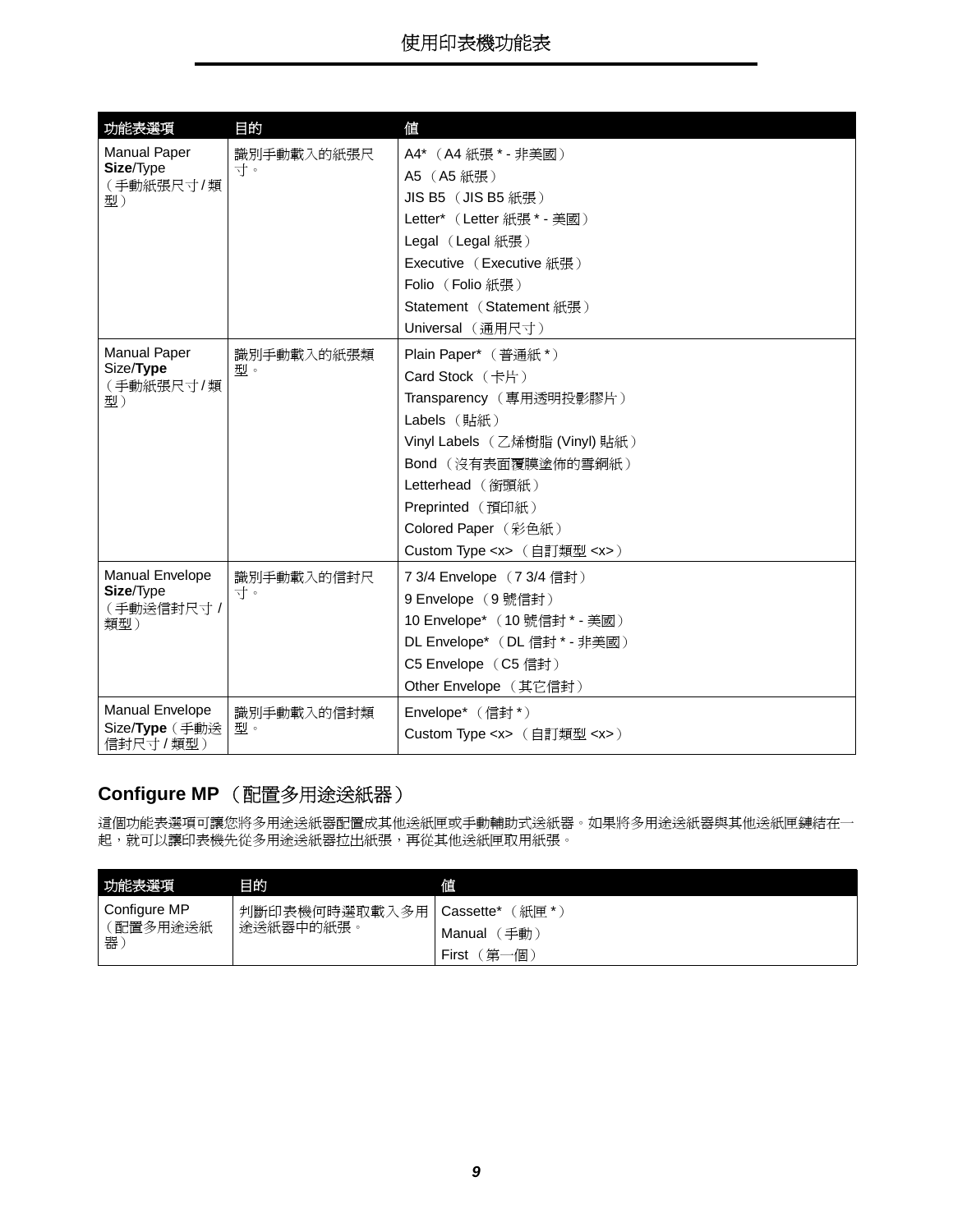### <span id="page-9-3"></span><span id="page-9-0"></span>**Envelope Enhance** (增強信封)

列印信封時,您可以使用這項設定來關閉信封調節器。信封調節器是一種選購品,它可以大幅降低某些信封發生起皺的情況。

| 功能表選項                       | 目的         | 値                    |                            |
|-----------------------------|------------|----------------------|----------------------------|
| Enhance<br>Envelope<br>增強信封 | 關閉選購性信封調節器 | 開<br>On'<br>關<br>Off | 安裝選購性信封調節器硬體<br>才會顯<br>這些値 |

### <span id="page-9-5"></span><span id="page-9-1"></span>**Substitute Size** (替代尺寸)

當任何印表機輸入來源中目前未安裝所需的紙張尺寸時,這個功能表選項可用來判斷印表機可否以其他尺寸的紙張替代。比 方說,如果 Substitute Size (替代尺寸)設為 Letter/A4 (Letter/A4 紙張),且印表機中只安裝 Letter 紙張尺寸。當印表機 接收到要列印在 A4 紙張的要求時,印表機就會以 Letter 紙張替代 A4 紙張, 且會列印工作,而不是顯示變更紙張的要求。

| 功能表選項                     | 目的                         | 値                                                             |                                                                 |
|---------------------------|----------------------------|---------------------------------------------------------------|-----------------------------------------------------------------|
| Substitute Size<br>〔替代尺寸) | 如果所需的尺寸未載入,就替換<br>指定的紙張尺寸。 | [關)<br>Off<br>Statement/A5<br>〔Statement/A5 紙張 〕<br>Letter/A4 | (關)値表示不允許尺寸替代。<br>Off<br>All Listed (所有列出的紙張) 值表示<br>允許所有可用的替代。 |
|                           |                            | (Letter/A4 紙張 )<br>All Listed*<br>〔所有列出的紙張 *〕                 |                                                                 |

### <span id="page-9-4"></span><span id="page-9-2"></span>**Paper Texture** (紙張材質)

這個功能表選項可用來設定每個已定義材質類型的材質質地。這項功能可讓印表機將指定材質的列印品質最佳化。

| 功能表選項                                        | 目的                           | 値                                                            |                               |
|----------------------------------------------|------------------------------|--------------------------------------------------------------|-------------------------------|
| Plain Texture (普通紙材質)                        | 識別載入指定輸入                     | Smooth (平滑)                                                  |                               |
| Transparency Texture(透明投影膠片材質)               | 來源中之材質的質<br>地。               | Normal* $(-\n{m}^*)$                                         |                               |
| Labels Texture (標籤材質)                        |                              | Rough (粗糙)                                                   |                               |
| Vinyl Labels Texture<br>(乙烯樹脂 (Vinyl) 標籤材質)  |                              |                                                              |                               |
| Bond Texture (雪銅紙材質)                         |                              |                                                              |                               |
| Envelope Texture (信封材質)                      |                              |                                                              |                               |
| Letterhead Texture (銜頭紙材質)                   |                              |                                                              |                               |
| Preprinted Texture (預印紙材質)                   |                              |                                                              |                               |
| Colored Texture (彩色紙材質)                      |                              |                                                              |                               |
| Card Stock Texture (卡片材質)                    | 識別載入指定輸入<br>來源中之卡片的質<br>地。   | Smooth (平滑)<br>Normal* $(-\oplus)^*$<br>Rough (粗糙)           | 如果所指定的輸入來源支援<br>「卡片」,就會顯示這些值。 |
| Custom <x> Texture<br/>(自訂 <x> 材質質地)</x></x> | 識別載入指定輸入<br>來源中之自訂材質<br>的質地。 | Smooth $(\frac{1}{2})$<br>Normal* $(-\n{m}^*)$<br>Rough (粗糙) | 如果所指定的輸入來源支援<br>自訂類型,就會顯示這些值。 |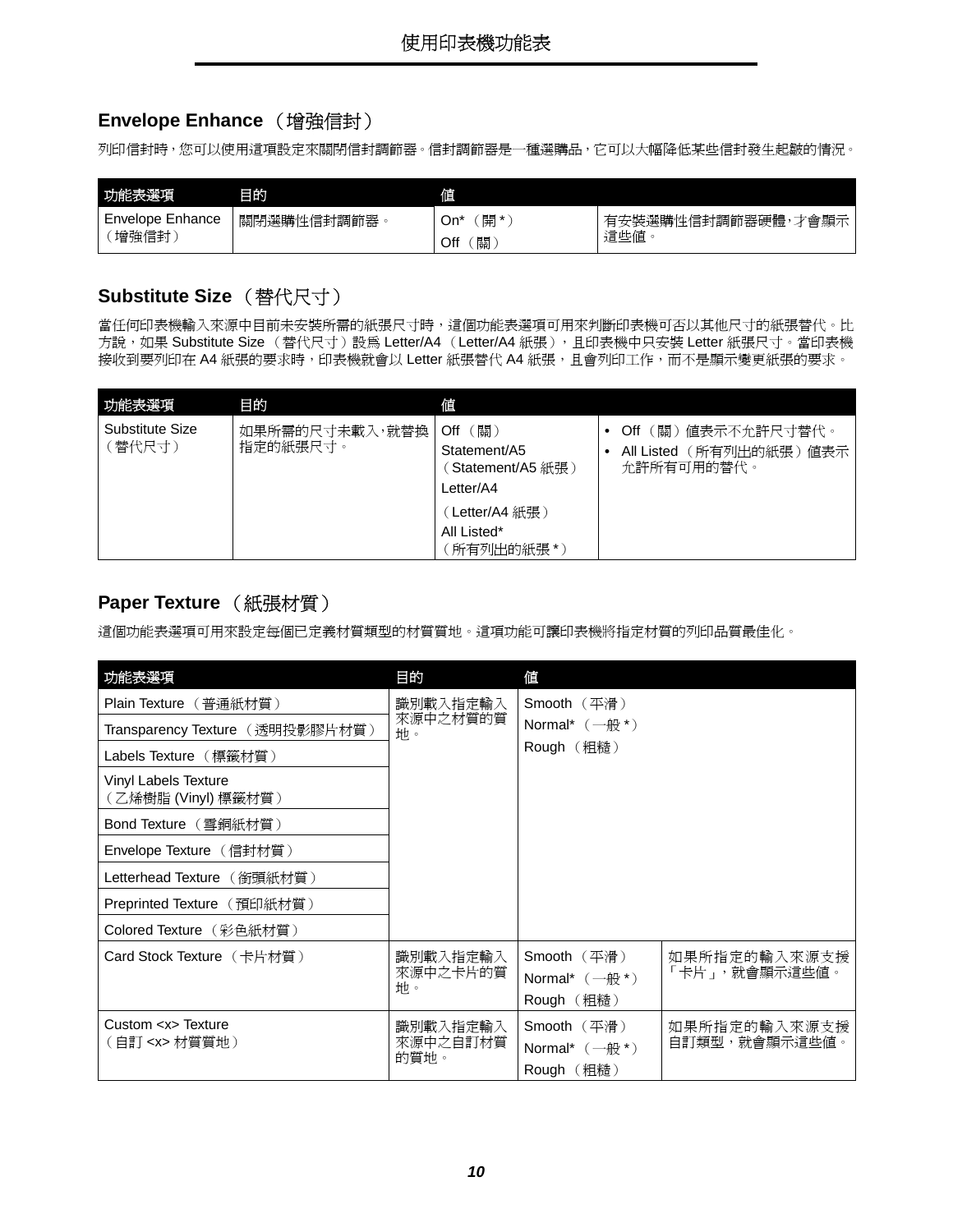### <span id="page-10-2"></span>**Paper Weight** (紙張重量)

這個功能表選項可用來設定每個已定義材質類型的紙張重量。這項功能可讓印表機配合材質重量來將列印品質最佳化。

| 功能表選項                                   | 目的                       | 值                                                             |                 |
|-----------------------------------------|--------------------------|---------------------------------------------------------------|-----------------|
| Plain Weight (普通紙重量)                    | 識別載入指定來源中的               | $Light$ (輕)                                                   |                 |
| <b>Transparency Weight</b>              | 紙張相對重量,以確保<br>碳粉可正確無誤地附著 | Normal* $(-\n{m}^*)$                                          |                 |
| (透明投影膠片重量)                              | 在頁面上。                    | Heavy $(\nvert \underline{\mathsf{f}}\underline{\mathsf{f}})$ |                 |
| Labels Weight (貼紙重量)                    |                          |                                                               |                 |
| Vinyl Labels (乙烯樹脂 (Vinyl) 貼紙)          |                          |                                                               |                 |
| Bond Weight (雪銅紙重量)                     |                          |                                                               |                 |
| Envelope Weight (信封重量)                  |                          |                                                               |                 |
| Letterhead Weight (銜頭紙重量)               |                          |                                                               |                 |
| Preprinted Weight (預印紙重量)               |                          |                                                               |                 |
| Colored Weight (彩色紙重量)                  |                          |                                                               |                 |
| Card Stock  (卡片)                        | 識別載入指定來源中的               | Light (                                                       | 如果所指定的輸入來源支援「卡  |
|                                         | 卡片相對重量。                  | Normal* $(-\n{m}^*)$                                          | 片」, 就會顯示這些值。    |
|                                         |                          | Heavy $(\nvert \underline{\mathsf{f}}\underline{\mathsf{f}})$ |                 |
| Custom <x> Weight ( 自訂 <x> 重量 )</x></x> | 識別載入指定來源中的               | Light $(\nvert \mathbb{E})$                                   | 如果所指定的輸入來源支援自訂類 |
|                                         | 自訂紙張相對重量。                | Normal* $(-\n{m}^*)$                                          | 型,就會顯示這些值。      |
|                                         |                          | Heavy $(\nexists)$                                            |                 |

### <span id="page-10-1"></span><span id="page-10-0"></span>**Paper Loading** (紙張載入)

這個功能表選項可用來設定每種紙張類型的載入方向。這項功能可讓您在輸入來源中載入預印材質,然後通知印表機所載入 的材質要進行雙面列印。這樣,您就可以利用應用程式軟體來指示單面列印。當選取單面列印時,印表機會自動插入空白 頁,正確列印單面列印工作。

| 功能表選項                                        | 目的                     | 値               |  |
|----------------------------------------------|------------------------|-----------------|--|
|                                              |                        |                 |  |
| Labels Loading (載入貼紙)                        | 不管是雙面列印或單              | Duplex (雙面列印)   |  |
| Vinyl Labels Loading<br>(載入乙烯樹脂 (Vinyl) 貼紙 ) | 面列印的工作,都可<br>適當地處理預印紙。 | (關*)<br>$Off^*$ |  |
| Bond Loading (載入雪銅紙)                         |                        |                 |  |
| Letterhead Loading (載入銜頭紙)                   |                        |                 |  |
| Preprinted Loading (載入預印紙)                   |                        |                 |  |
| Colored Loading (載入彩色紙)                      |                        |                 |  |

|  | <b>請注意:</b> 有安裝雙面列印裝置,才會顯示 Paper Loading (紙張載入)。 |  |
|--|--------------------------------------------------|--|
|  |                                                  |  |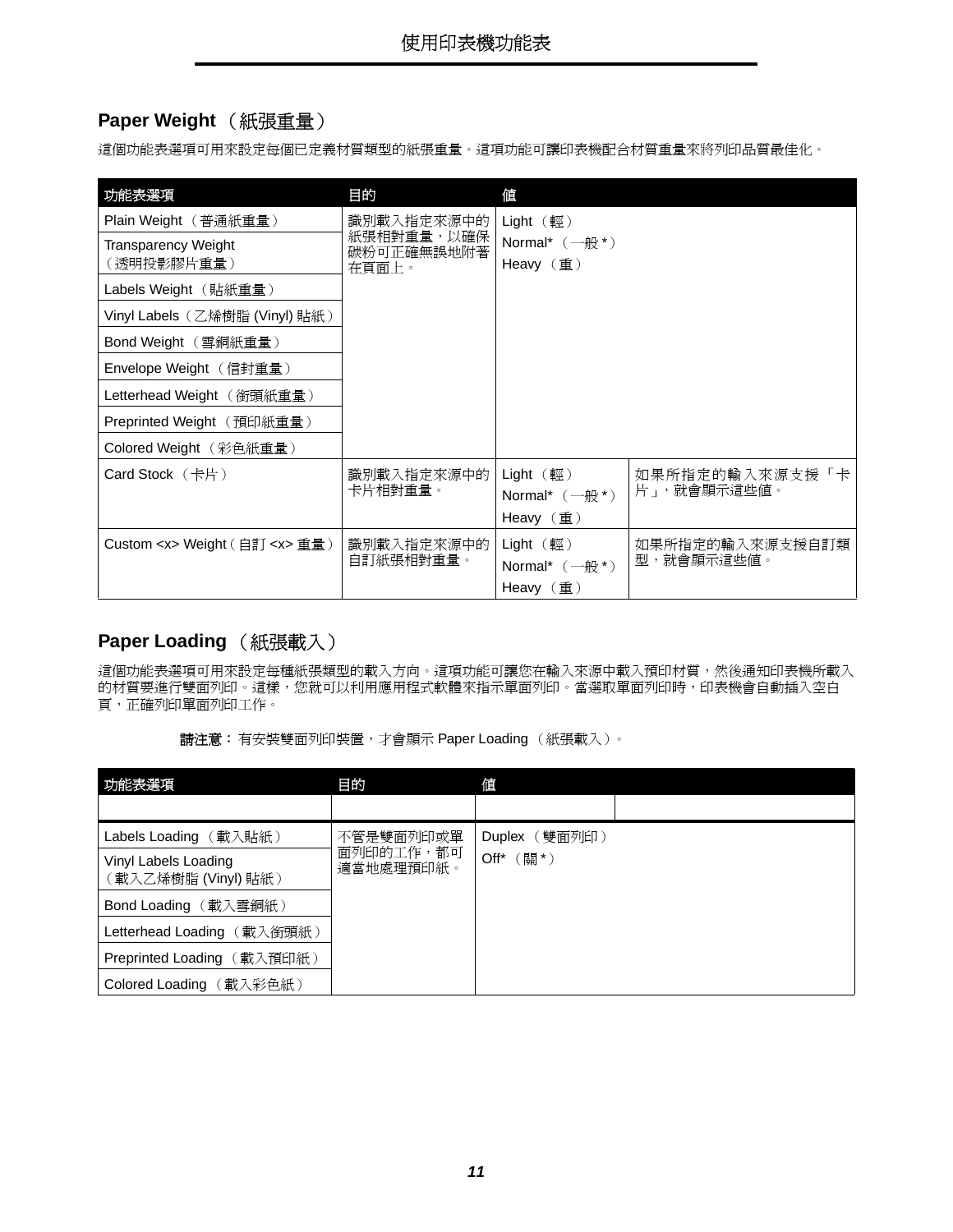| 功能表選項                                    | 目的                                        | 値                                          |                                   |
|------------------------------------------|-------------------------------------------|--------------------------------------------|-----------------------------------|
| 〔載入卡片)<br>Card Stock Loading             | 不管是雙面列印或單<br>面列印的工作,都可<br>適當地處理預印卡<br>片。  | 〔雙面列印〕<br><b>Duplex</b><br>[關*)<br>$Off^*$ | 如果所指定的輸入來源支援 「卡片」,<br>就會顯示這些值。    |
| Custom <x> Loading<br/>載入自訂 <x>)</x></x> | 不管是雙面列印或單<br>面列印的工作,都可<br>適當地處理自訂預印<br>紙。 | (雙面列印)<br><b>Duplex</b><br>【關*)<br>$Off^*$ | 如果所指定的輸入來源支援自訂類<br>,就會顯示這些值。<br>型 |

### <span id="page-11-2"></span><span id="page-11-0"></span>**Custom Types** (自訂類型)

這個功能表選項可用來定義每個自訂紙張類型的名稱。您可以使用公用程式 (如 MarkVision)或從操作面板來指定名稱。

<span id="page-11-8"></span>

| 功能表選項                     | 目的                                                                    | 値                                                                                                                                            |                                                                                                       |
|---------------------------|-----------------------------------------------------------------------|----------------------------------------------------------------------------------------------------------------------------------------------|-------------------------------------------------------------------------------------------------------|
| Custom Type N<br>(自訂類型 N) | 指定關聯於 Paper Type (紙張<br>類型)功能表中可用之每一個<br>Custom Type (自訂類型)的紙<br>張類型。 | Paper* $(ME^*)$<br>Card Stock (卡片)<br>Transparency<br>〔專用透明投影膠片〕<br>Labels(貼紙)<br><b>Vinyl Labels</b><br>(乙烯樹脂(Vinyl)貼紙)<br>(信封)<br>Envelope | 您指定的輸入來源必須支援自訂類型材<br>質,才能指定使用者定義的名稱。<br>指定名稱之後,會顯示該名稱 (縮短為<br>16個字元), 而不是 Custom Type x<br>〔自訂類型 x )。 |

#### <span id="page-11-1"></span>**Universal Setup** (通用尺寸設定)

<span id="page-11-7"></span>這個功能表選項可用來指定 Universal Paper Size (通用紙張尺寸)的高度和寬度。指定 Universal Paper Size (通用紙張 尺寸)的高度和寬度之後,印表機就可以完全像使用其他紙張尺寸一樣地使用 Universal (通用尺寸)設定,包括雙面列印 和 n-up 的支援。

<span id="page-11-6"></span><span id="page-11-5"></span><span id="page-11-4"></span><span id="page-11-3"></span>

| 功能表選項                           | 目的                                                                         | 値                                                          |                                                                         |
|---------------------------------|----------------------------------------------------------------------------|------------------------------------------------------------|-------------------------------------------------------------------------|
| Units of Measure<br>(測量單位)      | 決定輸入通用高度和寬度時所<br>用的測量單位。                                                   | Inches (英时)<br>Millimeters (公釐)                            | 英吋是美國預設值;公釐是國際預設值。                                                      |
| Portrait Width<br>(直印寬度)        | 設定通用尺寸材質的直印寬度。<br>請注意: 如果所設定的值超過<br>寬度上限,印表機就會使用所<br>允許的最大值 (以英吋或公釐<br>計)。 | 3 英吋到 14.17 英吋,增<br>量為 0.01 英吋<br>76公釐到360公釐,增<br>量為1公釐    | 從 Units of Measure (測量單位) 設定<br>中顯示英吋或公釐; 8.5 英吋是美國預設<br>值,216公釐是國際預設值。 |
| Portrait Height<br>(直印高度)       | 設定通用尺寸材質的直印高度。<br>請注意: 如果所設定的値超過<br>高度上限,印表機就會使用所<br>允許的最大値 (以英吋或公釐<br>計)。 | 3 英吋到 14.17 英吋,增<br>量為 0.01 英吋<br>76 公釐到 360 公釐,增<br>量為1公釐 | 從 Units of Measure (測量單位)設定<br>中顯示英吋或公釐;14英吋是美國預設<br>值,365公釐是國際預設值。     |
| <b>Feed Direction</b><br>(送紙方向) | 指定通用紙張尺寸的送紙方向。                                                             | Short Edge*<br>(短邊 *)<br>Long Edge (長邊)                    | 如果最長的邊比印表機的最大實體寬度<br>還小,則只會顯示長邊。                                        |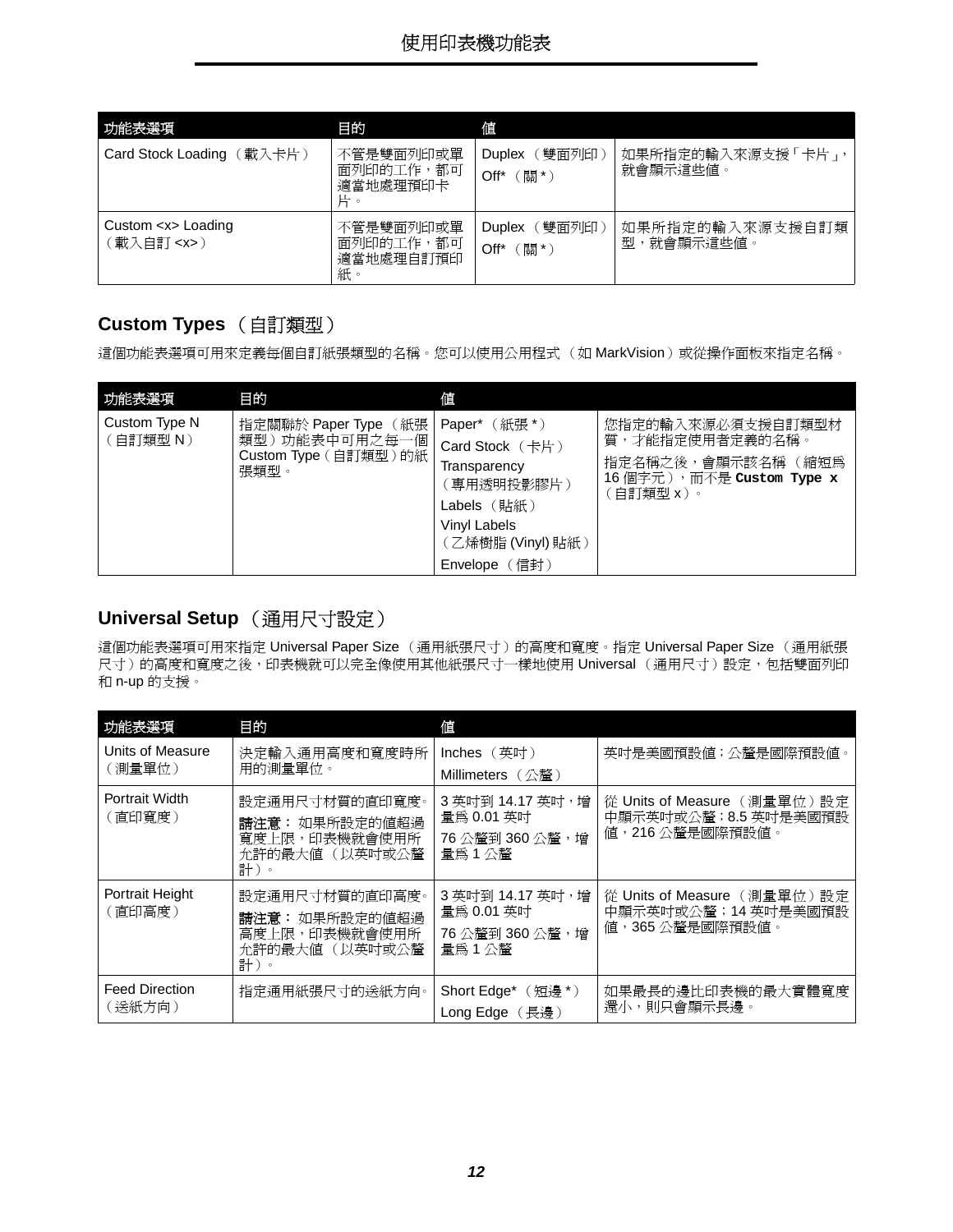### <span id="page-12-0"></span>**Bin Setup** (出紙架設定)

這個功能表選項可用來指定您要列印材質前往的出紙架。

請注意:至少要安裝一個選購性出紙架,才會顯示 Bin Setup (出紙架設定)。

<span id="page-12-2"></span><span id="page-12-1"></span>

| 功能表選項                            | 目的                       | 值                                                                                                      |                                                                       |
|----------------------------------|--------------------------|--------------------------------------------------------------------------------------------------------|-----------------------------------------------------------------------|
| Output Bin                       | 指定列印材質的預設出               | Standard Bin* (標準出紙架*)                                                                                 | 如果有使用者定義的名稱可供使                                                        |
| (出紙架)                            | 紙架。                      | $\mathsf{Bin} \ll \succ \left( \text{H} \mathbb{R} \right) \ll \ll \succ$                              | 用,則會顯示該名稱,而不是<br>Bin <x> (出紙架 <x>)。</x></x>                           |
|                                  |                          |                                                                                                        | 名稱會縮短爲 14 個字元。                                                        |
|                                  |                          |                                                                                                        | 如果有兩個或兩個以上的出紙架<br>分享同一個名稱,則該名稱只會<br>在 Output Bin (出紙架) 值的清<br>單中顯示一次。 |
| <b>Configure Bins</b><br>(配置出紙架) | 決定印表機在列印某一<br>特殊工作時要使用哪個 | Mailbox $*$ (信箱*)                                                                                      | 將列印工作傳送到該使用者所指定<br>的出紙架。                                              |
| (些)出紙架。                          | Link (鏈結)                | 將兩個或更多個出紙架鏈結在一起<br>成爲一個大型出紙架。當鏈結的出<br>紙架之中有某個出紙架已滿,印表<br>機會開始將材質送入下一個鏈結的<br>出紙架,依此類推,繼續使用所有<br>鏈結的出紙架。 |                                                                       |
|                                  |                          | Mail Overflow (郵件滿溢)                                                                                   | 將列印工作傳送到針對該使用者所<br>指定的出紙架, 等該出紙架已滿時,<br>再將列印工作傳送到指定的溢出出<br>紙架。        |
|                                  |                          | Link Optional (鏈結選購性裝置)                                                                                | 將所有選購性出紙架鏈結在一起成<br>爲一個大型出紙架,但鏈結對象不<br>包括標準出紙架,以利搜尋。                   |
|                                  |                          | Type Assignment (指定類型)                                                                                 | 將每個工作傳送到針對該紙張類型<br>所指定的出紙架。                                           |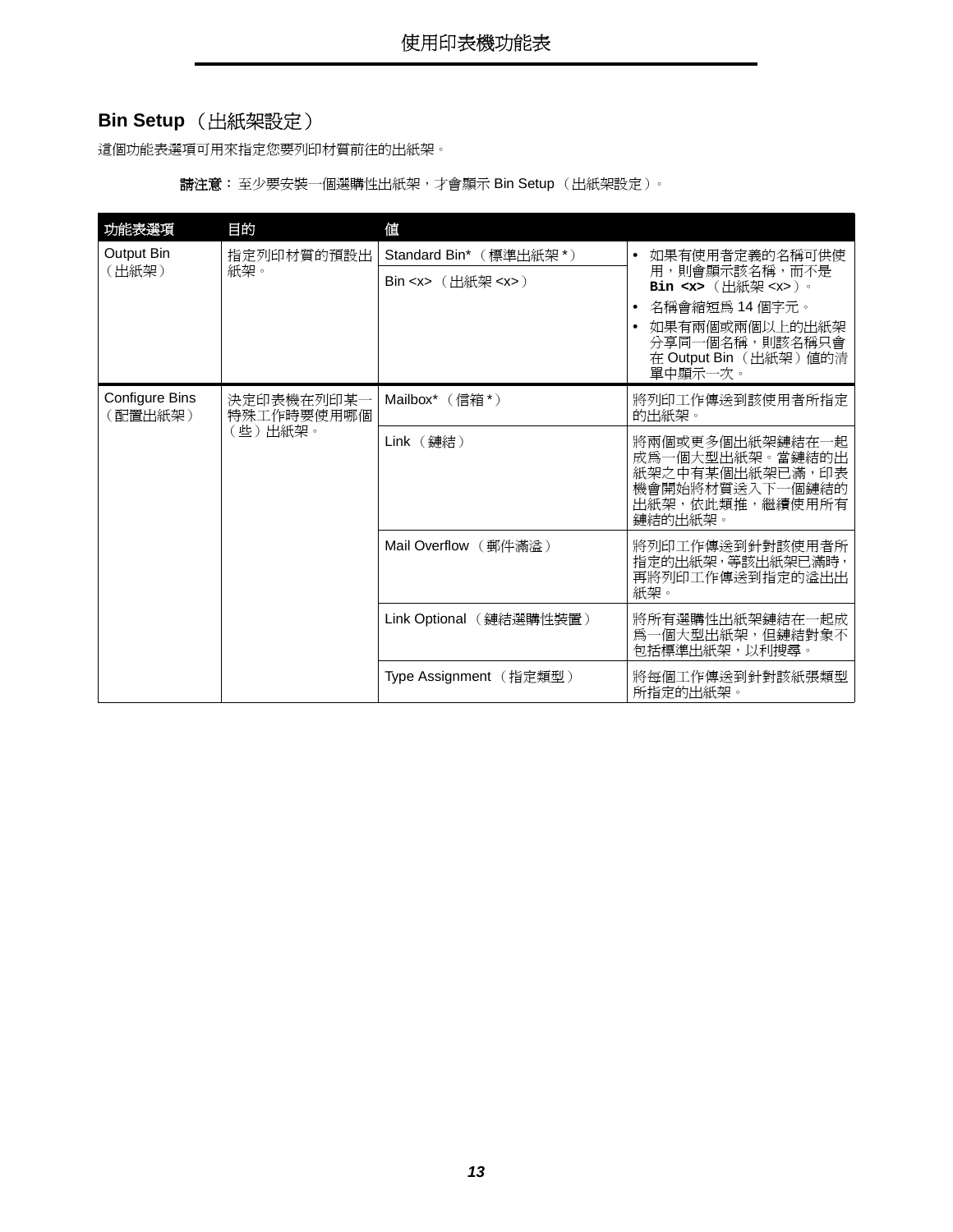<span id="page-13-3"></span>

| 功能表選項                   | 目的                                     | 値                                                                                                                                                                                                  |                                                                                |
|-------------------------|----------------------------------------|----------------------------------------------------------------------------------------------------------------------------------------------------------------------------------------------------|--------------------------------------------------------------------------------|
| Assign Type/Bin         | 根據所需的紙張類型,                             | Plain Paper Bin (普通紙出紙架)                                                                                                                                                                           | Disabled* (已關閉*)                                                               |
| (指定類型/出紙<br>架)          | 將列印工作傳送到指定<br>的出紙架。                    | Card Stock Bin (卡片出紙架)                                                                                                                                                                             | Standard Bin (標準出紙架)                                                           |
|                         | 請注意: 如果有使用者<br>定義的名稱可供使用,              | Transparency Bin<br>(專用透明投影膠片出紙架)                                                                                                                                                                  | Bin 1 (出紙架 1)<br>Bin 2 (出紙架 2)                                                 |
|                         | 則會顯示該名稱,而不<br>是 Custom <x> Bin</x>     | Labels Bin (貼紙出紙架)                                                                                                                                                                                 | Bin 3 (出紙架 3)<br>Bin 4 (出紙架 4)                                                 |
|                         | (自訂 <x>出紙架)。<br/>名稱會縮短爲 14個字</x>       | Vinyl Labels Bin<br>(乙烯樹脂(Vinyl)貼紙出紙架)                                                                                                                                                             | Bin 5 (出紙架 5)                                                                  |
|                         | 元。如果有兩個或兩個<br>以上的出紙架分享同一<br>個名稱,則該名稱只會 | Bond Bin (無覆膜的雪銅紙出紙架)                                                                                                                                                                              | Bin 6 (出紙架 6)<br><b>Bin 7</b> (出紙架 7)                                          |
|                         | 在 Assign Type/Bin                      | Envelope Bin (信封出紙架)                                                                                                                                                                               | Bin 8 (出紙架 8)                                                                  |
|                         | (指定類型/出紙架)<br>值的清單中顯示一次。               | Letterhead Bin (銜頭紙出紙架)                                                                                                                                                                            | Bin 9 (出紙架 9)<br>Bin 10 (出紙架 10)                                               |
|                         |                                        | Preprinted Bin (預印紙出紙架)                                                                                                                                                                            | 請注意: 只顯示已安裝的出紙架。                                                               |
|                         |                                        | Colored Bin (彩色紙出紙架)                                                                                                                                                                               | 如果 Configure Bins (配置出紙<br>架)設為 Type Assignment (指定                            |
|                         |                                        | Custom <x> Bin<br/>(自訂 <x> 出紙架, <x> 代表 1 到 10)</x></x></x>                                                                                                                                         | 類型),則預設值爲 Standard Bin<br>(標準出紙架)。                                             |
| Overflow Bin<br>(溢出出紙架) | 根據所需的紙張類型,<br>將列印工作傳送到指定<br>的出紙架。      | Standard Bin* (標準出紙架*)<br>Bin 1 (出紙架 1)<br>Bin 2 (出紙架 2)<br>Bin 3 (出紙架 3)<br>Bin 4 (出紙架 4)<br>Bin 5 (出紙架 5)<br>Bin 6 (出紙架 6)<br>Bin 7 (出紙架 7)<br>Bin 8 (出紙架 8)<br>Bin 9 (出紙架 9)<br>Bin 10 (出紙架 10) | 請注意:只顯示已安裝的出紙架。<br>如果有多個出紙架被指定同一個名<br>稱,則該名稱只會在 Output Bin<br>(出紙架) 値的清單中顯示一次。 |

### <span id="page-13-6"></span><span id="page-13-0"></span>**Reports** (報告)

## <span id="page-13-1"></span>**Menu Settings Page** (功能表設定頁)

這個功能表選項可以列印功能表設定頁。

<span id="page-13-5"></span>

| 功能表選項                        | 目的                                    | 値                                                |
|------------------------------|---------------------------------------|--------------------------------------------------|
| Menu Settings Page<br>功能表設定頁 | 並驗<br>列印預設印表機設定相關資訊<br>證印表機選購品的安裝是否正確 | 選取這個項目之後<br>就會列印百面<br>且印表機會返回 <b>Ready</b><br>備妥 |

### <span id="page-13-2"></span>**Device Statistics** (裝置統計記錄)

這個功能表選項可以顯示印表機統計記錄。

<span id="page-13-4"></span>

| 功能表選項                              | 目的                 | 値                                         |
|------------------------------------|--------------------|-------------------------------------------|
| <b>Device Statistics</b><br>装置統計記錄 | 印印表機統計記錄相關資訊<br>列旧 | 且印表機會返回 Ready<br>就會列印頁面<br>選取這個項目之後<br>備妥 |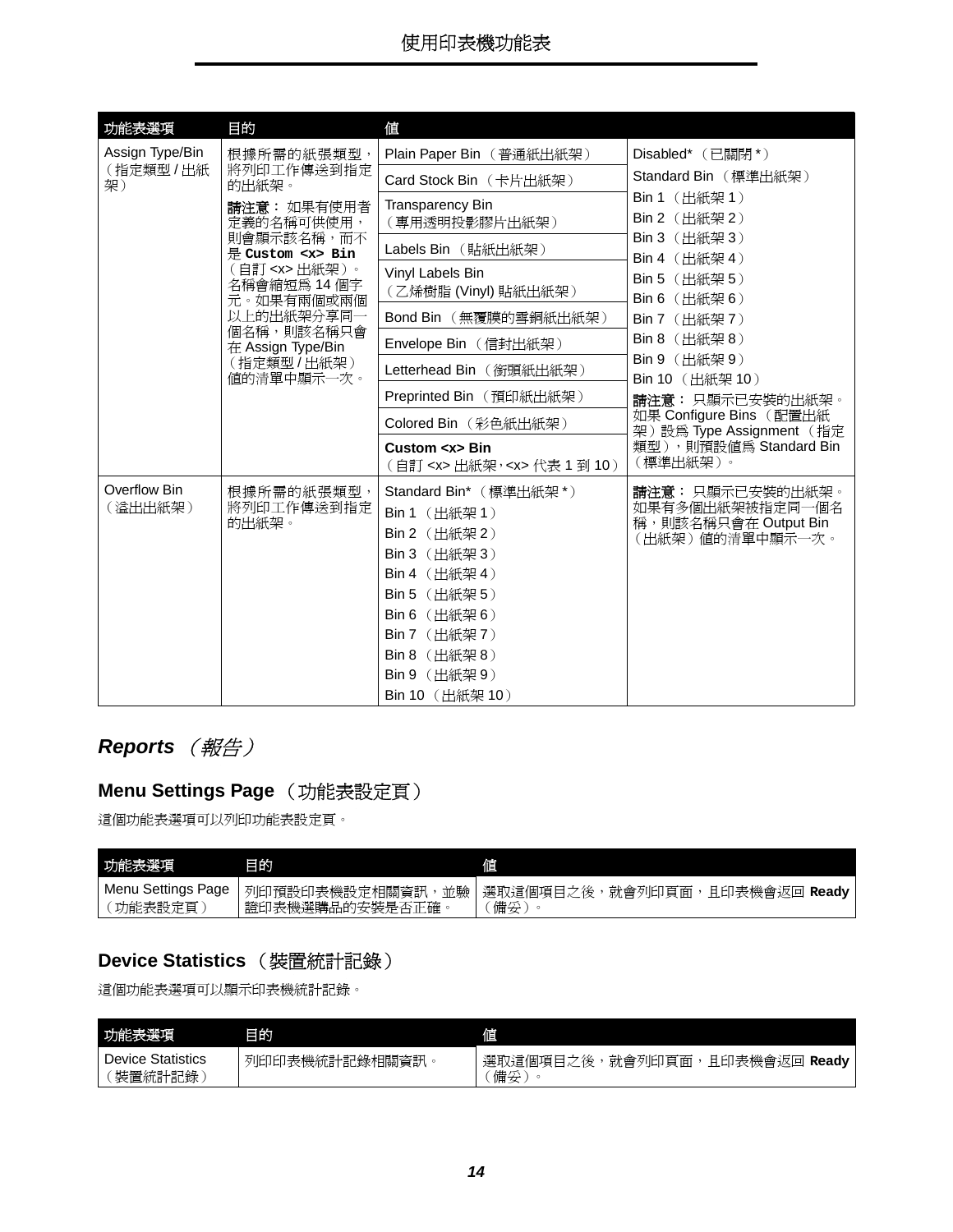### <span id="page-14-1"></span>**Network Setup Page** (網路設定頁)

這個功能表選項可以列印網路設定頁。

<span id="page-14-6"></span><span id="page-14-0"></span>

| 功能表選項                                                      | 目的                                   | 値                                  |
|------------------------------------------------------------|--------------------------------------|------------------------------------|
| Network Setup<br>Page                                      | 列印網路設定相關資訊,及驗證<br>網路連線。              | 選取這個項目之後,就會列印頁面,且印表機會返回 Ready(備妥)。 |
| (網路設定頁)<br>如果有安裝其他網路<br>選購品,則會出現<br>Network <x></x>        | 該頁還提供其他資訊,<br>講注意:<br>可協助您配置網路的列印作業。 |                                    |
| Setup Page<br>(網路 <x> 設定<br/>頁)<br/><math>\circ</math></x> |                                      |                                    |

#### <span id="page-14-2"></span>**Profiles List** (設定檔清單)

這個功能表選項可以列印儲存在這台印表機中的設定檔清單。

<span id="page-14-8"></span>

| 功能表選項                | 目的            | 値                               |
|----------------------|---------------|---------------------------------|
| <b>Profiles List</b> | 列印儲存在印表機中的設定檔 | 選取這個項目之後,就會列印頁面,且印表機會返回 Ready ( |
| 設定檔清單                | 清單            | (備妥)                            |

### <span id="page-14-3"></span>**NetWare Setup Page** (**NetWare** 設定頁)

這個功能表選項可以列印內接式列印伺服器相關資訊。

<span id="page-14-5"></span>

| 功能表選項                                  | 目的                                                                                                                                                                  | 値                                  |
|----------------------------------------|---------------------------------------------------------------------------------------------------------------------------------------------------------------------|------------------------------------|
| NetWare Setup<br>Page<br>(Netware 設定頁) | 列印內接式列印伺服器的相關<br>網<br>資訊,以及 Network Menu<br>路功能表)<br>$\uparrow \psi$ + $\uparrow$ Network <x><br/>網路<br/>功能<br/><x> 設定)<br/>Setup<br/>表項目所定義的網路設定相關<br/>資訊。</x></x> | 選取這個項目之後,就會列印頁面,且印表機會返回 Ready(備妥)。 |

### <span id="page-14-4"></span>**Print Fonts** (列印字型)

這個功能表選項可以列印儲存在印表機中的字型清單。

<span id="page-14-7"></span>

| 功能表選項                        | 目的                        | 値                          |                                      |
|------------------------------|---------------------------|----------------------------|--------------------------------------|
| <b>Print Fonts</b><br>〔列印字型〕 | 列印可供已選印表機語言使用<br>的所有字型範例。 | <b>PCL Fonts</b><br>PCL 字型 | 列印可供 PCL 模擬模式使用的所有印表  <br>機字型範例。     |
|                              |                           | (PS 字型)<br><b>PS Fonts</b> | 列印可供 PostScript 模擬模式使用的所<br>有印表機字型範例 |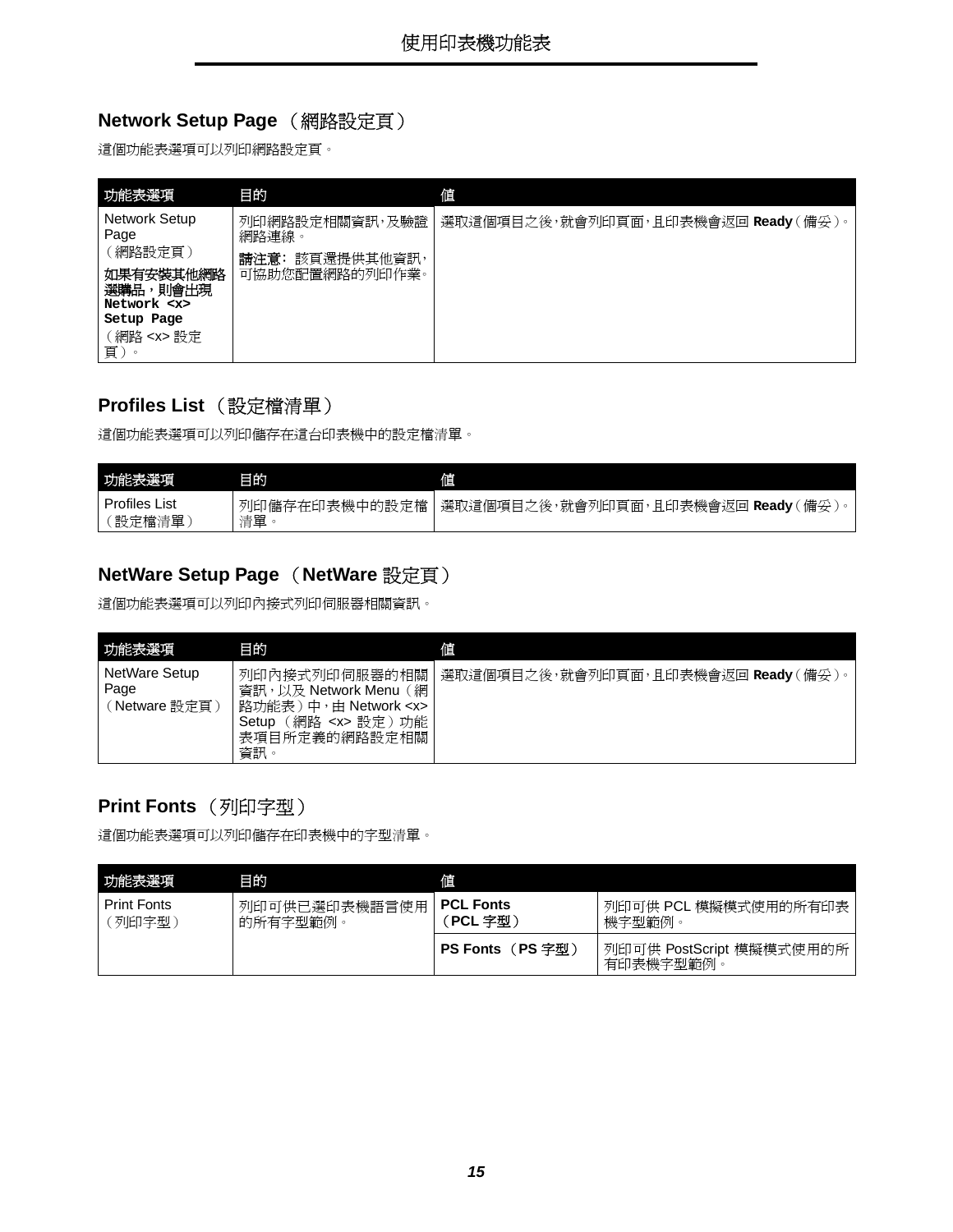### <span id="page-15-1"></span>**Print Directory** (列印目錄)

這個功能表選項可以列印目錄清單。目錄清單是一份儲存在已格式化選購性快閃記憶卡或硬碟上之資源的清單。

<span id="page-15-4"></span>

| 功能表選項                            | 目的                                                                                                                       | 値                                   |
|----------------------------------|--------------------------------------------------------------------------------------------------------------------------|-------------------------------------|
| <b>Print Directory</b><br>(列印目錄) | 列印儲存在選購性快閃記憶卡<br>或硬碟上之資源的清單。                                                                                             | 選取這個項目之後,就會列印頁面,且印表機會返回 Ready (備妥)。 |
|                                  | 請注意: 符合下列條件時,才<br>能使用 Print Directory (列印<br>目錄):安裝或格式化沒有問<br>題的快閃記憶體或磁碟,<br>目<br>Job Buffer Size (工作緩衝區<br>大小)沒有設為100%。 |                                     |

### <span id="page-15-6"></span><span id="page-15-0"></span>**Settings** (設定)

#### <span id="page-15-5"></span><span id="page-15-2"></span>**Setup Menu** (設定功能表)

您可以使用這個功能表選項來配置各種印表機特性。

<span id="page-15-3"></span>

| 功能表選項              | 目的                           | 值                                    |                    |
|--------------------|------------------------------|--------------------------------------|--------------------|
| Display            | 決定操作面板上所顯示之文                 | English (英文)                         | 請注意: 不一定所有的值都出現並供您 |
| Language<br>(顯示語言) | 字的語言。                        | Francais (法文)                        | 使用。                |
|                    | Deutsch (德文)                 |                                      |                    |
|                    |                              | Italiano (義大利文)                      |                    |
|                    |                              | Espanol (西班牙文)                       |                    |
|                    |                              | Dansk (丹麥文)                          |                    |
|                    |                              | Norsk (挪威文)                          |                    |
|                    |                              | Nederlands (荷蘭文)                     |                    |
|                    | Svenska (瑞典文)                |                                      |                    |
|                    | Portugues (葡萄牙文)             |                                      |                    |
|                    |                              | Suomi (芬蘭文)                          |                    |
|                    |                              | Russian (俄文)                         |                    |
|                    |                              | Polski (波蘭文)                         |                    |
|                    |                              | Hungarian (匈牙利文)                     |                    |
|                    |                              | Turkish (土耳其語系)                      |                    |
|                    |                              | Czech (捷克文)                          |                    |
|                    | Simplified Chinese<br>(簡體中文) |                                      |                    |
|                    |                              | <b>Traditional Chinese</b><br>(繁體中文) |                    |
|                    |                              | Korean (韓文)                          |                    |
|                    |                              | Japanese (日文)                        |                    |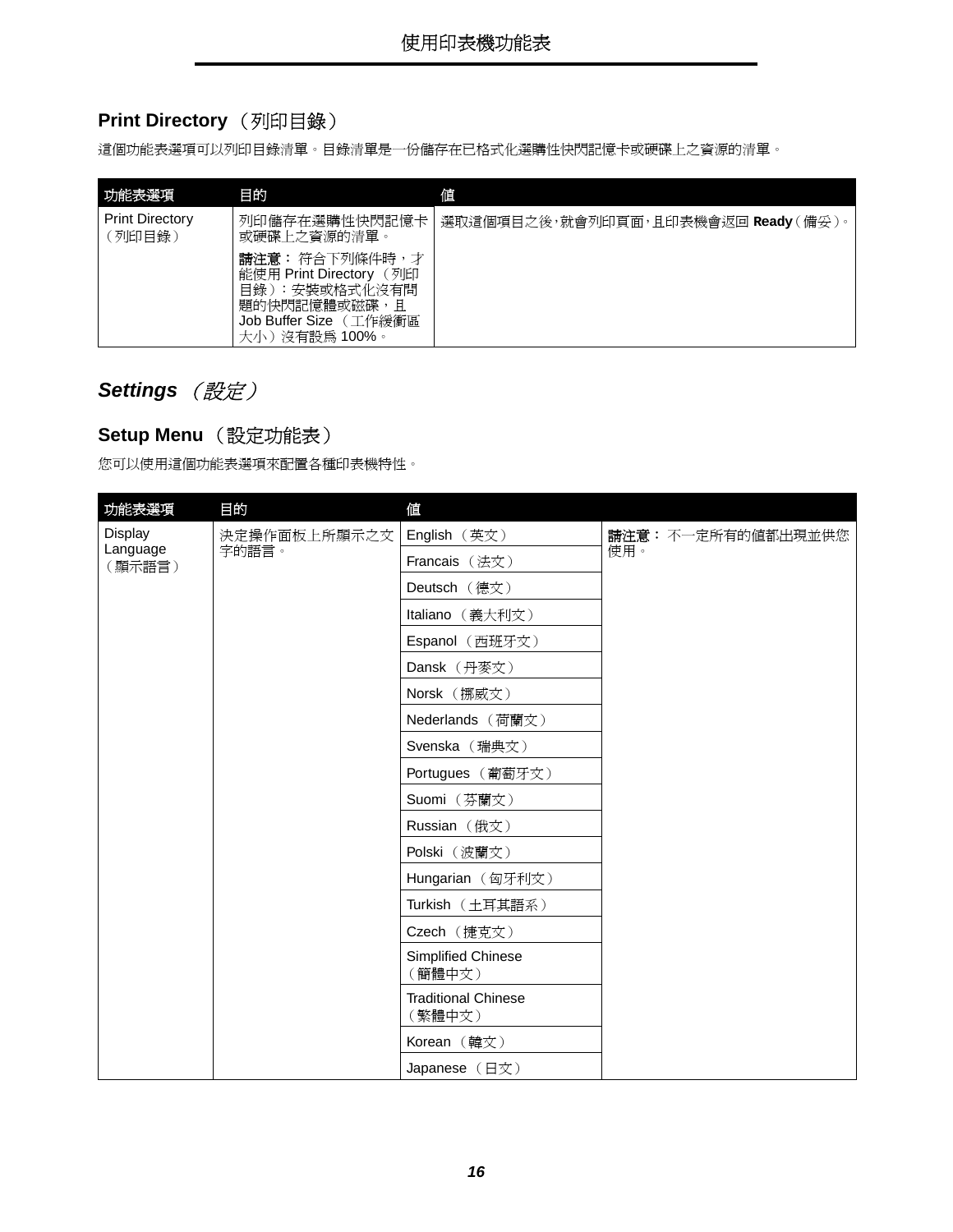<span id="page-16-1"></span><span id="page-16-0"></span>

| 功能表選項                 | 目的                                            | 值                                  |                                                                                                                                               |
|-----------------------|-----------------------------------------------|------------------------------------|-----------------------------------------------------------------------------------------------------------------------------------------------|
| Power Saver<br>(省電模式) | 指定印表機在工作列印完之<br>後,進入減少電源狀態前所<br>等待的時間 (以分鐘計)。 | Disabled (已關閉)                     | Energy Conserve (節約能源)設為 Off<br>(關閉)時,這個值才會顯示。請參閱用<br><i>戶手冊</i> ,取得其他資訊。                                                                     |
|                       |                                               | 1240                               | 指定列印工作完成後,進入 Power Saver<br>(省電模式)之前的時間。(本印表機可<br>能無法支援所有的值。)                                                                                 |
|                       |                                               |                                    | Power Saver (省電模式)設定的出廠<br>預設値可能因印表機機型而有所不同。<br>請印出功能表設定頁,以便判斷目前的<br>Power Saver (省電模式)設定。當印<br>表機在 Power Saver (省電模式)時,<br>它仍是在備妥狀態,可接收列印工作。 |
|                       |                                               |                                    | 選取1讓印表機在完成列印工作之後,<br>進入 Power Saver (省電模式)一分鐘。<br>這項設定將使用最少的能量,但是印表<br>機需要較長的暖機時間。如果您的印表<br>機與房間的照明設備使用相同的電路,<br>而您發現燈光閃爍時,請選取 1。             |
|                       |                                               |                                    | 若是您的印表機使用頻繁,請選取較高<br>值。在大部分情形下,這項設定可使印<br>表機在最短時間內完成暖機程序。您若<br>是希望在能量消耗與較短的暖機期之間<br>取得平衡,請選取介於1到240分鐘的<br>值。                                  |
| Alarms (警示)           | 控制印表機在需要操作員介                                  | Alarm Control: (警示控制:)             | Off (關) - 印表機不發出警示聲。                                                                                                                          |
|                       | 入時,是否發出警示聲響。                                  | Off (關)<br>Single* (單次警示*)         | Single* (單次警示*) - 印表機發出三<br>次快響嗶聲。                                                                                                            |
|                       |                                               | Continuous (連續警示)                  | Continuous (連續警示) — 印表機每<br>隔10秒重複發出三次嗶聲。                                                                                                     |
|                       |                                               | Toner Alarm: (碳粉警示:)<br>Off* (關*)  | 請注意: 安裝選購性分頁裝訂器時, 才<br>會出現裝訂和打孔警示。                                                                                                            |
|                       |                                               | Single (單次警示)<br>Continuous (連續警示) |                                                                                                                                               |
|                       |                                               | Staple Alarm: (裝訂警示:)<br>Off* (關*) |                                                                                                                                               |
|                       |                                               | Single (單次警示)<br>Continuous (連續警示) |                                                                                                                                               |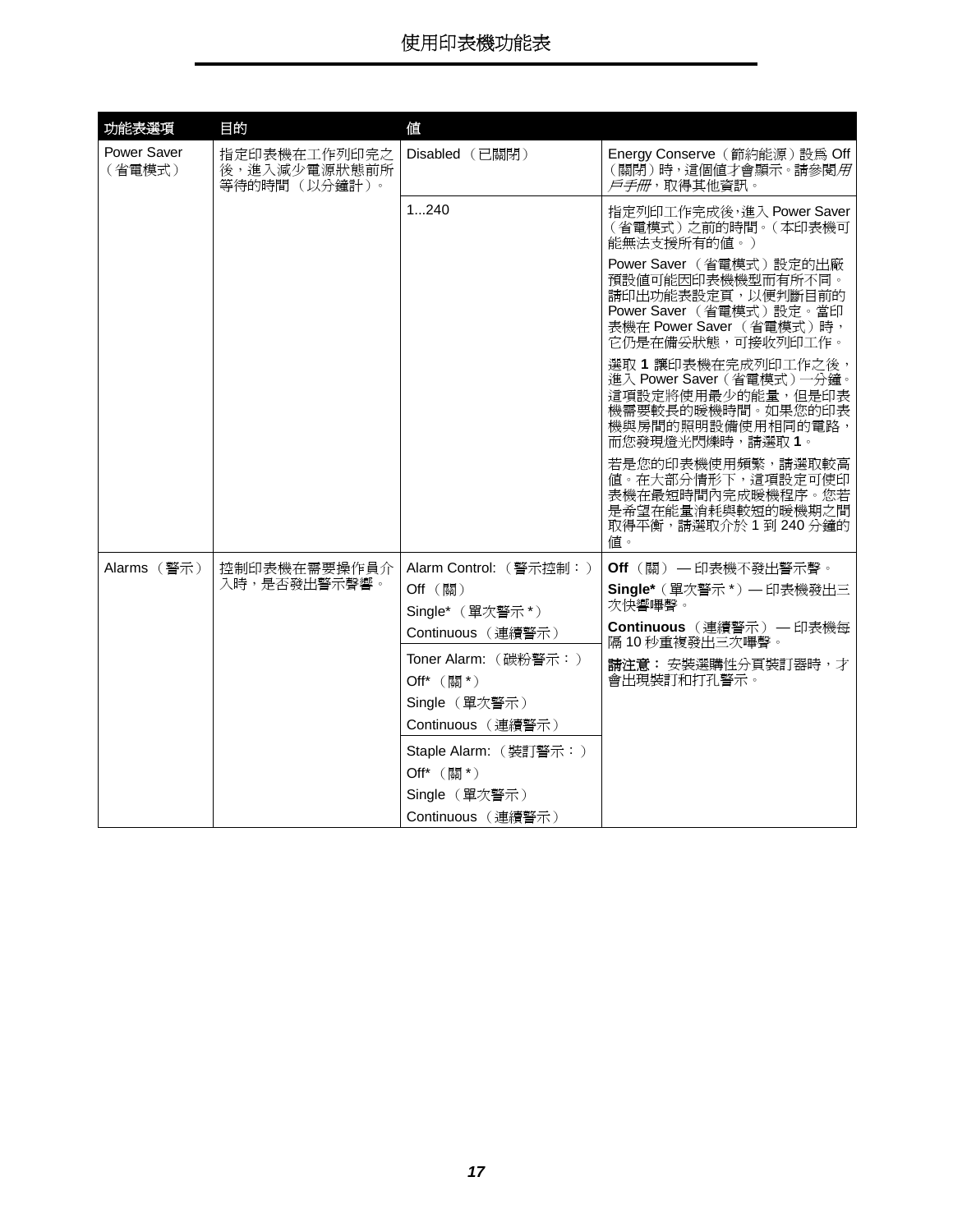<span id="page-17-1"></span><span id="page-17-0"></span>

| 功能表選項                           | 目的                                                                                                                                                             | 值                                                                                                                   |                                                                                                                                                                                                                                                                          |
|---------------------------------|----------------------------------------------------------------------------------------------------------------------------------------------------------------|---------------------------------------------------------------------------------------------------------------------|--------------------------------------------------------------------------------------------------------------------------------------------------------------------------------------------------------------------------------------------------------------------------|
| <b>Timeouts</b><br>(逾時)         | 指定印表機等待返回主畫<br>面、接受工作結束訊息或接<br>收電腦所傳送的其他資料位<br>元組的時間量 (以秒計)。<br>請注意: 只有在使用<br>PostScript 模擬模式時,<br>Wait Timeout (等待逾時)<br>才能使用。此功能表值對<br>PCL 模擬模式列印工作沒有<br>影響。 | Screen Timeout:<br>(畫面逾時:)<br>15-300<br>$(30^*)$<br>Print Timeout (列印逾時)<br>Disabled (已關閉)<br>$1 - 255$<br>$(90^*)$ | Disabled (已關閉) — 關閉畫面逾時。<br>15-300 - 指定印表機在返回主畫面之<br>前的等待時間。<br>30* 是預設値。<br>Disabled (已關閉) — 關閉 Print<br>Timeout (列印逾時)。<br>1-255 - 指定印表機在取消剩餘的列印<br>工作之前, 等待工作結束訊息的時間量。<br>請注意: 當計時器到期時, 停留在印表<br>機中之任何局部格式化的頁面都會印<br>出,且印表機會檢查其他輸入連接埠,<br>以確認資料是否存在。                  |
|                                 |                                                                                                                                                                | Wait Timeout: (等待逾時:)<br>Disabled (已關閉)<br>1565535 (40*)                                                            | 90* 是預設値。<br>Disabled (已關閉) — 關閉 Wait<br>Timeout (等待逾時)。<br>1565535 - 指定印表機在取消工作之<br>前等待其他資料的時間量。<br>40* 是預設値。                                                                                                                                                           |
| <b>Print Recovery</b><br>(列印回復) | 指定印表機是否從某些離線<br>狀況下繼續作業、是否重新<br>列印卡住的頁面,或是否等<br>待整頁處理完畢且可開始列<br>印。                                                                                             | Auto Continue: (自動繼續:)<br>Disabled* (已關閉*)<br>$5 - 255$                                                             | 當印表機的某些離線狀況未在指定時間<br>量內解決時,讓印表機自動從這些狀況<br>繼續作業。<br>5-255 — 指定印表機的等待時間 (以秒<br>計)。                                                                                                                                                                                         |
|                                 |                                                                                                                                                                | Jam Recovery: (夾紙恢復:)<br>On (開)<br>Off (關)<br>Auto* (自動*)                                                           | 指定印表機是否重新列印卡住的頁面。<br>On (開) — 印表機重新列印卡住的頁<br>而。<br>Off (關) — 印表機不重新列印卡住的<br>頁面。<br>Auto* (自動 *) — 除非其他印表機作業<br>需要記憶體來保留頁面,否則印表機會<br>重新列印卡住的頁面。                                                                                                                           |
|                                 |                                                                                                                                                                | Page Protect: (頁面保護:)<br>Off* (關*)<br>On $(\mathbb{H})$                                                             | 順利列印可能會產生 Complex Page<br>(複雜頁面)錯誤的頁面。<br>Off* (關*) - 如果記憶體不足以處理<br>整個頁面,就會列印部份頁面資料。<br>On (開) - 確保整個頁面都處理完後,<br>才進行列印。<br>請注意: 若是在選取 On (開)之後,<br>您仍然無法列印頁面,可能就需要減少<br>頁面字型的數量和大小,或是擴充已安<br>裝的印表機記憶體。<br>請注意: 對大多數的列印工作而言,您<br>並不需要選取 On (開)。選取 On<br>(開)的時候,列印速度可能會較慢。 |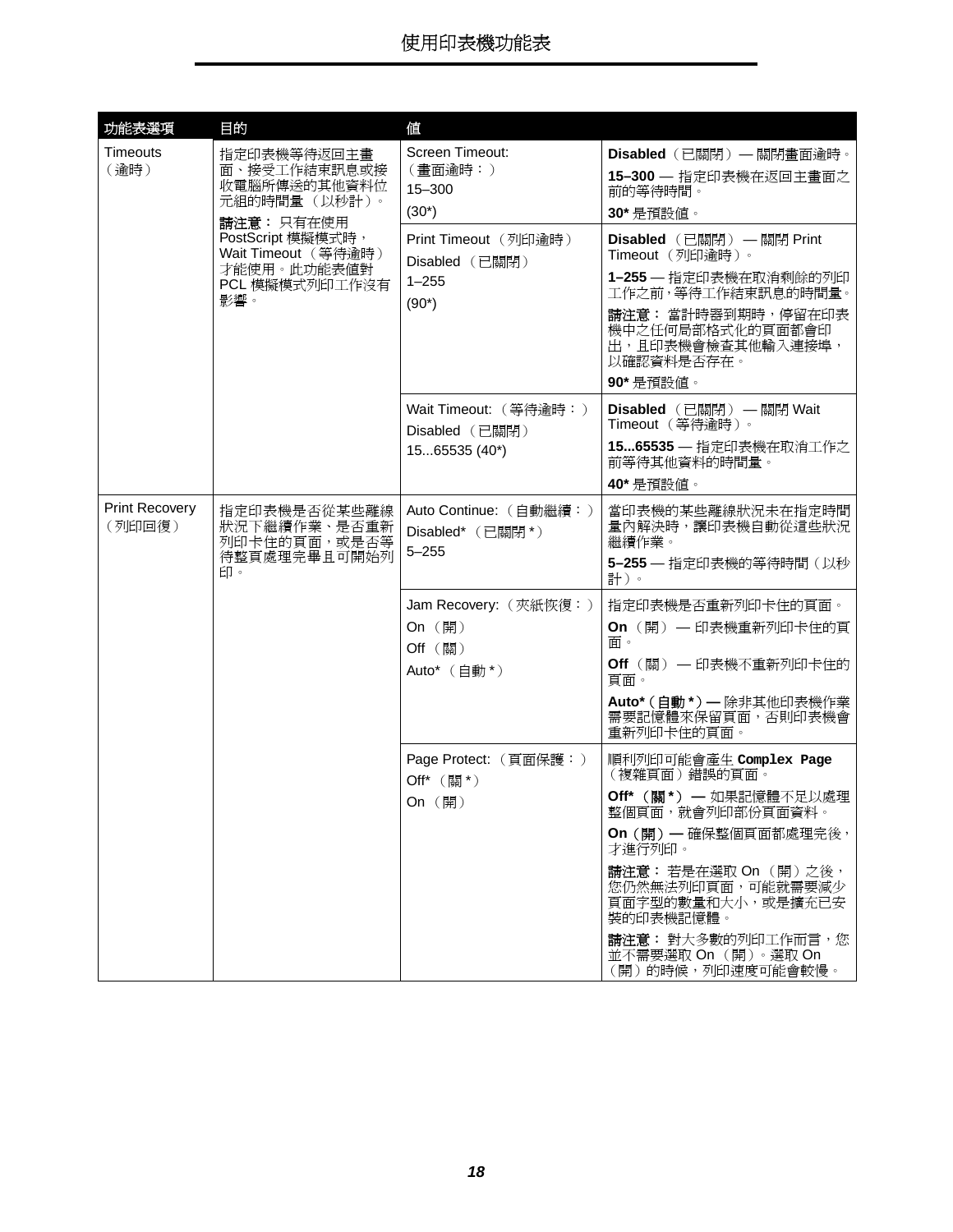<span id="page-18-4"></span><span id="page-18-3"></span><span id="page-18-2"></span><span id="page-18-1"></span><span id="page-18-0"></span>

| 功能表選項                          | 目的                                                                                                                | 値                                                                 |                                                                                                                                                                                                                                    |
|--------------------------------|-------------------------------------------------------------------------------------------------------------------|-------------------------------------------------------------------|------------------------------------------------------------------------------------------------------------------------------------------------------------------------------------------------------------------------------------|
| Printer<br>Language<br>(印表機語言) | 指定用來在電腦與印表機之<br>間互通資料的預設印表機語<br>言。<br>請注意:將印表機語言設定<br>爲預設値,並不能防止軟體<br>應用程式傳送使用其他印表<br>機語言的列印工作。                   | <b>PCL Emulation</b><br>(PCL 模擬模式)<br>PS Emulation*<br>(PS 模擬模式*) | PCL emulation (PCL 模擬模式) – 將<br>PCL 直譯器用在進入的主電腦通訊。<br>PostScript emulation (PostScript 模<br>擬模式) 一將 PS 直譯器用在進入的主<br>雷腦涌訊。                                                                                                          |
| <b>Print Area</b><br>(列印範圍)    | 修改邏輯和實體可列印區<br>域。                                                                                                 | Normal* $(-\n{m}^*)$<br>Fit to Page (使其適合頁面)<br>Whole Page (整頁)   | 請注意: Whole Page (整頁)設定只<br>會影響使用 PCL 5 直譯器所列印的頁<br>面。本設定不會影響使用 PCL XL 或<br>PostScript 直譯器所列印的頁面。如果<br>您試圖在 Normal Print Area (一般列印<br>範圍)所定義的非列印範圍內列印任何<br>資料, 印表機會裁切 Normal defined<br>printable area (一般定義的可列印範<br>圍)所定義的界限上的影像。 |
| Download<br>Target             | 指定下載資源的儲存位置。<br>將下載的資源儲存在快閃記                                                                                      | RAM* (隨機存取記憶體*)                                                   | 所有下載資源都自動儲存在印表機記憶<br>體 (RAM) 中。                                                                                                                                                                                                    |
| (下載目標)                         | 憶體或硬碟中,是一種永久<br>儲存的方式,而不是儲存在<br>RAM 所提供的暫時儲存方<br>式。即使印表機關閉時,資<br>源也依然保留在快閃記憶體<br>中或硬碟上。                           | Flash (快閃記憶體)                                                     | 所有下載資源都自動儲存在快閃記憶體<br>中。                                                                                                                                                                                                            |
|                                |                                                                                                                   | Disk (磁碟)                                                         | 所有下載資源都自動儲存在硬碟中。                                                                                                                                                                                                                   |
| Job Accounting<br>(工作統計)       | 指定是否將最近列印工作的<br>統計資訊儲存在硬碟上。統                                                                                      | Off* (關*)                                                         | 印表機不將工作統計記錄儲存在磁碟<br>上。                                                                                                                                                                                                             |
|                                | 計資料包括工作列印時是否<br>發生錯誤、列印時間、工作<br>大小(以位元組計)、所需<br>紙張尺寸與紙張類型、列印<br>總頁數,以及要求的列印份<br>數。<br>請注意: 只有當已安裝硬<br>碟,且該硬碟沒有發生錯 | On (開)                                                            | 印表機會儲存最近列印工作的工作統計<br>記錄。                                                                                                                                                                                                           |
|                                | 誤、都不是讀 / 寫或防寫狀<br>態, 而且 Job Buffer Size<br>(工作緩衝區大小)不是設<br>定為 100%時, Job<br>Accounting (工作統計)才<br>會顯示出來。          |                                                                   |                                                                                                                                                                                                                                    |
| Resource Save<br>(節省資源)        | 在印表機接收到的工作所需<br>記憶體超出可用記憶體時,<br>指定印表機對下載資源(如                                                                      | Off* (關*)                                                         | 印表機只將下載資源保留到有其他作業<br>需要記憶體時為止,然後就刪除與非現<br>用的印表機語言相關聯的資源。                                                                                                                                                                           |
|                                | 儲存在 RAM 中的字型與巨<br>集等)的處理方式。                                                                                       | On (開)                                                            | 印表機在語言變更且印表機重設時,保<br>留所有印表機語言的全部下載資源。如<br>果印表機記憶體用完,會顯示38<br>Memory Full (38 記憶體已滿)。                                                                                                                                               |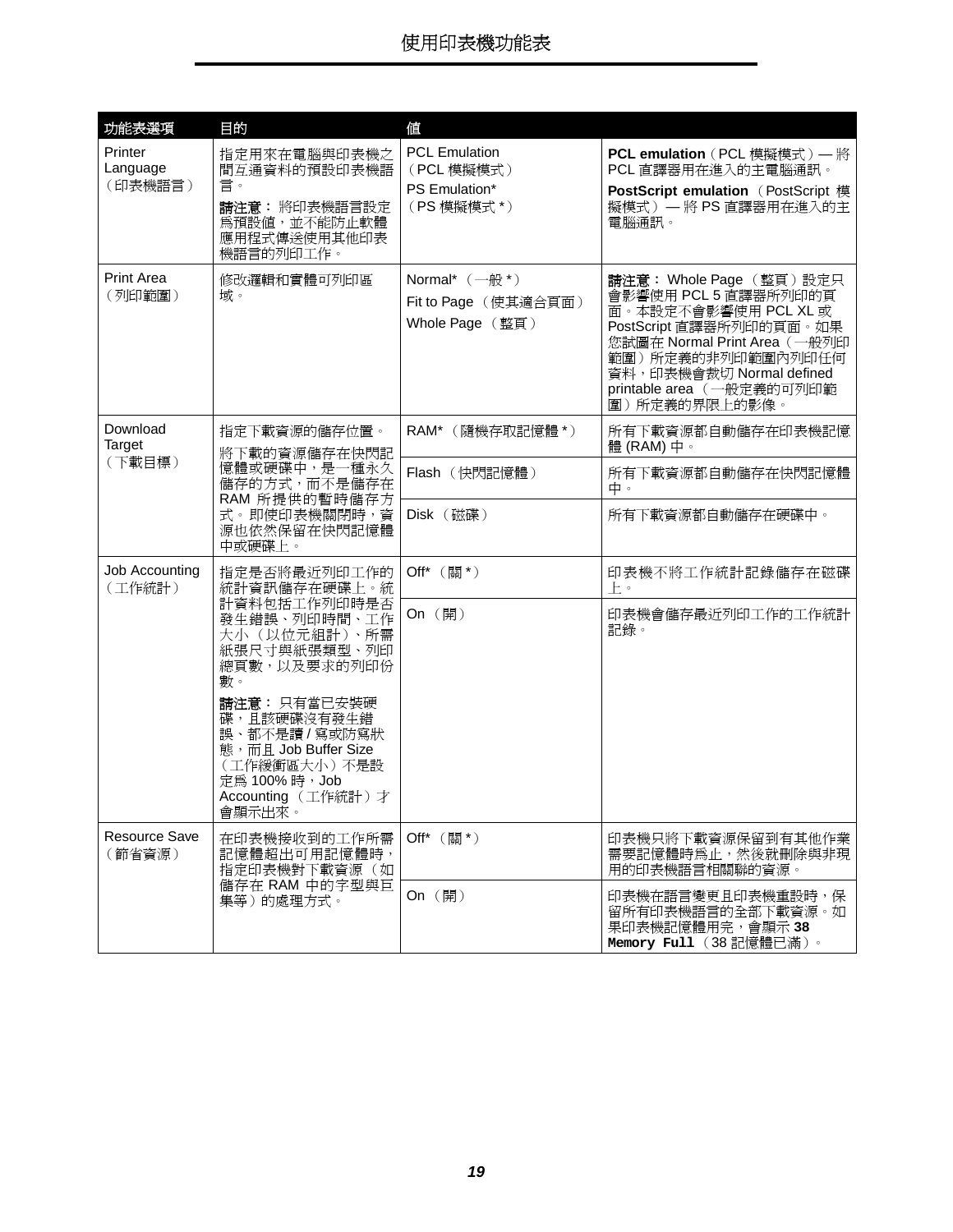<span id="page-19-3"></span>

| 功能表選項                              | 目的                  | 值                           |                                                                                                                                                                                                                        |
|------------------------------------|---------------------|-----------------------------|------------------------------------------------------------------------------------------------------------------------------------------------------------------------------------------------------------------------|
| <b>Factory Defaults</b><br>(出廠預設値) | 將印表機設定回復爲出廠預<br>設値。 | Restore $(\Box$ 復)          | 所有的功能表項目都回復爲出廠預設<br>值,但下列各項除外:                                                                                                                                                                                         |
|                                    |                     |                             | - Display Language (顯示語言)。<br>- Parallel Menu (平行功能表)、<br>Serial Menu (序列功能表)、<br>Network Menu (網路功能表)以<br>及 USB Menu (USB 功能表)中<br>的所有設定。<br>印表機會刪除印表機記憶體<br>(RAM)中所有下載的資源 (字型<br>巨集以及符號集)。(存在快閃記憶<br>體或硬碟中的資源不會受影響。) |
|                                    |                     | Do Not Restore*<br>(不要回復 *) | 保留使用者定義的設定。                                                                                                                                                                                                            |

### <span id="page-19-4"></span><span id="page-19-0"></span>**Finishing Menu** (輸出處理功能表)

您可以使用這個功能表選項來定義印表機傳送列印輸出的方式。

<span id="page-19-6"></span><span id="page-19-5"></span><span id="page-19-2"></span><span id="page-19-1"></span>

| 功能表選項                       | 目的                                           | 値                                       |                                   |
|-----------------------------|----------------------------------------------|-----------------------------------------|-----------------------------------|
| Duplex (雙面列印)               | 設定雙面列印作爲所有列印工                                | Off* (關*)                               | 單面列印。                             |
|                             | 作的預設値。<br>請注意:您必須安裝選購性雙                      | On $(\mathbb{H})$                       | 雙面列印。                             |
|                             | 面列印裝置。                                       |                                         |                                   |
|                             | 請注意: 從印表機驅動程式中<br>選取雙面列印,僅針對指定的<br>工作進行雙面列印。 |                                         |                                   |
| Duplex Bind<br>(雙面列印裝訂)     | 定義雙面列印頁的裝訂方式,並<br>定義紙張正面 (奇數頁)與反             | Long Edge* $(\frac{1}{2}, \frac{1}{2})$ | 採用沿著頁面長邊裝訂(直印時使用左<br>邊,橫印時使用頂邊)。  |
|                             | (偶數頁) 列印方向的對應<br>而<br>關係。                    | Short Edge (短邊)                         | 採用沿著頁面短邊裝訂(直印時使用頂                 |
|                             | 請注意: 您必須安裝選購性雙<br>面列印裝置。                     |                                         | 邊,橫印時使用左邊)。                       |
| Copies (列印份數)               | 設定列印份數,作爲印表機預設<br>值。                         | $1999(1^*)$                             | 從印表機驅動程式中選取的値一定會置<br>換從操作面板上選取的值。 |
|                             | 請注意: 從印表機驅動程式<br>中,設定特定工作所需要的列<br>印份數。       |                                         |                                   |
| <b>Blank Pages</b><br>(空白頁) | 指定是否要在列印輸出中加入<br>由應用程式所產生的空白頁。               | Do Not Print*<br>(不要列印 *)               | 列印工作時,不列印由應用程式所產生的<br>空白百。        |
|                             |                                              | $Print$ (列印)                            | 列印工作時,要列印由應用程式所產生的<br>空白頁。        |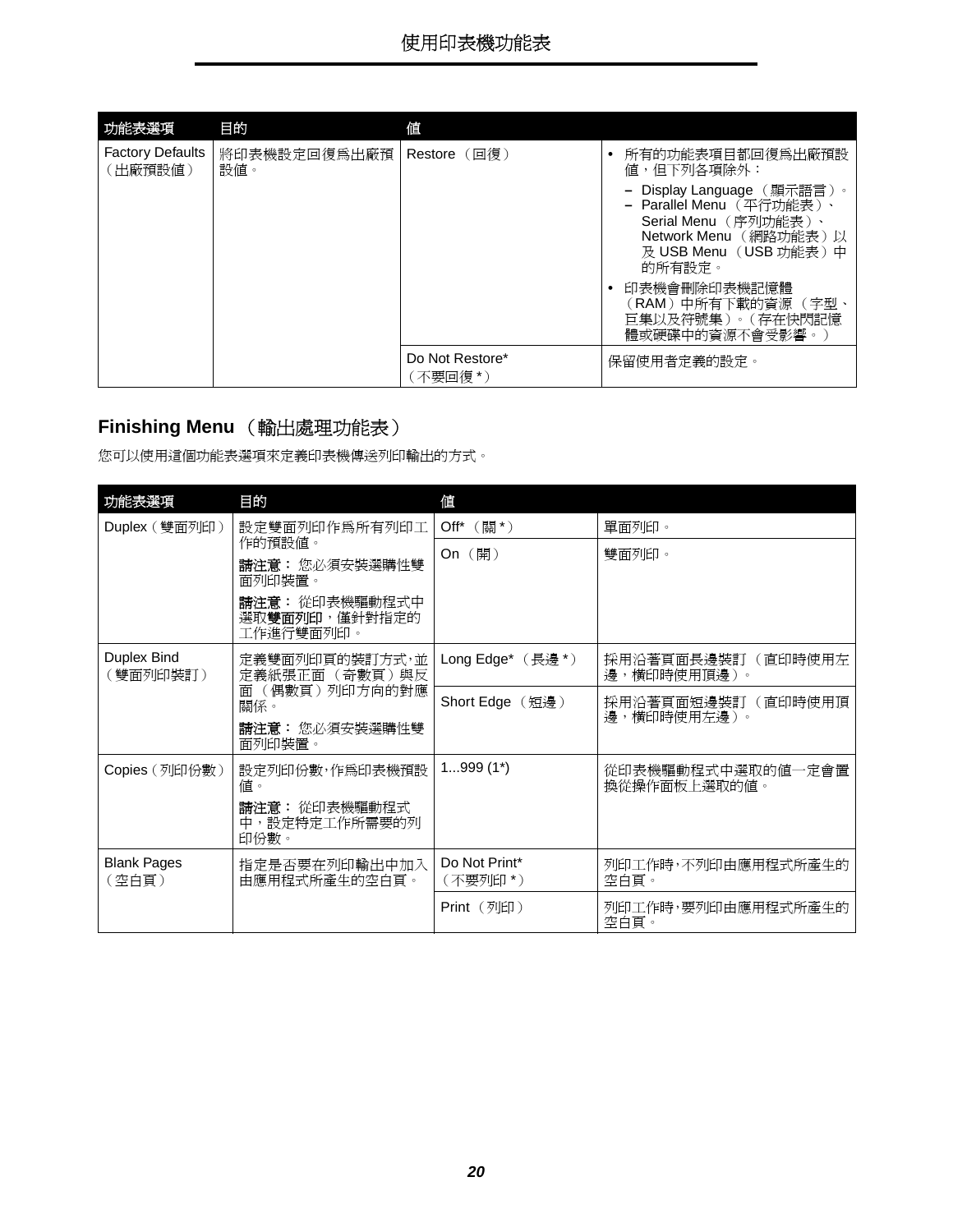<span id="page-20-3"></span><span id="page-20-2"></span><span id="page-20-1"></span><span id="page-20-0"></span>

| 功能表選項                       | 目的                                      | 値                                                                        |                                                                                                                                                                             |
|-----------------------------|-----------------------------------------|--------------------------------------------------------------------------|-----------------------------------------------------------------------------------------------------------------------------------------------------------------------------|
| Collation<br>(逐份列印)         | 在列印多重份數的工作時使列<br>印工作的各頁面依序堆疊。           | Off* (關*)                                                                | 按照 Copies (列印份數)功能表項目所<br>指定的次數,列印工作的每一頁。比方<br>說,假設您將 Copies (列印份數)設定<br>為2,這時您送出三頁進行列印,則印表<br>機會依第1頁、第1頁,第2頁、第2<br>頁,第3頁、第3頁的順序來列印。                                        |
|                             |                                         | On (開)                                                                   | 按照 Copies (列印份數)功能表項目所<br>指定的次數,列印整個工作。比方說,假<br>設您將 Copies (列印份數)設定為 2,<br>這時您送出三頁進行列印,則印表機會依<br>第1頁、第2頁、第3頁,第1頁、第<br>2頁、第3頁的順序來列印。                                         |
| Separator Sheets            | 在各列印工作之間、工作的數個                          | None* (無*)                                                               | 不插入分隔頁。                                                                                                                                                                     |
| (分隔頁)                       | 列印份數之間,或是在列印工作<br>的每一頁之間,插入空白分隔<br>百。   | <b>Between Copies</b><br>(在列印副本之間)                                       | 在每一份工作副本之間插入一張空白頁。<br>若 Collation (逐份列印) 設定為<br><b>Off</b><br>(關),則在每一組列印頁(如所有的第<br>1頁、所有的第2頁等等)之間插入一張<br>空白頁。若 Collation (逐份列印)設定<br>為 On (開), 則在每一個逐份列印的工<br>作之間,插入一張空白頁。 |
|                             |                                         | Between Jobs<br>(在列印工作之間)                                                | 在每個列印工作之間插入一張空白頁。                                                                                                                                                           |
|                             |                                         | <b>Between Pages</b><br>(在頁面之間)                                          | 在工作的各頁面之間插入一張空白頁。當<br>您要列印專用透明投影膠片,或想在文件<br>中插入空白頁作為註解,便可使用本設<br>定。                                                                                                         |
| Separator Source<br>(分隔頁來源) | 指定保有分隔頁的紙張來源。                           | Tray $< x >$ (Tray 1*)<br>(送紙匣 <x> - 送紙匣<br/><math>1^{\star}</math>)</x> | 從指定的送紙匣中選取分隔頁。                                                                                                                                                              |
|                             |                                         | MP Feeder<br>(多用途送紙器)                                                    | 從多用途送紙器中選取分隔頁。<br>請注意: 您也必須將 Configure MP (配<br>置多用途送紙器)設定為 Cassette (卡<br>匣)。                                                                                              |
|                             |                                         | <b>Envelope Feeder</b><br>(信封送紙器)                                        | 從信封送紙器中選取分隔頁。<br>請注意: 有安裝信封送紙器, 才會顯示<br>這個選項。                                                                                                                               |
| Multipage Print             | 將多重頁面影像同時列印在紙                           | Off* (關*)                                                                | 每面列印 1 頁影像。                                                                                                                                                                 |
| (縮版併印)                      | 張的某一面。亦稱為 n-up 或<br>Paper Saver (省紙功能)。 | 2 Up                                                                     | 每面列印 2 頁影像。                                                                                                                                                                 |
|                             |                                         | 3 Up                                                                     | 每面列印 3 頁影像。                                                                                                                                                                 |
|                             |                                         | 4 Up                                                                     | 每面列印 4 頁影像。                                                                                                                                                                 |
|                             |                                         | 6 Up                                                                     | 每面列印 6 頁影像。                                                                                                                                                                 |
|                             |                                         | 9 Up                                                                     | 每面列印 9 頁影像。                                                                                                                                                                 |
|                             |                                         | 12 Up                                                                    | 每面列印 12 頁影像。                                                                                                                                                                |
|                             |                                         | 16 Up                                                                    | 每面列印 16 頁影像。                                                                                                                                                                |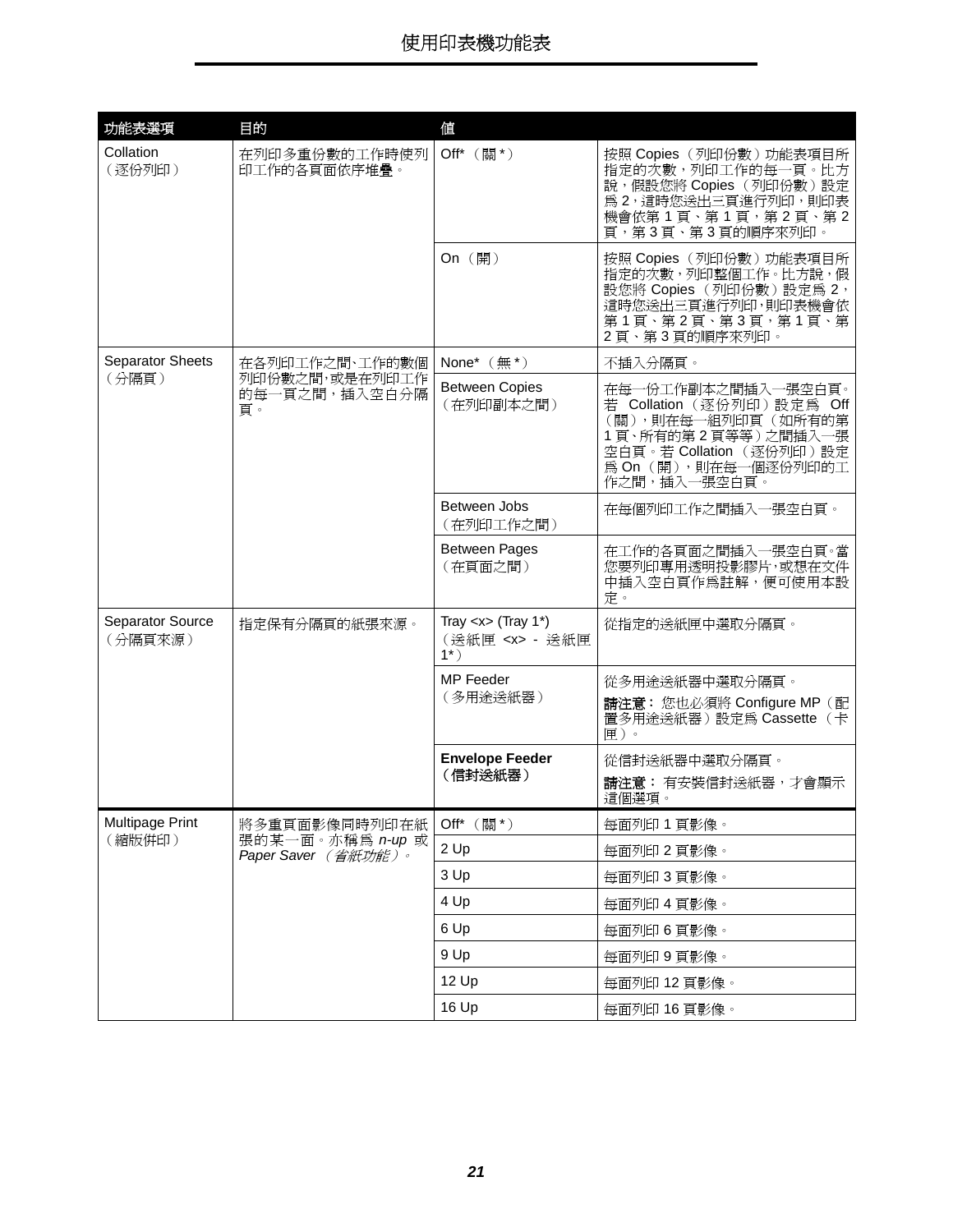<span id="page-21-4"></span><span id="page-21-3"></span><span id="page-21-2"></span><span id="page-21-1"></span><span id="page-21-0"></span>

| 功能表選項               | 目的                                     |                                         |                                 |        |                                    | 値                                                        |                         |                |                    |                          |  |                         |                |  |
|---------------------|----------------------------------------|-----------------------------------------|---------------------------------|--------|------------------------------------|----------------------------------------------------------|-------------------------|----------------|--------------------|--------------------------|--|-------------------------|----------------|--|
| Multipage Order     |                                        |                                         | 使用 Multipage Print (縮版併         |        |                                    | Horizontal* (水平*)                                        |                         |                |                    |                          |  |                         |                |  |
| (縮版併印順序)            | 印)時,決定多重頁面影像的位<br>置。                   |                                         |                                 |        |                                    | Vertical (垂直)                                            |                         |                |                    |                          |  |                         |                |  |
|                     |                                        | 位置將依據影像的數目和影像                           |                                 |        |                                    | Rev Horizontal (反向水平)                                    |                         |                |                    |                          |  |                         |                |  |
|                     |                                        |                                         | 的列印方向是直印或横印而定。                  |        |                                    | Rev Vertical (反向垂直)                                      |                         |                |                    |                          |  |                         |                |  |
|                     |                                        |                                         | 印順序) 值而有所不同:                    |        |                                    | 例如,如果您選取 4-Up 縮版併印,並選取直印,輸出結果會因您選取的 Multipage Order (縮版併 |                         |                |                    |                          |  |                         |                |  |
|                     |                                        |                                         | 水平<br>順序                        |        |                                    | 垂直<br>順序                                                 |                         |                |                    | 反向<br>反向<br>水平順序<br>垂直順序 |  |                         |                |  |
|                     |                                        | 1                                       | 2                               |        | 1                                  | 3                                                        |                         |                | $\overline{2}$     | $\mathbf{1}$             |  | 3                       | 1              |  |
|                     |                                        | 3                                       | 4                               |        | 2                                  | 4                                                        |                         |                | 4                  | 3                        |  | $\overline{\mathbf{4}}$ | $\overline{2}$ |  |
| Multipage View      |                                        |                                         | 決定縮版併印紙張的列印方向。                  |        |                                    | Auto* (自動*)                                              |                         |                |                    |                          |  | 讓印表機自行選取直印或橫印。          |                |  |
| (縮版併印檢視)            |                                        |                                         |                                 |        |                                    | Long Edge (長邊)                                           |                         |                | 將紙張長邊設定爲頁面頂端 (橫印)。 |                          |  |                         |                |  |
|                     |                                        |                                         |                                 |        |                                    | Short Edge (短邊)                                          |                         |                | 將紙張短邊設定爲頁面頂端 (直印)。 |                          |  |                         |                |  |
| Multipage Border    |                                        |                                         | 使用 Multipage Print (縮版併         |        |                                    | None* (無*)                                               |                         |                | 不要在每個頁面影像周圍列印邊框。   |                          |  |                         |                |  |
| (縮版併印邊框)            |                                        | 印邊框。                                    | 印)時,在每個頁面影像周圍列                  |        |                                    | Solid (實線)                                               |                         |                | 在每個頁面影像周圍列印實線邊框。   |                          |  |                         |                |  |
| Staple Job          |                                        |                                         | 設定裝訂,作爲所有列印工作的                  |        |                                    | Off* (關*)                                                |                         |                | 不要裝訂列印工作。          |                          |  |                         |                |  |
| (裝訂工作)              | 預設値。<br>請注意: 有安裝選購性分頁裝<br>訂器,才會顯示這個選項。 |                                         |                                 | On (開) |                                    |                                                          | 將傳送到印表機的每個列印工作進行裝<br>訂。 |                |                    |                          |  |                         |                |  |
|                     |                                        | 中選取裝訂。                                  | 請注意: 如果您只要裝訂指定<br>的工作,請從印表機驅動程式 |        |                                    |                                                          |                         |                |                    |                          |  |                         |                |  |
| <b>Offset Pages</b> |                                        |                                         | 使每個列印工作的輸出或列印                   |        |                                    | None* $(\#^*)$                                           |                         |                |                    | 直接在彼此的頁面上堆疊所有的紙張。        |  |                         |                |  |
| (頁面偏位)              |                                        | 工作的每一份副本偏位,方便您<br>區隔分頁裝訂器出紙架中堆疊<br>的文件。 |                                 |        | <b>Between Copies</b><br>(在列印副本之間) |                                                          |                         | 使列印工作的每一份副本偏位。 |                    |                          |  |                         |                |  |
|                     |                                        |                                         | 請注意: 有安裝選購性分頁裝<br>訂器,才會顯示這個選項。  |        |                                    | Between Jobs<br>(在列印工作之間)                                |                         |                | 使每個列印工作偏位。         |                          |  |                         |                |  |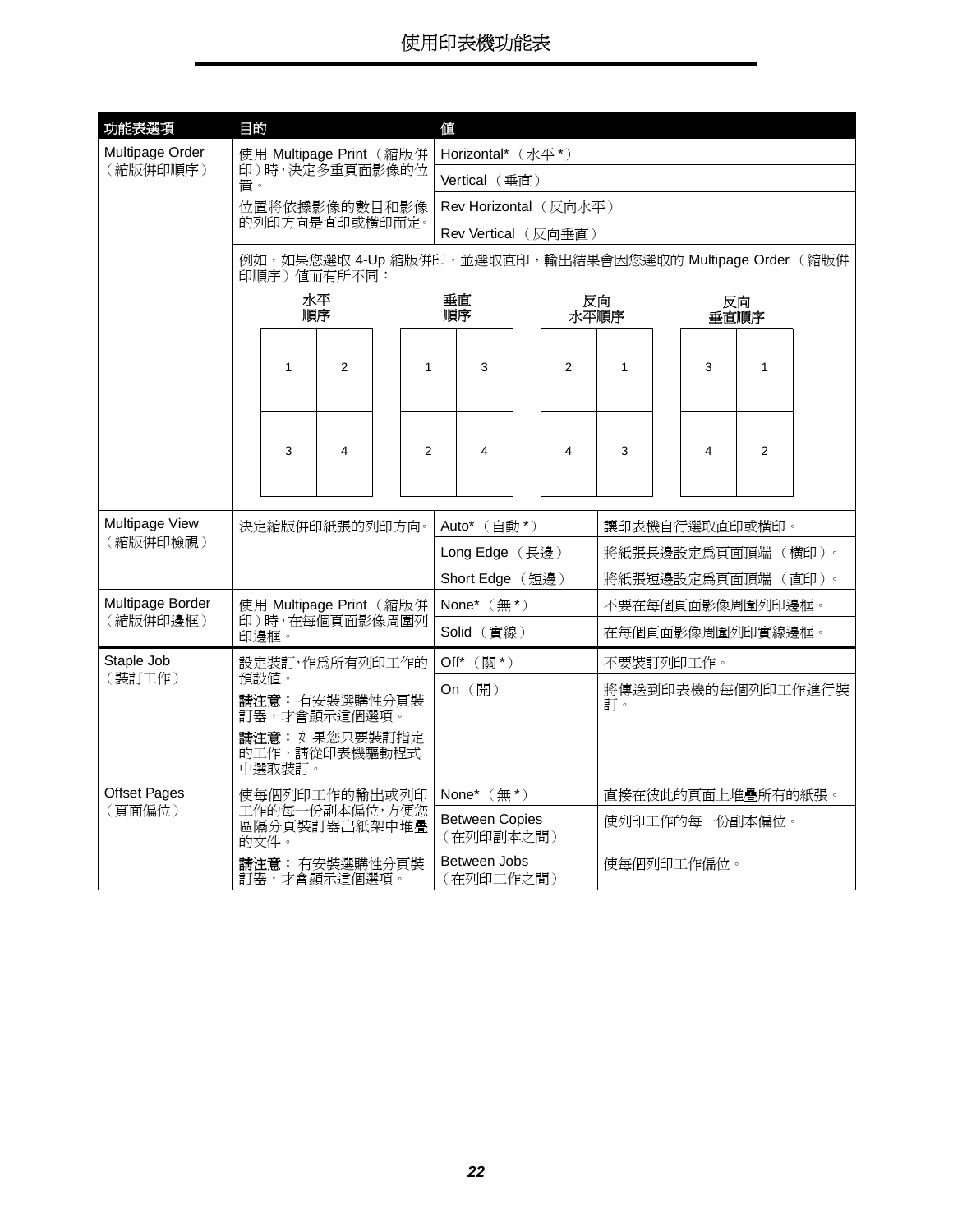### <span id="page-22-7"></span><span id="page-22-0"></span>**Quality Menu** (品質功能表)

您可以使用這個功能表選項來變更會影響列印品質及節省碳粉的設定。

<span id="page-22-9"></span><span id="page-22-6"></span>

| 功能表選項                     | 目的             | 値                                    |                            |  |  |  |  |  |
|---------------------------|----------------|--------------------------------------|----------------------------|--|--|--|--|--|
| <b>Print Resolution</b>   | 可用來選取列印輸出的解析度。 | 600 dpi*                             |                            |  |  |  |  |  |
| (列印解析度)                   |                | 1200 Image Q (1200 影像品質)<br>1200 dpi |                            |  |  |  |  |  |
|                           |                | 2400 Image Q (2400 影像品質)             |                            |  |  |  |  |  |
| <b>Toner Darkness</b>     | 將列印輸出的變淡或變深,以  | $1 - 10$                             | 8*是預設値。                    |  |  |  |  |  |
| (碳粉明暗度)                   | 及節省碳粉。         |                                      | 選取較低的數字,可使列印輸出變淡或節<br>省碳粉。 |  |  |  |  |  |
| <b>Brightness</b><br>(亮度) | 調整列印物件的灰色調値。   | $-6 - +6$                            | $0$ * 是預設値。                |  |  |  |  |  |
| (對比)<br>Contrast          | 調整列印物件的對比。     | $0 - 5$                              | 0*是預設値。                    |  |  |  |  |  |

### <span id="page-22-10"></span><span id="page-22-3"></span><span id="page-22-2"></span><span id="page-22-1"></span>**Utilities Menu** (公用程式功能表)

您可以使用這個功能表選項來變更印表機設定、移除工作、設定印表機硬體,以及進行印表機問題的疑難排解。

<span id="page-22-8"></span><span id="page-22-5"></span><span id="page-22-4"></span>

| 功能表選項                              | 目的                         | 偤                                                                |                                                                                                                                                      |
|------------------------------------|----------------------------|------------------------------------------------------------------|------------------------------------------------------------------------------------------------------------------------------------------------------|
| <b>Factory Defaults</b><br>(出廠預設値) | 將印表機設定回復爲出廠預設<br>值。        | Do Not Restore*<br>(不要回復 *)                                      | 保留使用者定義的設定。                                                                                                                                          |
|                                    |                            | <b>Restore Now</b><br>(立即回復)                                     | 所有的功能表項目都回復爲出廠預設<br>值,但下列各項除外:                                                                                                                       |
|                                    |                            |                                                                  | Display Language (顯示語言)。                                                                                                                             |
|                                    |                            |                                                                  | • Parallel Menu (平行功能表)、<br>Serial Menu (序列功能表)、<br>Network Menu (網路功能表)以及<br>USB Menu (USB 功能表)中的所<br>有設定。<br>常駐在快閃記憶體或硬碟中的資源。<br>請注意: 印表機會刪除印表機記憶體 |
|                                    |                            |                                                                  | (RAM)中所有下載的資源 (字型、巨<br>集以及符號集)。                                                                                                                      |
| Remove Held Jobs<br>(移除保留工作)       | 從印表機硬碟移除機密和保留<br>工作。       | Confidential (機密)<br>Held (保留)<br>Not Restored (未回復)<br>All (所有) | 選取功能表値只會影響常駐在印表機中<br>的工作。書籤、USB快閃記憶體裝置上<br>的工作,以及其他類型的保留工作不受<br>影響。                                                                                  |
| Format Flash<br>(格式化快閃記憶           | 格式化快閃記憶體。<br>警告:快閃記憶體正在製作格 | Yes(是)                                                           | 刪除儲存於快閃記憶體中的任何資料,<br>準備快閃記憶體來接收新的資源。                                                                                                                 |
| 體)                                 | 式時,請勿關閉印表機電源。              | $No$ $(\overline{\textcircled{}})$                               | 取消格式化快閃記憶體的要求,讓目前<br>的資源繼續儲存在快閃記憶體中。                                                                                                                 |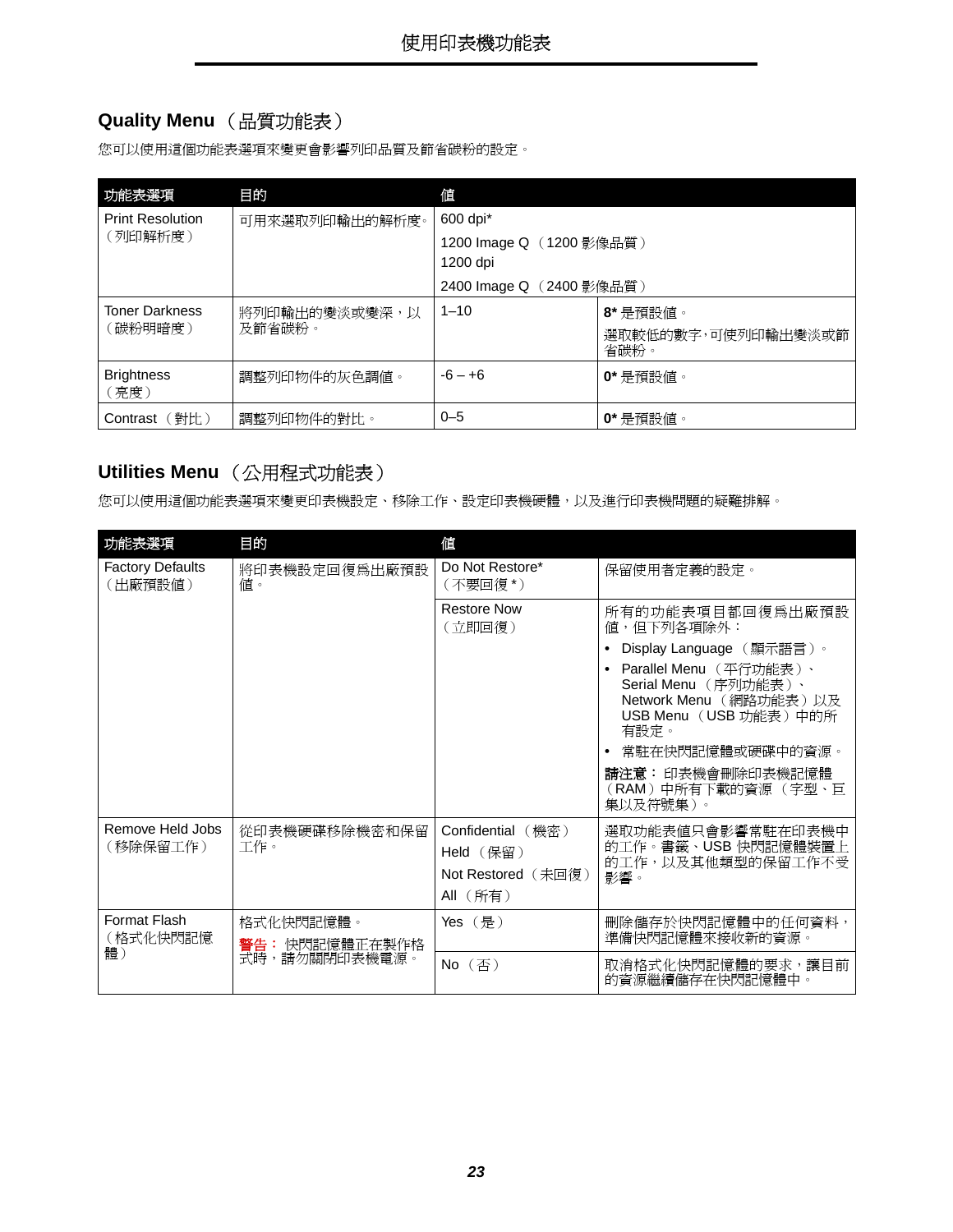<span id="page-23-8"></span><span id="page-23-5"></span><span id="page-23-4"></span><span id="page-23-3"></span>

| 功能表選項                            | 目的                                                                   | 値                                      |                                                                                                                                                                                                                                                                        |
|----------------------------------|----------------------------------------------------------------------|----------------------------------------|------------------------------------------------------------------------------------------------------------------------------------------------------------------------------------------------------------------------------------------------------------------------|
| Defragment Flash<br>(重組快閃記憶體)    | 從已從快閃記憶體中刪除的資<br>源取回遺失的儲存區。<br>警告: 快閃記憶體正在重組<br>時,請勿關閉印表機。           | Yes (是)                                | 將所有儲存在快閃記憶體中的資源傳輸<br>到印表機記憶體,然後再重新格式化快<br>閃記憶體選購品。格式化操作完成後,會<br>將資源重新載回快閃記憶體。                                                                                                                                                                                          |
|                                  |                                                                      | No (否)                                 | 取消重組快閃記憶體的要求。                                                                                                                                                                                                                                                          |
| <b>Format Disk</b><br>(格式化磁碟)    | 格式化印表機硬碟。<br>警告: 硬碟正在製作格式時,                                          | Yes (是)                                | 刪除儲存在硬碟上的所有資料,準備裝<br>置來接收新的資源。                                                                                                                                                                                                                                         |
|                                  | 請勿關閉印表機電源。                                                           | No (否)                                 | 取消格式化硬碟的要求,讓目前的資源<br>繼續儲存在硬碟上。                                                                                                                                                                                                                                         |
| Job Acct Stat                    | 列印一份儲存在硬碟上所有工                                                        | Print (列印)                             | 列印最近列印工作有效的統計記錄。                                                                                                                                                                                                                                                       |
| (工作計數統計)                         | 作統計的清單;或清除磁碟上的<br>所有統計記錄。                                            | Clear (清除)                             | 刪除硬碟上所有累計的工作統計。                                                                                                                                                                                                                                                        |
| Hex Trace<br>(16進位追蹤模<br>式)      | 協助隔離列印工作問題的來源。                                                       | Activate (啓動)                          | 選取 Hex Trace (16 進位追蹤模式)後,<br>所有傳送到印表機的資料都會以 16 進<br>位與字元來表示。但不執行控制程式碼。<br>請注意: 若要結束 Hex Trace (16 進位<br>追蹤模式),請關閉印表機,或是重設<br>印表機:<br>1 按下 8。<br>2 按下 $\blacktriangledown$ , 等 $\sqrt{}$ Reset printer<br>$\widetilde{E}$ 重設印表機 ) 出現時,再按下 $(\overline{\mathcal{N}})$ 。 |
| <b>Print Alignment</b><br>(列印校正) | 可讓您存取 Print Alignment<br>(列印校正)功能表, 來列印<br>校正頁或變更靛青色、洋紅色<br>或鮮黃色校正值。 | <b>Print Alignment Page</b><br>(列印校正頁) | 按下 <b>選取</b> 會列印校正頁。                                                                                                                                                                                                                                                   |
|                                  |                                                                      | Cyan (靛青色)                             | $X = -80 - 80$                                                                                                                                                                                                                                                         |
|                                  |                                                                      | Magenta (洋紅色)                          | $Y = -127 - 127$                                                                                                                                                                                                                                                       |
|                                  |                                                                      | Yellow (鮮黃色)                           |                                                                                                                                                                                                                                                                        |
| Coverage Estimator               | 提供黑色碳粉在一個頁面上的                                                        | Off* (關*)                              | 不列印覆蓋率百分比。                                                                                                                                                                                                                                                             |
| (覆蓋率估計器)                         | 覆蓋百分比的估計值。估計值<br>會列印在不同的頁面。                                          | On (開)                                 | 列印頁面上碳粉的預估覆蓋率百分比。                                                                                                                                                                                                                                                      |

### <span id="page-23-6"></span><span id="page-23-2"></span><span id="page-23-0"></span>**PDF Menu** (**PDF** 功能表)

您可以使用這個功能表選項來變更會影響 PDF 工作的印表機設定。

<span id="page-23-7"></span><span id="page-23-1"></span>

| 功能表選項                    | 目的                     | 値                                    |                                                                                |
|--------------------------|------------------------|--------------------------------------|--------------------------------------------------------------------------------|
| Scale to Fit<br>[調整爲適合的比 | 配合所選材質尺寸來調整頁面<br>內容比例。 | Yes $(\frac{\pi}{k})$<br>(否*)<br>No* | Yes(是)— 配合所選列印材質來調整<br>百面比例。                                                   |
| 例)                       |                        |                                      | No* (否*) — 不調整頁面比例; 如果列<br>印文字或圖形大於所選列印材質,這些文 <br>字或圖形會被裁切。                    |
| Annotations<br>註解)       | 指定是否要在 PDF 中列印註<br>解。  | Do Not Print*<br>〔不要列印 *)            | <b>Do Not Print*</b> $(\overline{R} \overline{B})$ (不要列印 *) — 不要列<br>印 PDF 註解。 |
|                          |                        | (列印)<br>Print                        | (列印)— 列印 PDF 註解。<br><b>Print</b>                                               |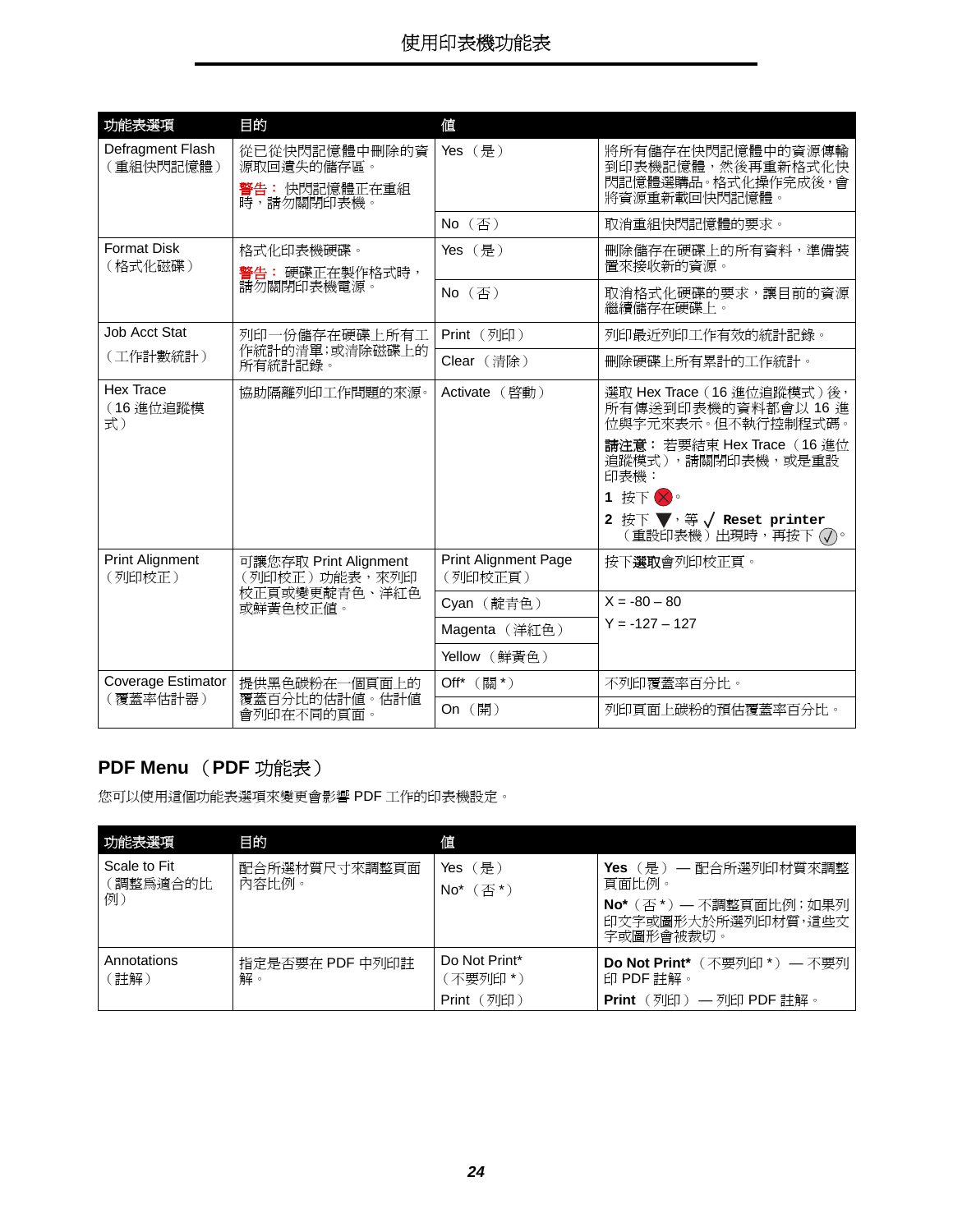### <span id="page-24-7"></span><span id="page-24-0"></span>**PostScript Menu** (**PostScript** 功能表)

您可以使用這個功能表選項來變更會影響使用 PostScript 印表機語言之工作的印表機設定。

<span id="page-24-8"></span><span id="page-24-3"></span>

| 功能表選項                            | 目的                                                                                                                                                 | 値                        |                                       |
|----------------------------------|----------------------------------------------------------------------------------------------------------------------------------------------------|--------------------------|---------------------------------------|
| Print PS Error                   | 發生錯誤時,列印定義                                                                                                                                         | 〔關 * )<br>$Off^*$        | 捨棄列印工作,且不列印錯誤訊息。                      |
| (列印 PS 錯誤)                       | PostScript 模擬模式錯誤的頁<br>面。                                                                                                                          | (開)<br>On                | 列印錯誤訊息,然後再捨棄工作。                       |
| <b>Font Priority</b><br>(字型優先順序) | 建立字型搜尋順序。<br>請注意: 當已安裝格式化快閃                                                                                                                        | Resident* (常駐*)          | 印表機先搜尋印表機記憶體,尋找需求的<br>字型,再搜尋快閃記憶體或硬碟。 |
|                                  | 記憶體或硬碟,且快閃記憶體<br>或硬碟無不良情形、也沒將<br> 讀 / 寫 」或 「寫入 」設爲保<br>護狀態, 而且 Job Buffer Size<br>(工作緩衝區大小)也沒有設<br>為100%,這時印表機才會顯<br>示 Font Priority (字型優先順<br>序)。 | Flash/Disk<br>(快閃記憶體/磁碟) | 印表機先搜尋快閃記憶體或硬碟,尋找需<br>求的字型,再搜尋印表機記憶體。 |

#### <span id="page-24-5"></span><span id="page-24-1"></span>**PCL Emul Menu** (**PCL** 模擬模式功能表)

您可以使用這個功能表選項來變更會影響使用 PCL 模擬模式印表機語言之工作的印表機設定。

<span id="page-24-6"></span><span id="page-24-4"></span><span id="page-24-2"></span>

| 功能表選項                 | 目的                                    | 値                                                                                                                     |                                                                                                                      |
|-----------------------|---------------------------------------|-----------------------------------------------------------------------------------------------------------------------|----------------------------------------------------------------------------------------------------------------------|
| Font Source<br>(字型來源) | 決定顯示在 Font Name (字型<br>名稱)功能表項目中的字型組。 | Resident* (常駐*)                                                                                                       | 顯示印表機出廠時常駐在印表機 RAM<br>中的所有字型。                                                                                        |
|                       |                                       | Disk (磁碟)                                                                                                             | 顯示下載到印表機 RAM 中的所有字<br>型。                                                                                             |
|                       |                                       | Flash (快閃記憶體)                                                                                                         | 顯示儲存在快閃記憶體中的所有字型。                                                                                                    |
|                       |                                       | Download $($ 下載 $)$                                                                                                   | 顯示儲存在印表機硬碟中的所有字型。                                                                                                    |
|                       |                                       | All (所有)                                                                                                              | 顯示由所有來源提供給印表機使用的<br>所有可用字型。                                                                                          |
| Font Name<br>(字型名稱)   | 從指定的字型來源中識別指定<br>的字型。                 | R0 Courier*                                                                                                           | 顯示所選定字型來源中所有字型的字<br>型名稱與字型 ID。字型來源名稱縮寫<br>R 是指常駐、F 是指快閃、K 是指磁碟,<br>而 D 則是指下載。                                        |
| SymbolSet<br>(符號集)    | 爲指定的字型名稱決定一個符<br>號集。                  | 10U PC-8* (10U PC-8* -<br>美國)<br>(出廠預設値依國家/地區<br>而定)<br>12U PC-850* (12U PC-<br>850* - 非美國)<br>( 出廠預設値依國家 / 地區<br>而定) | 符號集是指當您使用選定字型列印時,<br>所使用的一組字母、數値字元、標點與<br>特殊符號。符號集支援不同語言或特定<br>應用程式的需求,像是科技性文字中使<br>用的數學符號。只有支援所選字型名稱<br>的符號集才會顯示出來。 |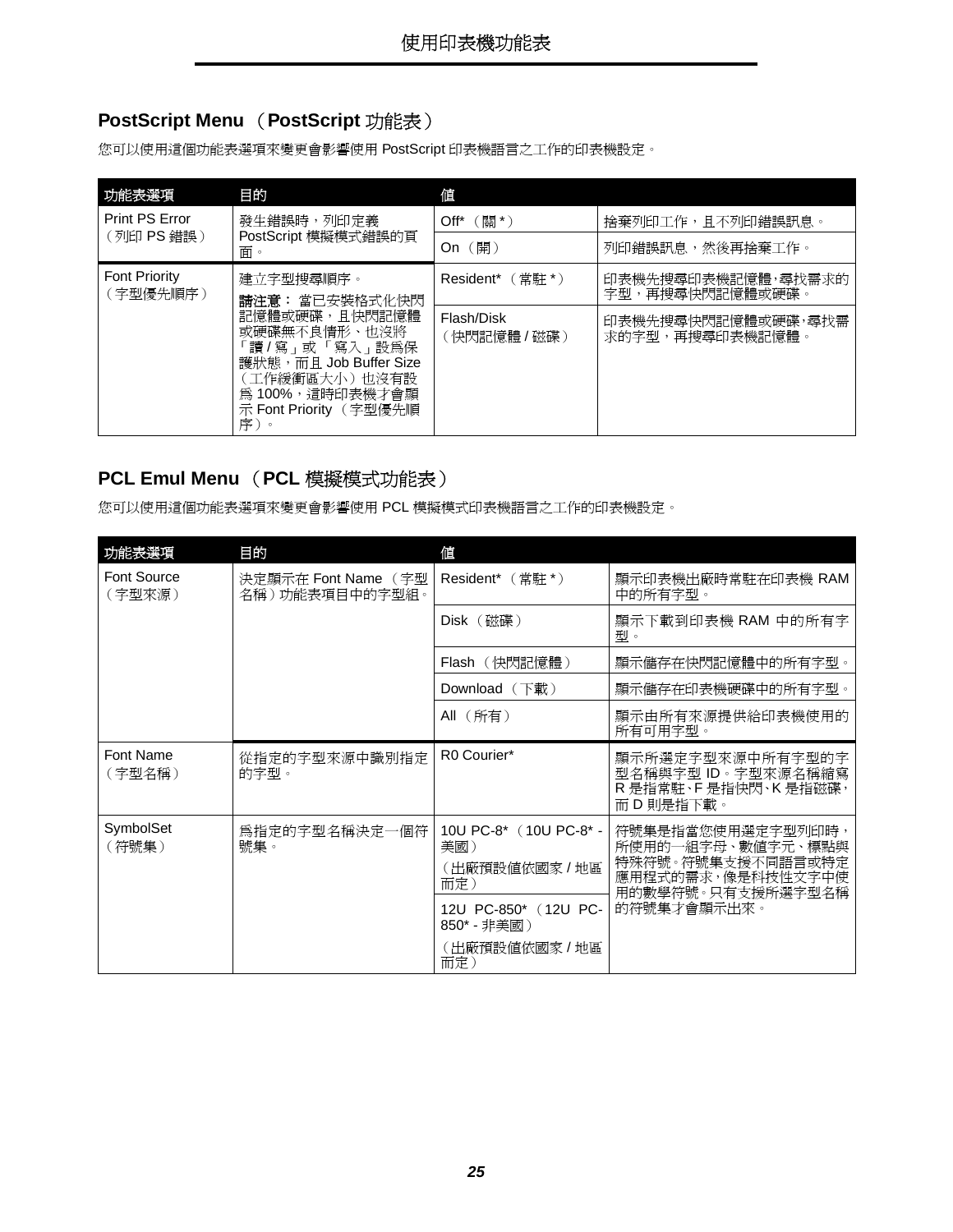<span id="page-25-0"></span>

| 功能表選項                                 | 目的                            | 値                                                                                    |                                                                                                                                                                                                |
|---------------------------------------|-------------------------------|--------------------------------------------------------------------------------------|------------------------------------------------------------------------------------------------------------------------------------------------------------------------------------------------|
| <b>Emulation Settings</b><br>(模擬模式設定) | 變更可縮放印刷字型的點數。                 | Point Size: (點數:)<br>$1.00 - 1008.00$ (12*)                                          | 點數是指字型的字元高度。一點大約等<br>於 1/72 英吋。您可以選擇從 1 到 1008<br>的點數(以0.25點遞增)。                                                                                                                               |
|                                       |                               |                                                                                      | 請注意: 只有印刷字型才能顯示點<br>數。                                                                                                                                                                         |
|                                       | 指定可縮放單空格字型的字型<br>間距。          | $Pitch:$ (點距:)<br>$0.08 - 100.00$ (10*)                                              | 點距是指一水平英吋內固定大小的字<br>元數目。您可以選取每英吋從 0.08 到<br>100 個字元數 (cpi), 以 0.01 cpi 遞增。<br>對無法縮放的單空格字型而言,可以顯<br>示其點距,但是無法加以變更。                                                                              |
|                                       |                               |                                                                                      | 請注意: 只有固定字型或單空格字型<br>才能顯示點距。                                                                                                                                                                   |
|                                       | 決定文字與圖形在頁面上的列<br>印方向。         | Orientation: (列印方向:)<br>Portrait <sup>*</sup> (直印*)                                  | Portrait (直印) 會列印與紙張短邊平<br>行的文字與圖形。                                                                                                                                                            |
|                                       |                               | Landscape (橫印)                                                                       | Landscape (橫印)會列印與紙張長邊<br>平行的文字與圖形。                                                                                                                                                            |
|                                       | 決定每一頁上所列印的行數。                 | Lines per Page: (每頁行<br>數:)<br>$1 - 255$<br>$60^*$ (60 $^*$ - 美國)<br>64* (64* - 非美國) | 印表機會根據 Lines per Page (每頁行<br>數)、Paper Size (紙張尺寸),以及<br>Orientation (列印方向) 等功能表項<br>目,指定每行之間的空格數(垂直行<br>距)。變更 Lines per Page (每頁行數)<br>之前,請先選取正確的 Paper Size (紙<br>張尺寸) 與 Orientation (列印方向)。 |
|                                       | 設定 A4 尺寸紙張的邏輯頁面<br>寬度。        | A4 Width: (A4 寬度:)<br>198 mm* (198公釐*)<br>203 mm (203公釐)                             | 請注意: 203 mm (203公釐)設定會<br>將邏輯頁面的寬度調整成可列印80個<br>10 點距的字元。                                                                                                                                       |
|                                       | 指定是否要讓印表機在執行換<br>行控制指令之後自動歸位。 | Auto CR after LF: (換行之<br>後自動歸位:)<br>Off* (關*)<br>On (開)                             | Off (關) — 不讓印表機在執行換行<br>控制指令之後歸位。<br>On (開) - 讓印表機在執行換行控制<br>指令之後歸位。                                                                                                                           |
|                                       | 指定是否要讓印表機在執行歸<br>位控制指令之後自動換行。 | Auto LF after CR: (歸位之<br>後自動換行:)<br>Off* (關*)<br>On (開)                             | Off (關) - 不讓印表機在執行歸位<br>控制指令之後換行。<br>On (開) - 讓印表機在執行歸位控制<br>指令之後換行。                                                                                                                           |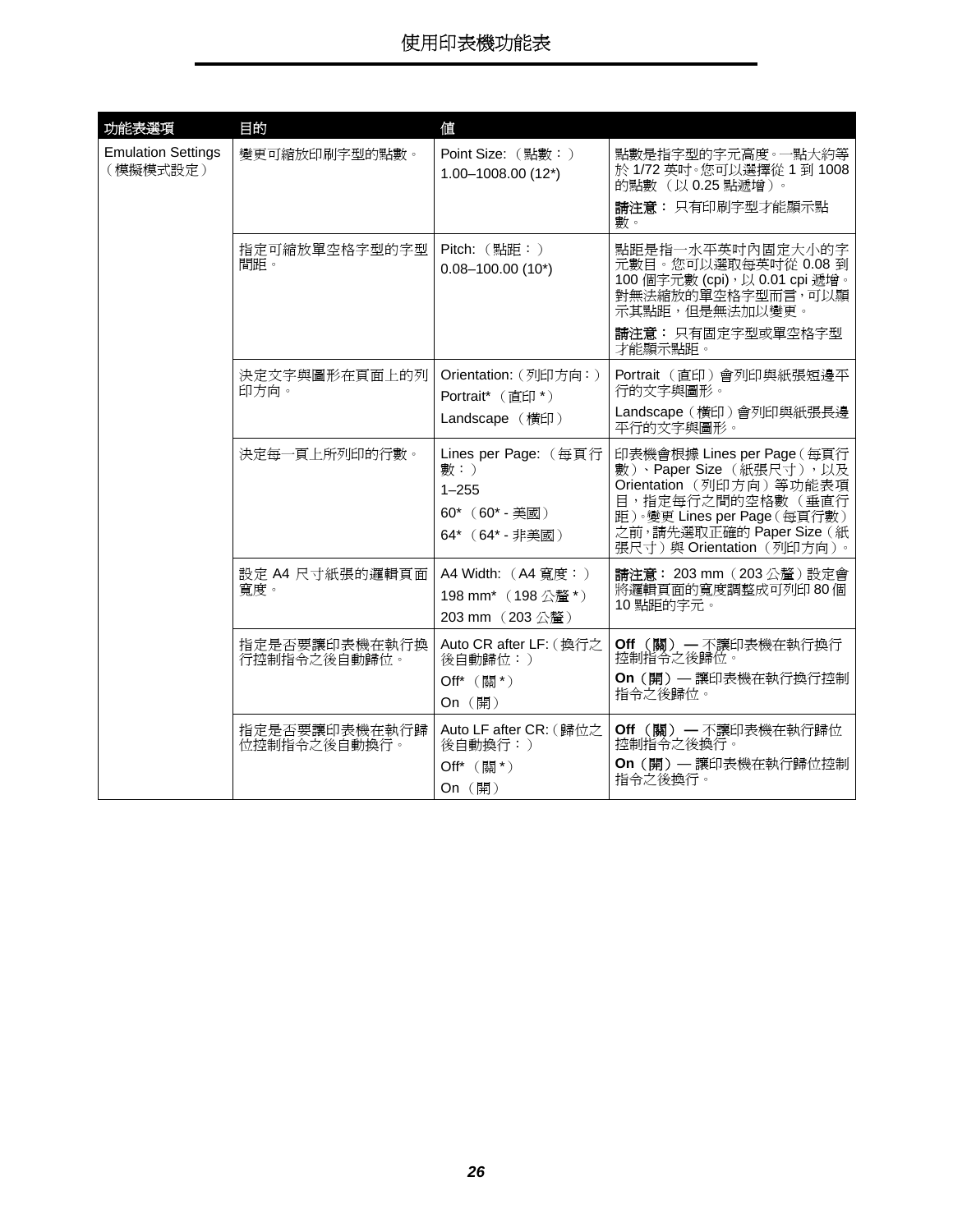<span id="page-26-0"></span>

| 功能表選項                     | 目的                                                                                                           | 値                                                                                       |                                                                                                                              |
|---------------------------|--------------------------------------------------------------------------------------------------------------|-----------------------------------------------------------------------------------------|------------------------------------------------------------------------------------------------------------------------------|
| Tray Renumber<br>(紙匣重新編號) | 配置印表機,讓印表機得以搭配<br>使用指定不同送紙匣來源的印<br>表機驅動程式或應用程式。<br>請注意: 請參閱 Technical<br>Reference (技術參考手冊,<br>英文版),取得有關指定紙張 | Assign MP Feeder: (指定<br>多用途送紙器:)<br>Off* (關*)<br>None $(\frac{\pi}{2})$<br>$0 - 199$   | Off (關) - 印表機使用出廠預設値指<br>定的紙張來源。<br>None (無) - 紙張來源略過不予處理<br>Select Paper Feed (選取送紙)指令。<br>0-199 - 選取一個數值,將自訂值指<br>定給紙張來源。  |
|                           | 來源編號的其他資訊。                                                                                                   | Assign Tray [x]: ( 指定送紙<br>[E[X]: )<br>Off* (關*)<br>None $(\frac{\pi}{2})$<br>$0 - 199$ | Off (關) - 印表機使用出廠預設値指<br>定的紙張來源。<br>None (無) - 紙張來源略過不予處理<br>Select Paper Feed (選取送紙)指令。<br>0-199 - 選取一個數值,將自訂值指<br>定給紙張來源。  |
|                           |                                                                                                              | Assign Env Feeder: (指定<br>信封送紙器:)<br>Off* (關*)<br>None $(\frac{\pi}{2})$<br>$0 - 199$   | Off (關) - 印表機使用出廠預設値指<br>定的紙張來源。<br>None (無) - 紙張來源略過不予處理<br>Select Paper Feed (選取送紙)指令。<br>0-199 - 選取一個數值, 將自訂值指<br>定給紙張來源。 |
|                           |                                                                                                              | Assign Man Paper: (指定<br>手動紙張:)<br>Off* (關*)<br>None $(\frac{\pi}{2})$<br>$0 - 199$     | Off (關) - 印表機使用出廠預設値指<br>定的紙張來源。<br>None (無) - 紙張來源略過不予處理<br>Select Paper Feed (選取送紙)指令。<br>0-199 - 選取一個數值, 將自訂值指<br>定給紙張來源。 |
|                           |                                                                                                              | Assign Man Env: (指定手<br>動信封:)<br>Off* (關*)<br>None $({\bf H})$<br>$0 - 199$             | Off (關) - 印表機使用出廠預設値指<br>定的紙張來源。<br>None (無) - 紙張來源略過不予處理<br>Select Paper Feed (選取送紙)指令。<br>0-199 - 選取一個數值, 將自訂值指<br>定給紙張來源。 |
|                           |                                                                                                              | View Factory Def (檢視出<br>廠預設値)                                                          | 顯示指定給各紙張來源的出廠預設值。                                                                                                            |
|                           |                                                                                                              | Restore Defaults (回復預<br>設値)                                                            | 選取 Yes (是),將所有的送紙匣指定<br>還原爲出廠設定値。                                                                                            |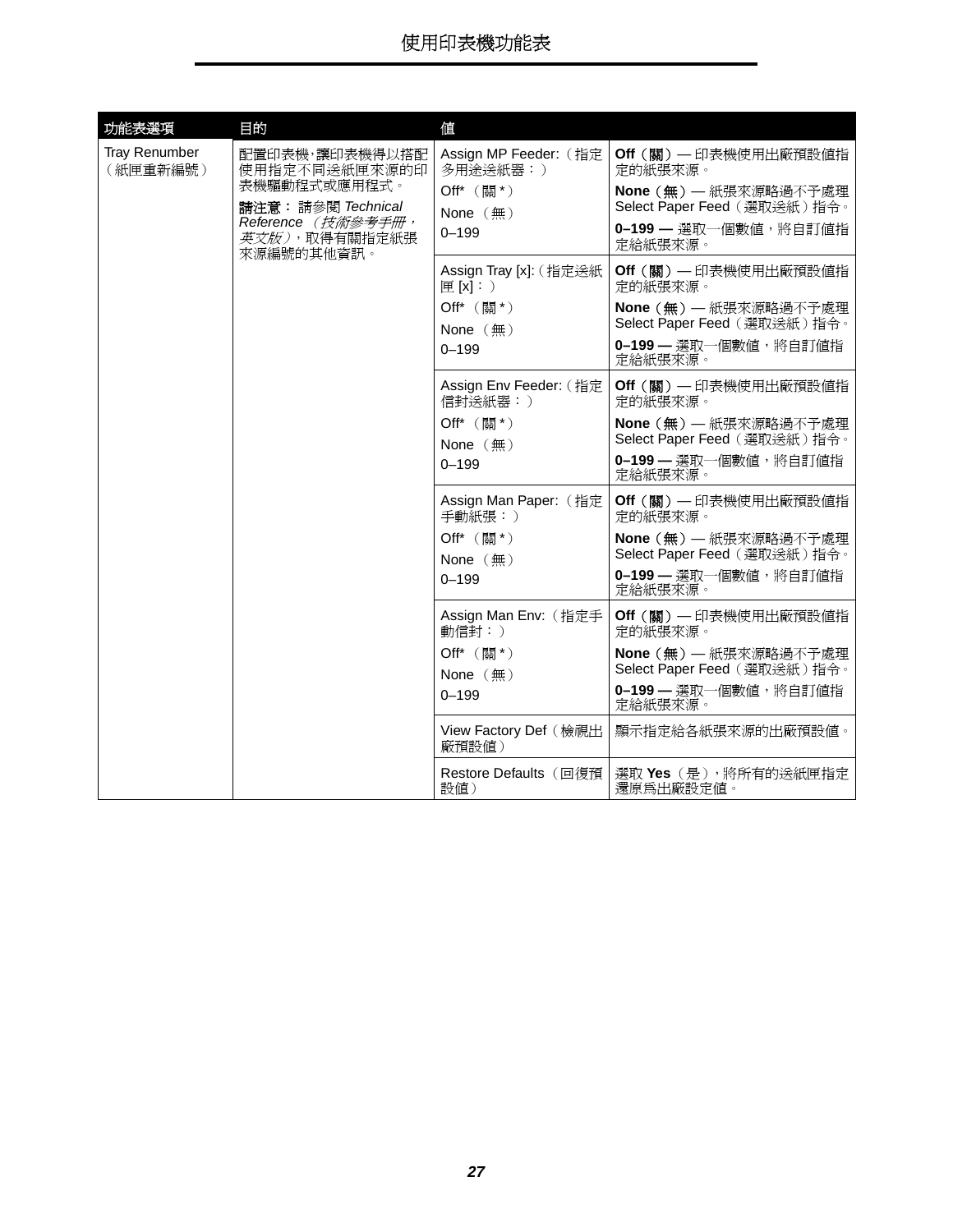### <span id="page-27-4"></span><span id="page-27-0"></span>**HTML Menu** (**HTML** 功能表)

這個功能表選項可用來變更印表機 HTML 設定。

<span id="page-27-7"></span><span id="page-27-6"></span><span id="page-27-5"></span><span id="page-27-3"></span><span id="page-27-2"></span><span id="page-27-1"></span>

| 功能表選項                      | 目的                                                   | 値                                                                                                                                                                                                                                                                                                                                     |                                                                                                                                                                                                                                                                  |
|----------------------------|------------------------------------------------------|---------------------------------------------------------------------------------------------------------------------------------------------------------------------------------------------------------------------------------------------------------------------------------------------------------------------------------------|------------------------------------------------------------------------------------------------------------------------------------------------------------------------------------------------------------------------------------------------------------------|
| <b>Font Name</b><br>(字型名稱) | 設定 HTML 文件的預設字型。<br>請注意: 未指定字型的 HTML<br>文件會採用 Times。 | Albertus MT<br><b>Antique Olive</b><br>Apple Chancery<br>Arial MT<br><b>Avant Garde</b><br>Bodoni<br><b>Bookman</b><br>Chicago<br>Clarendon<br>Cooper Black<br>Copperplate<br>Coronet<br>Courier<br>Eurostile<br>Garamond<br>Geneva<br>Gill Sans<br>Goudy<br>Helvetica<br><b>Hoefler Text</b><br>Intl CG Times<br><b>Intl Courier</b> | <b>Intl Univers</b><br>Joanna MT<br>Letter Gothic<br>Lubalin Graph<br>Marigold<br>MonaLisa Recut<br>Monaco<br>New CenturySbk<br>New York<br>Optima<br>Oxford<br>Palatino<br>StempelGaramnd<br>Taffy<br><b>Times</b><br>TimesNewRoman<br>Univers<br>Zapf Chancery |
| Font Size<br>(字型大小)        | 設定 HTML 文件的預設字型大<br>バー                               | 1 pt-255 pt (12 pt <sup>*</sup> )                                                                                                                                                                                                                                                                                                     | 您可以選擇 1 到 255 的點數 (以 1點遞<br>增)。                                                                                                                                                                                                                                  |
| Scale (比例)                 | 調整 HTML 文件預設字型的比<br>例。                               | 1%-400% (100%*)                                                                                                                                                                                                                                                                                                                       | 您可以選取 1 到 100% 的比例大小(以<br>1% 遞增 )。                                                                                                                                                                                                                               |
| Orientation<br>(列印方向)      | 設定 HTML 文件的頁面方向。                                     | Portrait <sup>*</sup> (直印*)<br>Landscape (橫印)                                                                                                                                                                                                                                                                                         | Portrait* (直印 *) - 列印與紙張短邊平<br>行的文字與圖形。<br>Landscape (横印) — 列印與紙張長邊<br>平行的文字與圖形。                                                                                                                                                                                 |
| Margin (邊界)                | 設定 HTML 文件的頁面邊界。                                     | 8 mm-255 mm<br>(19 mm*) (8公釐-<br>255 公釐(19 公釐<br>$\kappa$ ) )                                                                                                                                                                                                                                                                         | 您可以設定 8 到 255 公釐的邊界(以 1 公<br>釐遞增)。                                                                                                                                                                                                                               |
| Backgrounds<br>(背景)        | 指定是否要在 HTML 文件中列<br>印背景。                             | Print* (列印*)<br>Do not print (不要列<br>印)                                                                                                                                                                                                                                                                                               | Print* (列印*) 一列印 HTML 背景。<br>Do Not Print (不要列印) — 不要列印<br>HTML 背景。                                                                                                                                                                                              |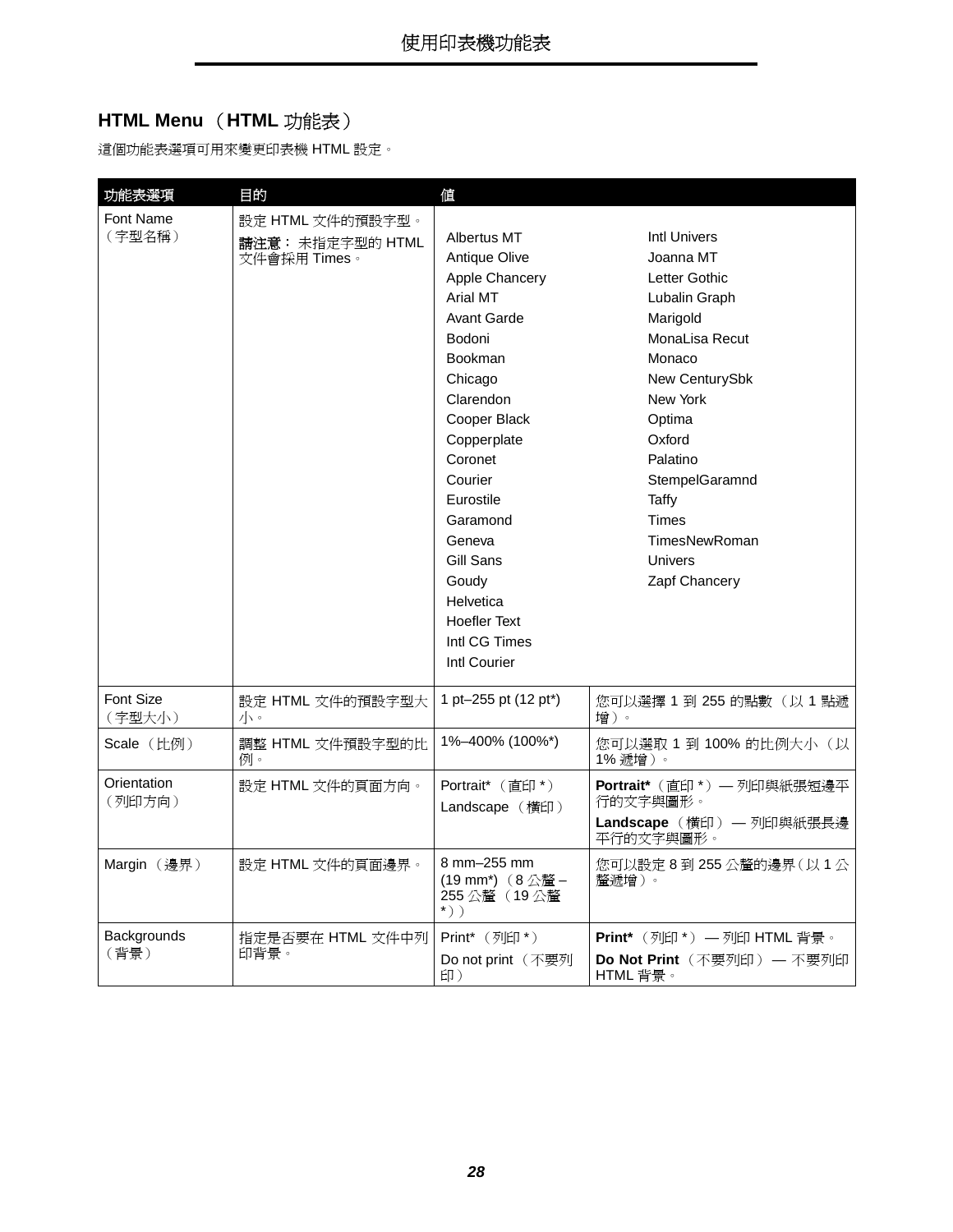### <span id="page-28-3"></span><span id="page-28-1"></span>**Image Menu** (影像功能表)

這個功能表選項可用來變更列印影像的尺寸或列印方向,或使列印影像呈現相反的色彩。

<span id="page-28-8"></span><span id="page-28-4"></span><span id="page-28-2"></span>

| 功能表選項                 | 目的                      | 値                                                                                                                                                          |                                                                                      |
|-----------------------|-------------------------|------------------------------------------------------------------------------------------------------------------------------------------------------------|--------------------------------------------------------------------------------------|
| Auto Fit<br>(自動配合)    | 選取最理想的紙張尺寸、比例及<br>列印方向。 | On <sup>*</sup> $(\frac{m}{2})^*$<br>$Off$ (關)                                                                                                             | 請注意: 如果設為 On (開), 這項設<br>定會置換調整比例設定,並可置換某些<br>影像的列印方向設定。                             |
| $Invert$ (相反)         | 呈現相反的雙色黑白影像。            | On $(\mathbb{H})$<br>Off <sup>*</sup> $(\frac{35}{10})^*$                                                                                                  | 請注意: 不套用到 GIF 或 JPEG。                                                                |
| Scaling<br>(調整比例)     | 配合材質尺寸來調整影像的比<br>例。     | Anchor Top Left<br>(基準左上)<br>Best Fit* (最佳配合*)<br><b>Anchor Center</b><br>(基準置中)<br>Fit Height/Width<br>(配合高度/寬度)<br>Fit Height (配合高度)<br>Fit Width (配合寬度) | 請注意: 當 Auto Fit (自動配合)設定<br>設為 On (開)時, Scaling (調整比<br>例)會自動設定爲 Best Fit(最佳配<br>合)。 |
| Orientation<br>(列印方向) | 設定影像列印方向。               | <b>Portrait</b> $(\vec{\textbf{f}}\textbf{f})$<br>Landscape (横印)<br><b>Rev Portrait</b> (反向直印)<br>Rev Landscape<br>(反向橫印)                                  | Portrait* (直印 *) — 列印與紙張短邊<br>平行的文字與圖形。<br>Landscape (横印) — 列印與紙張長邊<br>平行的文字與圖形。     |

### <span id="page-28-9"></span><span id="page-28-7"></span><span id="page-28-0"></span>**Security** (安全性)

這個功能表選項可讓您針對需要密碼及維護已安裝硬碟之安全的個別列印工作來設定安全層次。

<span id="page-28-6"></span><span id="page-28-5"></span>

| 功能表選項                       | 目的                            | 値                                                                                                                                    |                                                                                                                                   |
|-----------------------------|-------------------------------|--------------------------------------------------------------------------------------------------------------------------------------|-----------------------------------------------------------------------------------------------------------------------------------|
| Max Invalid PIN<br>(無效密碼上限) | 限制無效密碼的輸入次數。                  | Off* (關*)<br>2<br>3<br>4<br>5<br>6<br>7<br>8<br>9<br>10                                                                              | 您必須安裝硬碟選購品,才會顯示這<br>$\bullet$<br>個功能表選項。<br>印表機會計算列中所輸入的使用者名<br>$\bullet$<br>稱無效密碼的次數。<br>達到這個限制時,就會刪除該使用者<br>$\bullet$<br>名稱的工作。 |
| Job Expiration<br>(工作期滿)    | 限制在刪除機密工作之前讓它<br>停留在印表機中的時間量。 | Off* $(\overline{\mathbb{R}}^*)$<br>1 hour (1小時)<br>4 hours $(4/\sqrt{m})$<br>24 hours (24 小時)<br>1 week $(1 \not\equiv \mathbf{H})$ |                                                                                                                                   |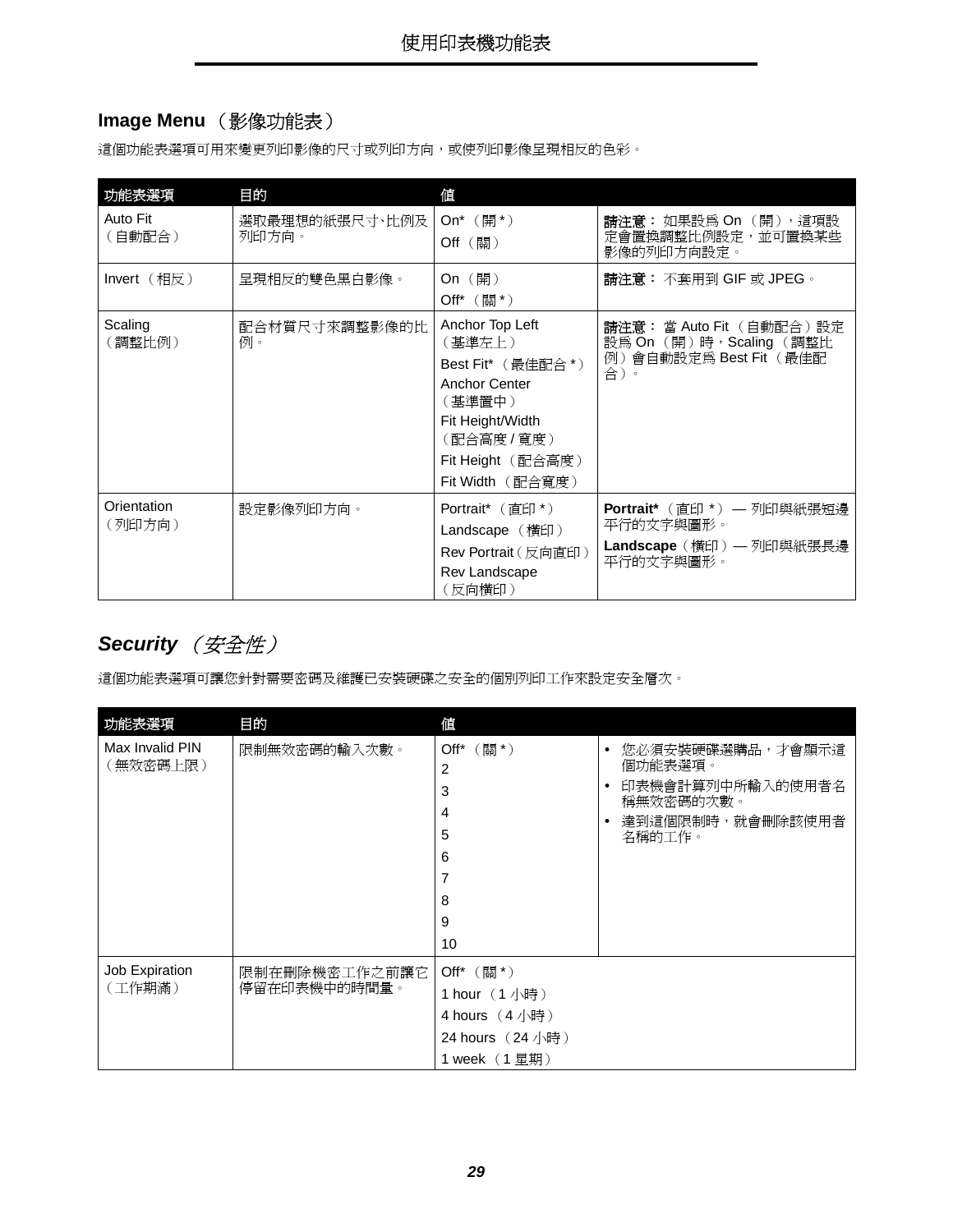### <span id="page-29-3"></span><span id="page-29-0"></span>**Network/Ports** (網路 **/** 連接埠)

#### <span id="page-29-4"></span>**TCP/IP**

這個功能表選項可用來檢視及變更 Transmission Control Protocol/Internet Protocol (傳輸控制通訊協定 / 網際網路通訊協 定)設定。

|  |  | <b>請注意:</b> 如果是非網路型機型,這個功能表將不會出現。 |  |
|--|--|-----------------------------------|--|
|--|--|-----------------------------------|--|

| 功能表選項         | 目的                        | 值                                           |                                     |
|---------------|---------------------------|---------------------------------------------|-------------------------------------|
| <b>TCP/IP</b> | 將網路選項設爲                   | Activate (啓動)                               | On* $(\mathbb{H}^*)$                |
|               | TCP/IP (傳輸控制<br>通訊協定/網際網路 |                                             | $Off$ (關)                           |
|               | 通訊協定)                     | View Hostname (檢視主電腦名稱)                     | 僅供檢視                                |
|               | 請注意: 如果是非<br>網路型機型,這個     | Address (位址)                                | 4 field IP address (4 欄位 IP 位址)     |
|               | 功能表將不會出                   | Netmask (網路遮罩)                              |                                     |
|               | 現。                        | Gateway (閘道)                                |                                     |
|               |                           | Enable DHCP (啓動 DHCP)                       | On <sup>*</sup> $(\frac{\pi}{2})^*$ |
|               |                           | Enable RARP (啓動 RARP)                       | Off (關)                             |
|               |                           | Enable BOOTP (啓動 BOOTP)                     |                                     |
|               |                           | AutoIP $(\hat{\text{H}})$ IP)               |                                     |
|               |                           | Enable FTP/TFTP (啓動 FTP/TFTP)               |                                     |
|               |                           | <b>HTTP Server Enabled</b><br>(HTTP 伺服器已啓動) |                                     |
|               |                           | WINS Server Address (WINS 伺服器位址)            | 4 field IP address (4欄位 IP 位址)      |
|               |                           | DNS Server Address (DNS 伺服器位址)              |                                     |

#### <span id="page-29-1"></span>**IPv6**

您可以使用這個功能表設定來檢視或變更 Internet Protocol Version 6 (網際網路通訊協定第6版)設定。

請注意:如果是非網路型機型,這個功能表將不會出現。

<span id="page-29-2"></span>

| 功能表選項                                                | 目的 | 値                             |                                        |
|------------------------------------------------------|----|-------------------------------|----------------------------------------|
| IP <sub>v6</sub><br>將網路設為 IPv6<br>[網際網路通訊協<br>定第6版)。 |    | Enable IPv6 (啓動 IPv6)         | Yes* $(\frac{\pi}{6})^*$<br>【否)<br>No. |
|                                                      |    | (檢視主電腦名稱)<br>View Hostname    | 僅供檢視                                   |
|                                                      |    | (檢視位址)<br>View Address        |                                        |
|                                                      |    | View Router Address (檢視路由器位址) |                                        |
|                                                      |    |                               | Yes*(是 *)                              |
|                                                      |    |                               | [否]<br>No                              |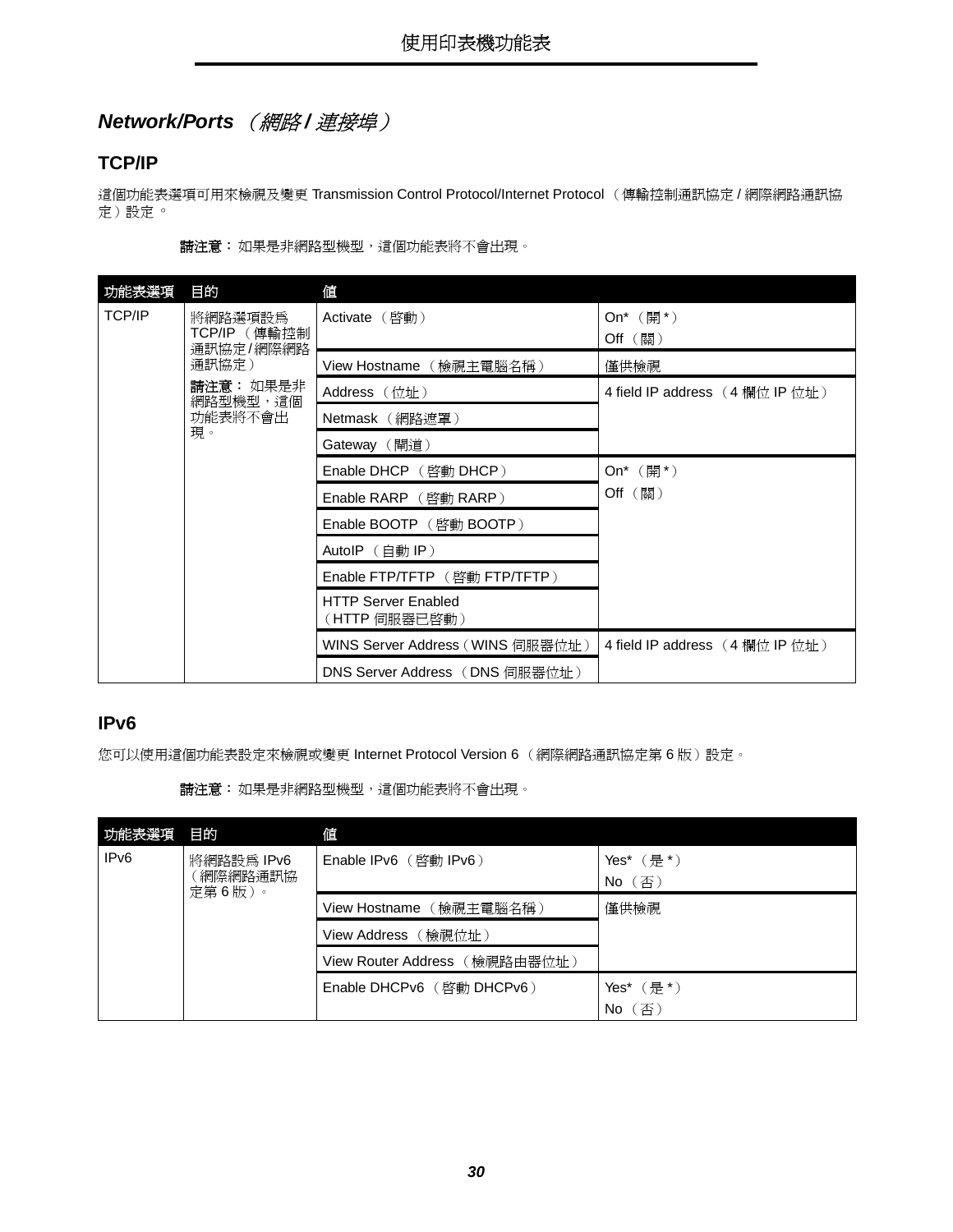### <span id="page-30-6"></span><span id="page-30-0"></span>**Standard Network** (標準網路)和 **Network <x>** (網路 **<x>**)

您可以使用這個功能表選項來變更會影響透過網路連接埠 (Standard Network (標準網路)或 Network <x> (網路 <x>)) 傳送到印表機之工作的印表機設定。

<span id="page-30-5"></span><span id="page-30-4"></span><span id="page-30-3"></span><span id="page-30-2"></span><span id="page-30-1"></span>

| 功能表選項                                      | 目的                                                                                                                          | 值                                 |                                                                                                                                                                                                                           |
|--------------------------------------------|-----------------------------------------------------------------------------------------------------------------------------|-----------------------------------|---------------------------------------------------------------------------------------------------------------------------------------------------------------------------------------------------------------------------|
| <b>PCL SmartSwitch</b><br>(PCL 自動辨識切<br>換) | 透過網路連接埠接收列印工作<br>時,不論預設的印表機語言為<br>何,只要該列印工作需要用到                                                                             | On <sup>*</sup> $(\frac{m}{2})^*$ | 印表機會先檢查網路介面上的資料,如<br>果該資料顯示 PCL 模擬模式為所需的印<br>表機語言,便會選取該模擬模式。                                                                                                                                                              |
|                                            | PCL 模擬模式,您便可使用本<br>功能表項目配置印表機,使它能<br>自動切換到該模擬模式。                                                                            | Off (關)                           | 印表機不檢查進來的資料。如果 PS<br>SmartSwitch (PS 自動辨識切換)設為<br>On (開), 印表機便使用 PostScript 模<br>擬模式來處理工作;如果 PS<br>SmartSwitch (PS 自動辨識切換)設為<br>Off (關),則改用 浿 etup" Menu (設<br>定功能表)中指定的預設印表機語言。                                          |
| <b>PS SmartSwitch</b><br>(PS 自動辨識切<br>換)   | 透過網路連接埠接收列印工作<br>時,不論預設的印表機語言為<br>何,只要該列印工作需要用到<br>PostScript 模擬模式, 您便可使                                                    | On <sup>*</sup> $(\frac{m}{2})^*$ | 印表機會先檢查網路介面連線上的資<br>料,如果該資料顯示 PostScript 模擬模<br>式為所需的印表機語言,便會選取該模<br>擬模式。                                                                                                                                                 |
|                                            | 用本功能表項目配置印表機,使<br>它能自動切換到該模擬模式。                                                                                             | Off (關)                           | 印表機不檢查進來的資料。如果 PCL<br>SmartSwitch (PCL 自動辨識切換)設<br>為 On (開), 印表機便使用 PCL 模擬<br>模式來處理工作;如果 PCL<br>SmartSwitch (PCL 自動辨識切換)設<br>為 Off (關),則改用 浿 etup" Menu<br>(設定功能表)中指定的預設印表機語<br>言。                                        |
| NPA Mode                                   | 指定印表機是否要根據 「網路                                                                                                              | Off (關)                           | 印表機不執行 NPA 程序。                                                                                                                                                                                                            |
| (NPA 模式)                                   | 列印聯盟通訊協定   (Network<br>Printing Alliance (NPA)<br>Protocol) 中定義的慣例, 執行<br>雙向通訊所需的特殊處理程<br>序。<br>請注意: 變更這個功能表項目<br>會自動重設印表機。 | Auto* (自動*)                       | 印表機會先檢查資料來決定格式,然後<br>再進行適當的處理程序。                                                                                                                                                                                          |
| Network Buffer<br>(網路緩衝區)                  | 配置網路輸入緩衝區的大小。<br>請注意: 變更 Network Buffer                                                                                     | Auto* (自動*)                       | 印表機會自動計算 Network Buffer (網<br>路緩衝區)的大小 (建議使用此設定)。                                                                                                                                                                         |
|                                            | (網路緩衝區)功能表項目會<br>自動重設印表機。                                                                                                   | 3K到允許的最大值<br>(以1k遞增)              | 使用者可指定 Network Buffer (網路緩<br>衝區)的大小。緩衝區最大值的設定,視<br>印表機記憶體的總容量、其他鏈結緩衝區<br>的大小, 以及 Resource Save (節省資<br>源)設為On (開)或Off (關)等因素<br>而定。如果要將 Network Buffer (網路<br>緩衝區)的範圍大小設成最大値,則需關<br>閉或減少平行埠、序列埠以及 USB 緩衝<br>區等所使用的緩衝區大小。 |
| Job Buffering                              | 先將工作暫存於印表機硬碟上,                                                                                                              | Off* (關*)                         | 不將列印工作放在硬碟上執行緩衝程序。                                                                                                                                                                                                        |
| (工作緩衝)                                     | 之後再進行列印。<br>請注意: 變更這個功能表項目<br>會自動重設印表機。                                                                                     | On (開)                            | 將列印工作放在硬碟上執行緩衝程序。                                                                                                                                                                                                         |
|                                            |                                                                                                                             | Auto (自動)                         | 只有在印表機正忙於處理另一個輸入連<br>接埠送來的資料時,才會緩衝處理列印工<br>作。                                                                                                                                                                             |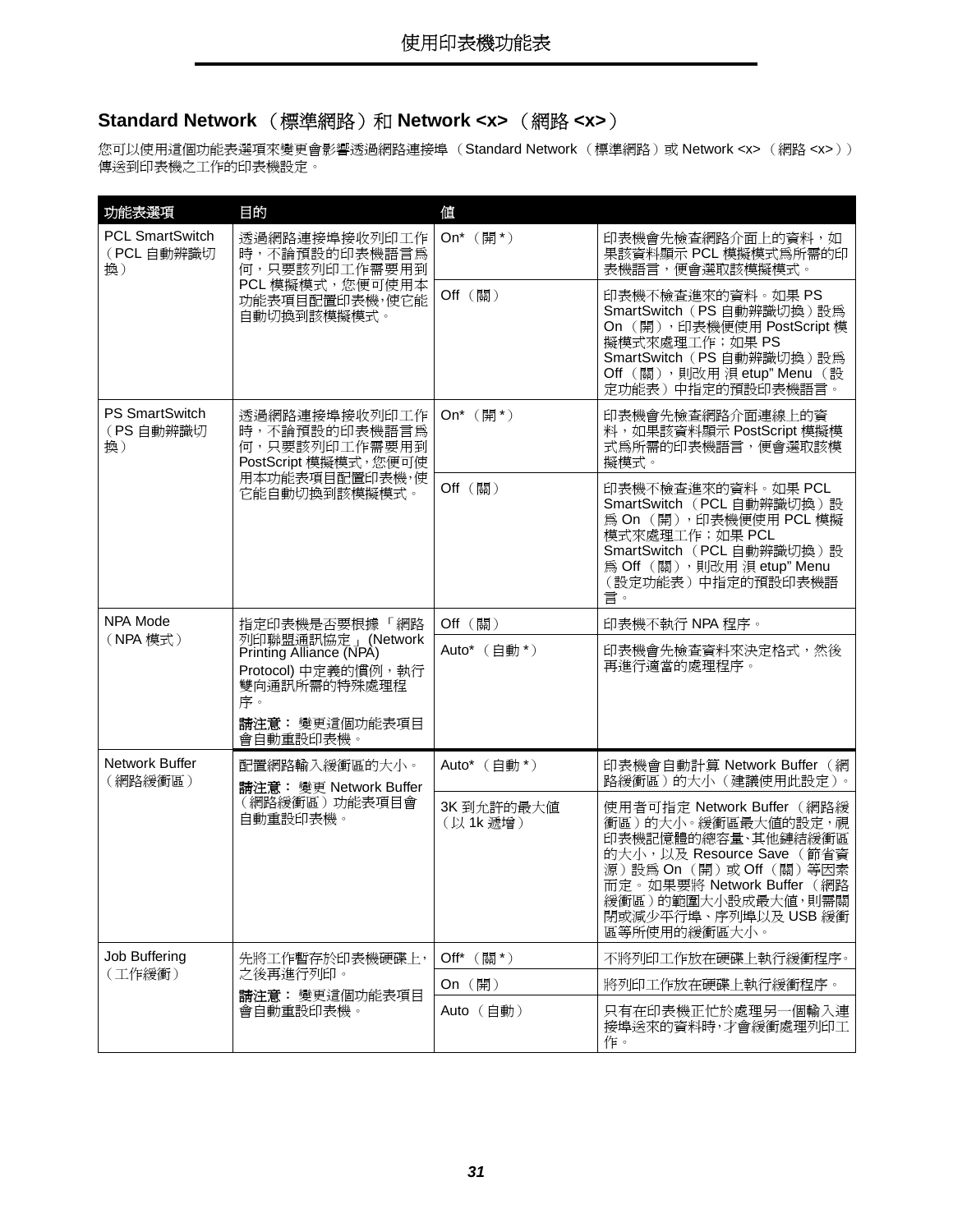<span id="page-31-1"></span>

| 功能表選項                                | 目的                                                   | 値                       |                                                               |
|--------------------------------------|------------------------------------------------------|-------------------------|---------------------------------------------------------------|
| Mac Binary PS<br>(Mac 二進位碼<br>$PS$ ) | 設定印表機來處理 Macintosh   On (開)<br>二進位碼 PostScript 列印工作。 |                         | 印表機會處理由使用 Macintosh 作業系<br>統的電腦所送入的原始二進位碼<br>PostScript 列印工作。 |
|                                      |                                                      |                         | 請注意: 這項設定經常會造成 Windows<br>列印工作失敗。                             |
|                                      |                                                      | $Off$ $(\frac{55}{10})$ | 印表機使用標準通訊協定來篩選<br>PostScript 列印工作。                            |
|                                      |                                                      | Auto* $($ 白動 * $)$      | 印表機處理由使用 Windows 或<br>Macintosh 作業系統的電腦所送入的列<br>印工作。          |

### <span id="page-31-0"></span>**Standard USB** (標準 USB) 和 USB <x>

您可以使用這個功能表選項來變更會影響 Universal Serial Bus (USB)(通用序列匯流排)連接埠 (USB <x>) 的印表機設定。

<span id="page-31-4"></span><span id="page-31-3"></span><span id="page-31-2"></span>

| 功能表選項                                      | 目的                                                                                                      | 値                                   |                                                                                                                                                                                |
|--------------------------------------------|---------------------------------------------------------------------------------------------------------|-------------------------------------|--------------------------------------------------------------------------------------------------------------------------------------------------------------------------------|
| <b>PCL SmartSwitch</b><br>(PCL 自動辨識切<br>換) | 透過 USB 連接埠接收列印工作<br>時,不論預設的印表機語言為<br>何,只要該列印工作需要用到<br>PCL 模擬模式,您便可使用本<br>功能表項目配置印表機,使它能<br>自動切換到該模擬模式。  | On <sup>*</sup> $(\frac{m}{2})^*$   | 印表機會先檢查 USB 連接埠上的資料,<br>如果該資料顯示 PCL 模擬模式為所需的<br>印表機語言,便會選取該模擬模式。                                                                                                               |
|                                            |                                                                                                         | Off (關)                             | 印表機不檢查進來的資料。如果 PS<br>SmartSwitch (PS 自動辨識切換)設為<br>On (開), 印表機便使用 PostScript 模<br>擬模式來處理工作;如果 PS<br>SmartSwitch (PS 自動辨識切換)設為<br>Off (關),則改用 Setup Menu (設定<br>功能表)中指定的預設印表機語言。 |
| <b>PS SmartSwitch</b><br>(PS 自動辨識切<br>換)   | 透過 USB 連接埠接收列印工作<br>時,不論預設的印表機語言為<br>何,只要該列印工作需要用到<br>PostScript 模擬模式,您便可使                              | On <sup>*</sup> $(\frac{\pi}{2})^*$ | 印表機會先檢查 USB 介面上的資料,如<br>果該資料顯示 PostScript 模擬模式為所<br>需的印表機語言,便會選取該模擬模<br>式。                                                                                                     |
|                                            | 用本功能表項目配置印表機,使<br>它能自動切換到該模擬模式。                                                                         | Off (關)                             | 印表機不檢杳進來的資料。如果 PCL<br>SmartSwitch (PCL 自動辨識切換)設<br>為 On (開), 印表機便使用 PCL 模擬<br>模式來處理工作;如果 PCL<br>SmartSwitch (PCL 自動辨識切換)設<br>為 Off (關), 則改用 Setup Menu (設<br>定功能表)中指定的預設印表機語言。 |
| NPA Mode<br>(NPA 模式)                       | 指定印表機是否要根據 「網路<br>列印聯盟通訊協定」(Network<br>Printing Alliance (NPA) Protocol)<br>中定義的慣例,執行雙向通訊<br>所需的特殊處理程序。 | $Off$ $(\frac{15}{10})$             | 印表機會執行 NPA 程序。如果不是 NPA<br>格式的資料,印表機會將它當成損壞的<br>資料,而予以拒絕。                                                                                                                       |
|                                            |                                                                                                         | On (開)                              | 印表機不執行 NPA 程序。                                                                                                                                                                 |
|                                            | 請注意: 變更這個功能表項目<br>會自動重設印表機。                                                                             | Auto* $($ 白動 *)                     | 印表機會先檢查資料來決定格式,然後再<br>淮行適當的處理程序。                                                                                                                                               |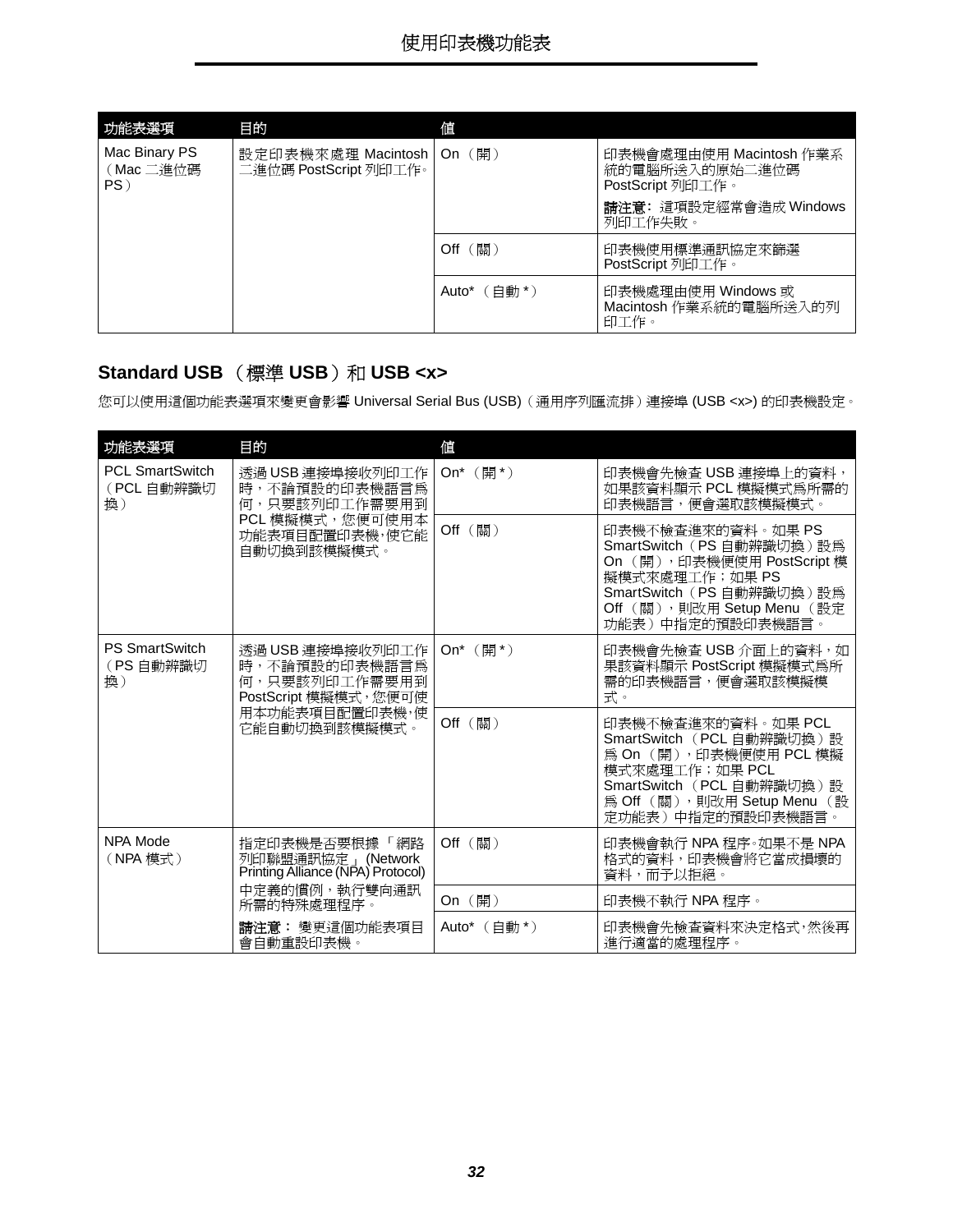<span id="page-32-6"></span><span id="page-32-5"></span><span id="page-32-4"></span><span id="page-32-3"></span><span id="page-32-2"></span><span id="page-32-1"></span><span id="page-32-0"></span>

| 功能表選項                             | 目的                                                            | 値                               |                                                                                                                                                                                                                     |
|-----------------------------------|---------------------------------------------------------------|---------------------------------|---------------------------------------------------------------------------------------------------------------------------------------------------------------------------------------------------------------------|
| <b>USB Buffer</b><br>(USB 緩衝區)    | 配置 USB 輸入緩衝區的大小。<br>請注意: 變更 USB Buffer<br>(USB 緩衝區)功能表項目會     | Disabled (已關閉)                  | 工作緩衝已關閉。磁碟上任何有緩衝設定<br>的工作,都會在進來的工作回復一般處理<br>程序之前,先列印出來。                                                                                                                                                             |
|                                   | 自動重設印表機。                                                      | Auto* (自動*)                     | 印表機自動計算 USB Buffer (USB 緩衝<br>區)大小(建議使用的設定)。                                                                                                                                                                        |
|                                   |                                                               | 3K到允許的最大值                       | 使用者可指定 USB Buffer (USB 緩衝<br>區)的大小。緩衝區最大值的設定,視印<br>表機記憶體的總容量、其他鏈結緩衝區的<br>大小,以及 Resource Save (節省資源)<br>設為 On (開)或 Off (關)等因素而定。<br>如果要將 USB Buffer (USB 緩衝區)的<br>範圍大小設成最大値,則需關閉或減少平<br>行埠、序列埠以及網路緩衝區等所使用的<br>緩衝區大小。 |
| Job Buffering                     | 先將工作暫存於印表機硬碟上,                                                | Off* (關*)                       | 不將列印工作放在硬碟上執行緩衝程序。                                                                                                                                                                                                  |
| (工作緩衝)                            | 之後再進行列印。<br>請注意: 變更 Job Buffering<br>(工作緩衝)功能表項目會自<br>動重設印表機。 | On (開)                          | 將列印工作放在硬碟上執行緩衝程序。                                                                                                                                                                                                   |
|                                   |                                                               | Auto (自動)                       | 只有在印表機正忙於處理另一個輸入連<br>接埠送來的資料時,才會緩衝處理列印<br>工作。                                                                                                                                                                       |
| Mac Binary PS<br>(Mac 二進位碼<br>PS) | 設定印表機來處理 Macintosh<br>二進位碼 PostScript 列印工作。                   | Off (關)                         | 印表機會處理由使用 Macintosh 作業系<br>統的電腦所送入的原始二進位碼<br>PostScript 列印工作。                                                                                                                                                       |
|                                   |                                                               |                                 | 請注意: 這項設定經常會造成 Windows<br>列印工作失敗。                                                                                                                                                                                   |
|                                   |                                                               | On (開)                          | 印表機使用標準通訊協定來篩選<br>PostScript 列印工作。                                                                                                                                                                                  |
|                                   |                                                               | Auto* (自動*)                     | 印表機處理由使用 Windows 或<br>Macintosh 作業系統的電腦所送入的列<br>印工作。                                                                                                                                                                |
| <b>ENA Address</b><br>(ENA 位址)    | 設定 USB 連接埠 ENA 位址。                                            | 4 field IP address<br>(4欄位IP位址) | 透過 USB 連接埠來連接 ENA,才會顯<br>示這個選項。                                                                                                                                                                                     |
| <b>ENA Netmask</b><br>(ENA 網路遮罩)  | 設定 USB 連接埠 ENA 網路遮<br>罩。                                      |                                 |                                                                                                                                                                                                                     |
| <b>ENA Gateway</b><br>(ENA 閘道)    | 設定 USB 連接埠 ENA 閘道。                                            |                                 |                                                                                                                                                                                                                     |
| USB flash memory                  | 啓動或關閉 USB 直接介面。                                               | Disabled (已關閉)                  |                                                                                                                                                                                                                     |
| device (USB 快閃<br>記憶體裝置)          |                                                               | Auto* (自動*)                     |                                                                                                                                                                                                                     |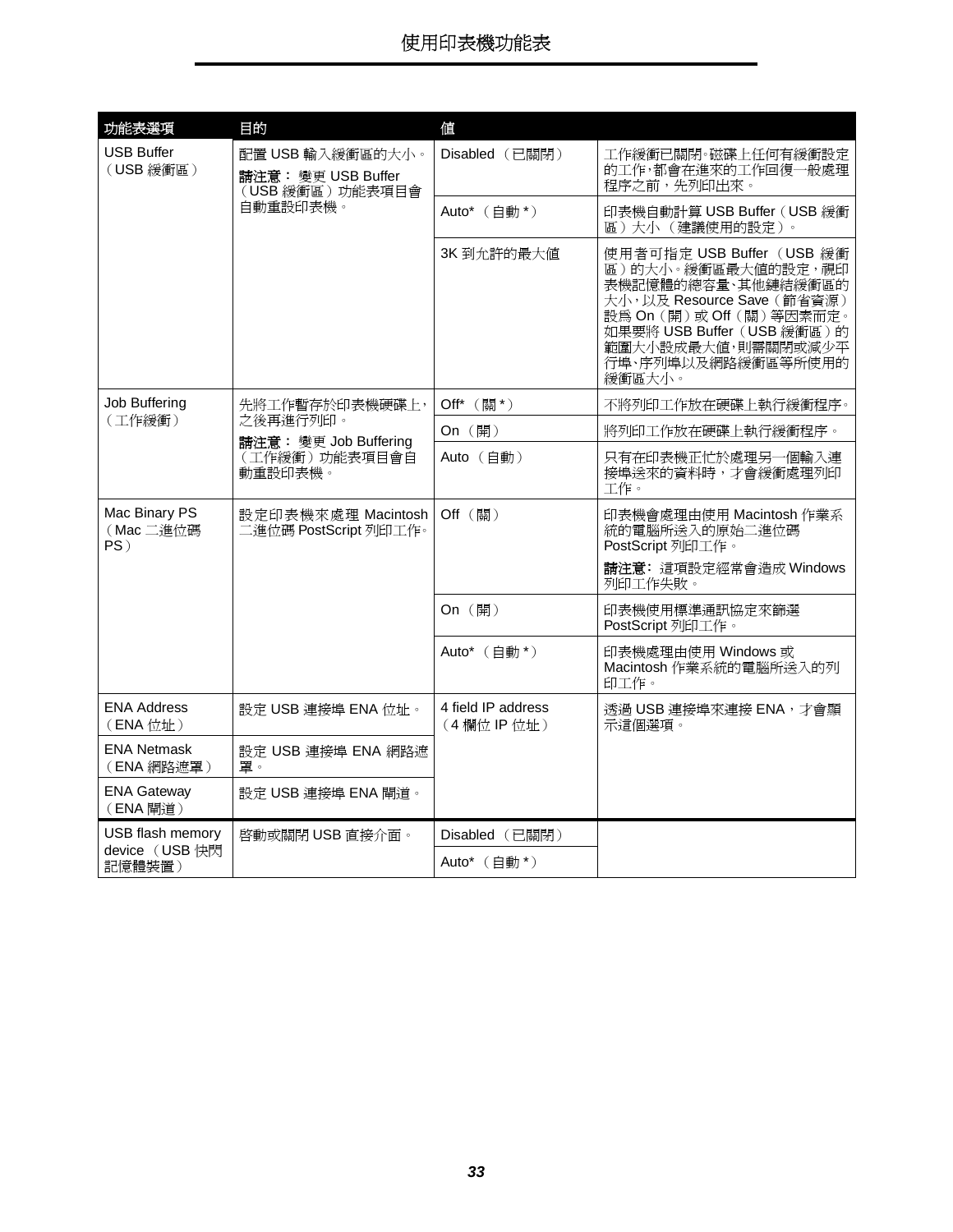## <span id="page-33-4"></span><span id="page-33-0"></span>**Parallel and Parallel <x>** (平行埠和平行埠 **<x>**)

您可以使用這個功能表選項來變更會影響透過平行埠 (Std Parallel (標準平行埠)或 Parallel <x> (平行埠 <x>))傳送 到印表機之工作的印表機設定。

<span id="page-33-6"></span><span id="page-33-5"></span><span id="page-33-3"></span><span id="page-33-2"></span><span id="page-33-1"></span>

| 功能表選項                                      | 目的                                                                                                      | 値                                 |                                                                                                                                                                                                        |
|--------------------------------------------|---------------------------------------------------------------------------------------------------------|-----------------------------------|--------------------------------------------------------------------------------------------------------------------------------------------------------------------------------------------------------|
| <b>PCL SmartSwitch</b><br>(PCL 自動辨識切<br>換) | 透過平行埠接收列印工作時,<br>不論預設的印表機語言為何,<br>只要該列印工作需要用到                                                           | On <sup>*</sup> $(\frac{m}{2})^*$ | 印表機會先檢查平行介面上的資料,如<br>果該資料顯示 PCL 模擬模式為所需的印<br>表機語言,便會選取該模擬模式。                                                                                                                                           |
|                                            | PCL 模擬模式,您便可使用本<br>功能表項目配置印表機,使它<br>能自動切換到該模擬模式。                                                        | Off (關)                           | 印表機不檢查進來的資料。如果 PS<br>SmartSwitch (PS 自動辨識切換)設為<br>On (開), 印表機便使用 PostScript 模<br>擬模式來處理工作;如果 PS<br>SmartSwitch (PS 自動辨識切換)設為<br>Off (關),則改用 Setup Menu (設定<br>功能表)中指定的預設印表機語言。                         |
| <b>PS SmartSwitch</b><br>(PS自動辨識切<br>換)    | 透過平行埠接收列印工作時,<br>不論預設的印表機語言為何,<br>只要該列印工作需要用到<br>PostScript 模擬模式,您便可                                    | On* $(\frac{\pi}{2})$             | 印表機會先檢查平行介面上的資料,如<br>果該資料顯示 PostScript 模擬模式為所<br>需的印表機語言,便會選取該模擬模<br>式。                                                                                                                                |
|                                            | 使用本功能表項目配置印表<br>機,使它能自動切換到該模擬<br>模式。                                                                    | Off (關)                           | 印表機不檢查進來的資料。如果 PCL<br>SmartSwitch (PCL 自動辨識切換)設<br>為 On (開), 印表機便使用 PCL 模擬<br>模式來處理工作;如果 PCL<br>SmartSwitch (PCL 自動辨識切換)設<br>為 Off (關),則改用 Setup Menu (設<br>定功能表)中指定的預設印表機語言。                          |
| NPA Mode<br>(NPA 模式)                       | 指定印表機是否要根據 「網路<br>列印聯盟通訊協定」(Network<br>Printing Alliance (NPA) Protocol)<br>中定義的慣例,執行雙向通訊<br>所需的特殊處理程序。 | On (開)                            | 印表機會執行 NPA 程序。如果不是 NPA<br>格式的資料,印表機會將它當成損壞的<br>資料,而予以拒絕。                                                                                                                                               |
|                                            |                                                                                                         | Off (關)                           | 印表機不執行 NPA 程序。                                                                                                                                                                                         |
|                                            | 請注意:變更這個功能表項目<br>會自動重設印表機。                                                                              | Auto* (自動*)                       | 印表機會先檢查資料、判斷格式,然後<br>再進行適當的處理。                                                                                                                                                                         |
| <b>Parallel Buffer</b><br>(平行緩衝區)          | 配置平行輸入緩衝區的大小。<br>請注意: 變更這個功能表項目<br>會自動重設印表機。                                                            | Disabled (已關閉)                    | 關閉工作緩衝。磁碟上任何有緩衝設定<br>的工作,都會在進來的工作回復一般處<br>理程序之前,先列印出來。                                                                                                                                                 |
|                                            |                                                                                                         | Auto* (自動*)                       | 印表機自動計算 Parallel Buffer (平行緩<br>衝區)大小 (建議使用的設定)。                                                                                                                                                       |
|                                            |                                                                                                         | 3K 到允許的<br>最大値                    | 使用者指定 Parallel Buffer (平行緩衝<br>區)大小。緩衝區最大值的設定,視印<br>表機記憶體的總容量、其他鏈結緩衝區<br>的大小, 以及 Resource Save (節省資<br>源)設為On (開)或Off (關)等因素<br>而定。若要將 Parallel Buffer (平行緩衝<br>區)的範圍大小設成最大值,請關閉或<br>降低序列或 USB 緩衝區的大小。 |
| Job Buffering                              | 先將工作暫存於印表機硬碟上,                                                                                          | Off* (關*)                         | 不將列印工作放在硬碟上執行緩衝程序。                                                                                                                                                                                     |
| (工作緩衝)                                     | 之後再進行列印。<br>請注意: 變更這個功能表項目<br>會自動重設印表機。                                                                 | On $(\mathbb{H})$                 | 將列印工作放在硬碟上執行緩衝程序。                                                                                                                                                                                      |
|                                            |                                                                                                         | Auto (自動)                         | 只有在印表機正忙於處理另一個輸入連<br>接埠送來的資料時,才會緩衝處理列印<br>工作。                                                                                                                                                          |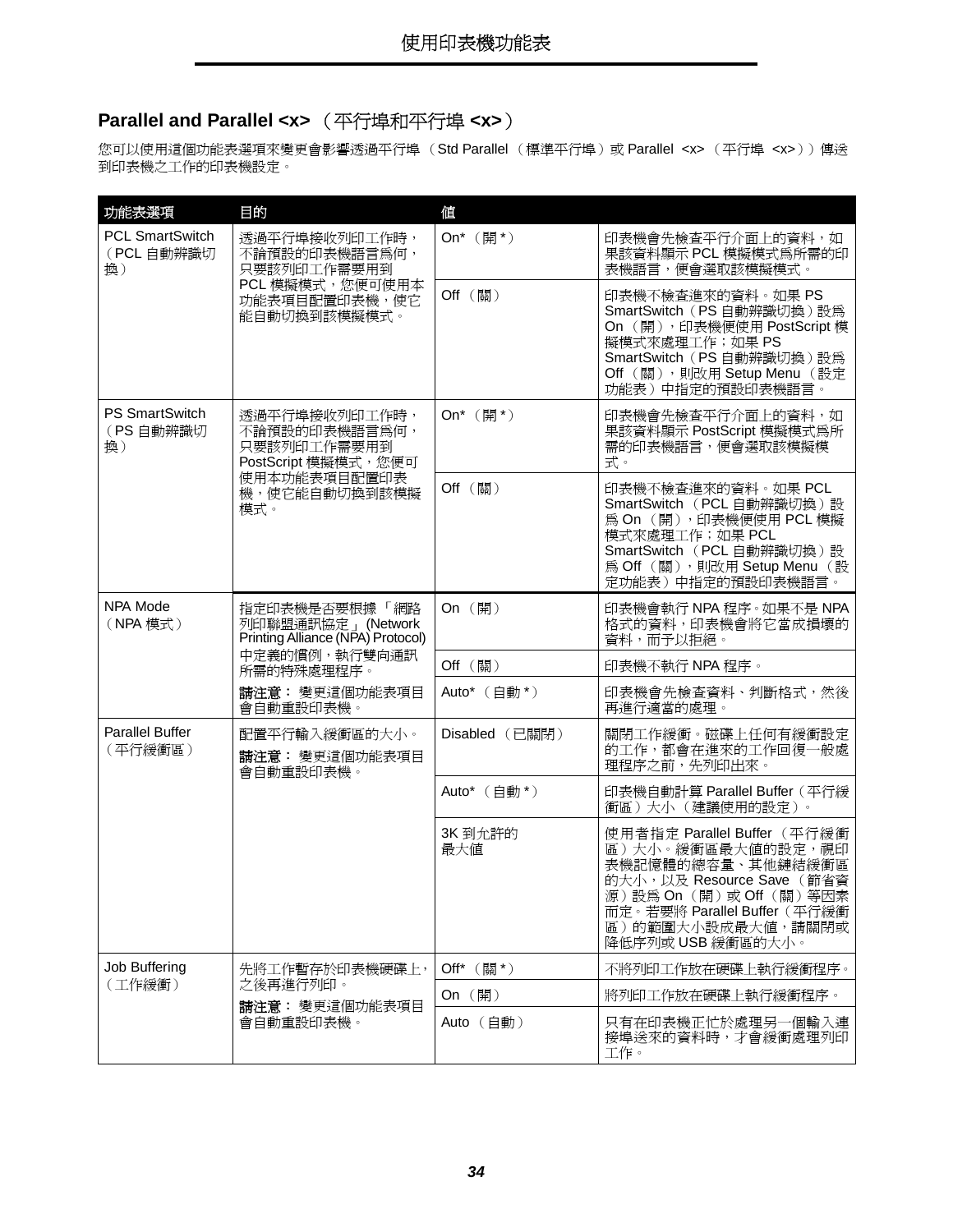<span id="page-34-4"></span><span id="page-34-3"></span><span id="page-34-2"></span><span id="page-34-1"></span><span id="page-34-0"></span>

| 功能表選項                                | 目的                                                                       | 値                                 |                                                               |
|--------------------------------------|--------------------------------------------------------------------------|-----------------------------------|---------------------------------------------------------------|
| <b>Advanced Status</b>               | 透過平行埠來啓動雙向通訊。                                                            | Off (關)                           | 關閉平行埠協商。                                                      |
| (進階狀態)                               |                                                                          | On* $(\boxplus^*)$                | 透過平行介面來啓動雙向通訊。                                                |
| Protocol                             | 指定平行介面的通訊協定。                                                             | Standard (標準)                     | 可解決某些平行介面問題。                                                  |
| (通訊協定)                               |                                                                          | Fastbytes*                        | 提供與大多數現有的平行介面執行間的<br>相容性 (建議使用的設定)。                           |
| Honor Init<br>(優先起始)                 | 決定是否讓印表機履行由電腦<br>傳送的硬體起始設定要求。電腦                                          | Off* (關*)                         | 不讓印表機履行由電腦所傳送的硬體起<br>始設定要求。                                   |
|                                      | 會根據平行介面上作用的 INIT<br>信號,要求初始設定。許多個人<br>電腦在每次電腦電源開啓或關<br>閉時,都會有 INIT 信號作用。 | On (開)                            | 讓印表機履行由電腦所傳送的硬體起始<br>設定要求。                                    |
| Parallel Mode 2                      | 決定是在觸發信號的前緣或後<br>緣從平行埠資料取樣檢杳。                                            | On <sup>*</sup> $(\frac{m}{2})^*$ | 觸發信號前緣的平行埠資料範例。                                               |
| (平行模式2)                              |                                                                          | Off (關)                           | 從頻閃觀測器後緣上的平行埠資料取樣<br>檢查。                                      |
| Mac Binary PS<br>(Mac 二進位碼<br>$PS$ ) | 設定印表機來處理 Macintosh<br>二進位碼 PostScript 列印工作。                              | On (開)                            | 印表機會處理由使用 Macintosh 作業系<br>統的電腦所送入的原始二進位碼<br>PostScript 列印工作。 |
|                                      |                                                                          |                                   | 請注意: 這項設定經常會造成 Windows<br>列印工作失敗。                             |
|                                      |                                                                          | Off (關)                           | 印表機使用標準通訊協定來篩選<br>PostScript 列印工作。                            |
|                                      |                                                                          | Auto* $($ 白動 * $)$                | 印表機處理由使用 Windows 或<br>Macintosh 作業系統的電腦所送入的列<br>印工作。          |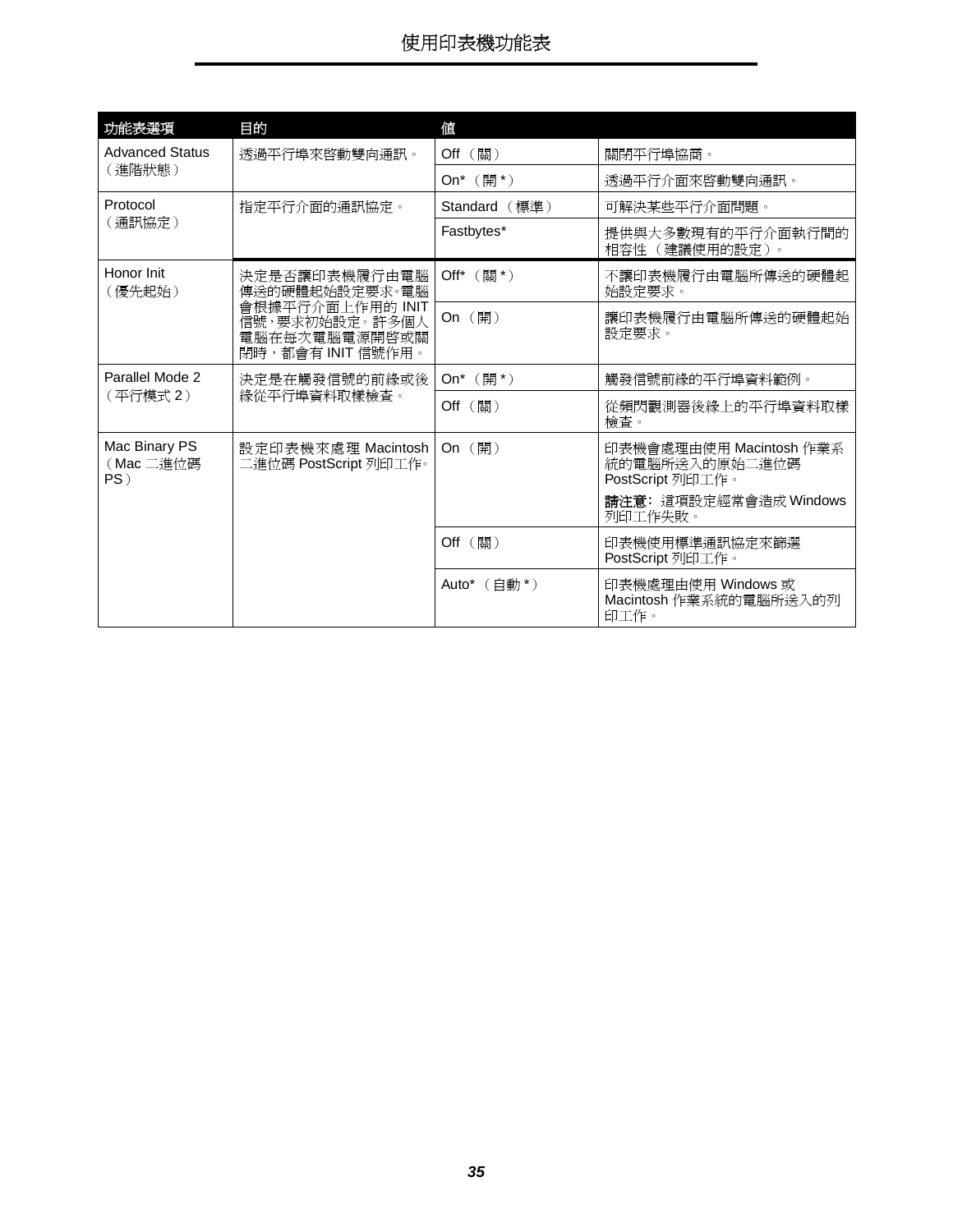### <span id="page-35-5"></span><span id="page-35-0"></span>**Serial <x>** (序列 **<x>**)

您可以使用這個功能表選項來變更會影響透過選購性序列埠傳送到印表機之工作的印表機設定。

<span id="page-35-6"></span><span id="page-35-4"></span><span id="page-35-3"></span><span id="page-35-2"></span><span id="page-35-1"></span>

| 功能表選項                                      | 目的                                                                                                           | 値                                            |                                                                                                                                                                                                                                                                                  |
|--------------------------------------------|--------------------------------------------------------------------------------------------------------------|----------------------------------------------|----------------------------------------------------------------------------------------------------------------------------------------------------------------------------------------------------------------------------------------------------------------------------------|
| <b>PCL SmartSwitch</b><br>(PCL 自動辨識切<br>換) | 透過序列埠接收列印工作時,不<br>論預設的印表機語言為何,只要<br>該列印工作需要用到 PCL 模擬<br>模式,您便可使用本功能表項目<br>配置印表機,使它能自動切換到<br>該模擬模式。           | On* $(\overline{\mathbb{H}}^*)$<br>Off (關)   | On*(開*) 一印表機會先檢查序列介面<br>上的資料,如果該資料顯示 PCL 模擬模<br>式爲所需的印表機語言,便會選取該模擬<br>模式。<br><b>Off</b> (關) — 印表機不檢查進來的資<br>料。如果 PS SmartSwitch (PS 自動辨<br>識切換)設為On (開),印表機便使<br>用 PostScript 模擬模式來處理工作;如<br>果 PS SmartSwitch (PS 自動辨識切<br>換)設為Off (關),則改用 Setup<br>Menu (設定功能表)中指定的預設印<br>表機語言。 |
| <b>PS SmartSwitch</b><br>(PS 自動辨識切<br>換)   | 透過序列埠接收列印工作時,<br>不論預設的印表機語言爲何,<br>只要該列印工作需要用到<br>PostScript 模擬模式,您便可<br>使用本功能表項目配置印表<br>機,使它能自動切換到該模擬<br>模式。 | On <sup>*</sup> $(\frac{m}{2})^*$<br>Off (關) | On*(開*) 一印表機會先檢查序列介面<br>上的資料,如果該資料顯示 PostScript 模<br>擬模式為所需的印表機語言,便會選取該<br>模擬模式。<br>Off (關) - 印表機不檢查進來的資<br>料。如果 PCL SmartSwitch (PCL 自動<br>辨識切換)設為On (開),印表機便<br>使用 PCL 模擬模式來處理工作; 如果<br>PCL SmartSwitch (PCL 自動辨識切<br>換)設為 Off (關),則改用 Setup<br>Menu (設定功能表)中指定的預設印<br>表機語言。   |
| NPA Mode<br>(NPA 模式)                       | 指定印表機是否要根據 「網路<br>列印聯盟通訊協定」(Network<br>Printing Alliance (NPA) Protocol)                                     | On (開)                                       | 印表機會執行 NPA 程序。如果不是 NPA<br>格式的資料,印表機會將它當成損壞的資<br>料,而予以拒絕。                                                                                                                                                                                                                         |
|                                            | 中定義的慣例,執行雙向通訊<br>所需的特殊處理程序。                                                                                  | Off (關)                                      | 印表機不執行 NPA 程序。                                                                                                                                                                                                                                                                   |
|                                            | 請注意:變更這個功能表項目<br>會自動重設印表機。                                                                                   | Auto* (自動*)                                  | 印表機會先檢查資料來決定格式,然後再<br>進行適當的處理程序。                                                                                                                                                                                                                                                 |
| <b>Serial Buffer</b><br>(序列緩衝區)            | 配置序列輸入緩衝區的大小。<br>請注意: 變更 Serial Buffer<br>(序列緩衝區)功能表項目會<br>自動重設印表機。                                          | Disabled (已關閉)                               | 關閉工作緩衝。磁碟上任何有緩衝設定的<br>工作,都會在進來的工作回復一般處理程<br>序之前,先列印出來。                                                                                                                                                                                                                           |
|                                            |                                                                                                              | Auto* (自動*)                                  | 印表機會自動計算 Serial Buffer (序列緩<br>衝區)的大小(建議使用此設定)。                                                                                                                                                                                                                                  |
|                                            |                                                                                                              | 3K 到允許的<br>最大値                               | 使用者可指定 Serial Buffer (序列緩衝<br>區)的大小。緩衝區最大值的設定,視印<br>表機記憶體的總容量、其他鏈結緩衝區的<br>大小,以及 Resource Save (節省資源)<br>設為 On (開)或 Off (關)等因素而定。<br>若要將 Serial Buffer (序列緩衝區)的範<br>圍大小設成最大値,請關閉或降低序列或<br>USB 緩衝區的大小。                                                                             |
| Job Buffering                              | 先將工作暫存於印表機硬碟上,                                                                                               | Off* (關*)                                    | 不將列印工作放在硬碟上執行緩衝程序。                                                                                                                                                                                                                                                               |
| (工作緩衝)                                     | 之後再進行列印。<br>請注意: 變更 Job Buffering                                                                            | On (開)                                       | 將列印工作放在硬碟上執行緩衝程序。                                                                                                                                                                                                                                                                |
|                                            | (工作緩衝)功能表項目會自<br>動重設印表機。                                                                                     | Auto (自動)                                    | 只有在印表機正忙於處理另一個輸入連接<br>埠送來的資料時,才會緩衝處理列印工作。                                                                                                                                                                                                                                        |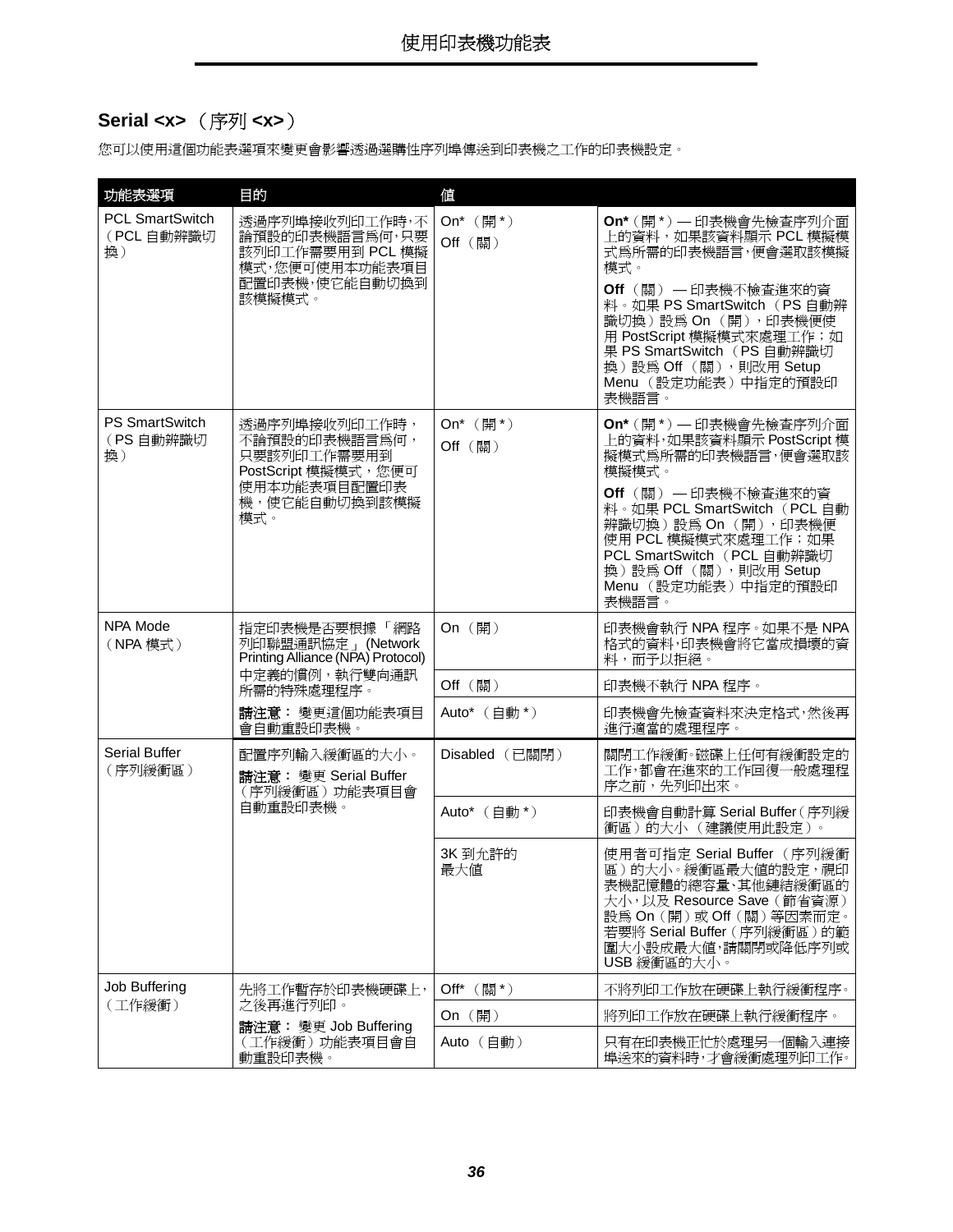<span id="page-36-4"></span><span id="page-36-3"></span><span id="page-36-2"></span><span id="page-36-1"></span><span id="page-36-0"></span>

| 功能表選項<br>Serial Protocol | 目的                                                                                                                                                                                              | 値<br>DTR*       |                                                   |
|--------------------------|-------------------------------------------------------------------------------------------------------------------------------------------------------------------------------------------------|-----------------|---------------------------------------------------|
| (序列通訊協定)                 | 選取序列介面軟硬體握手式通<br>訊的値。                                                                                                                                                                           |                 | 硬體握手式通訊。                                          |
|                          |                                                                                                                                                                                                 | DTR/DSR         | 硬體握手式通訊。                                          |
|                          |                                                                                                                                                                                                 | <b>XON/XOFF</b> | 軟體握手式通訊。                                          |
|                          |                                                                                                                                                                                                 | XON/XOFF/DTR    | 軟硬體混合型握手式通訊。                                      |
|                          |                                                                                                                                                                                                 | XONXOFF/DTRDSR  | 軟硬體混合型握手式通訊。                                      |
| Robust XON               | 決定是否要讓印表機跟電腦互                                                                                                                                                                                   | Off* (關*)       | 讓印表機等待接收由電腦送來的資料。                                 |
|                          | 通可用性。<br>此功能表項目僅在 Serial<br>Protocol (序列通訊協定)設<br>為 XON/XOFF 時,才適用於<br>序列埠。                                                                                                                     | On (開)          | 讓印表機將 XON 的連續串流傳送到主<br>電腦,表示序列埠已經準備好要接收更多<br>的資料。 |
| Baud (鮑率)                | 指定透過序列埠接收資料的速<br>率。<br>請注意: Standard Serial (標<br>準序列埠)功能表中會顯示<br>138200、172800、230400及<br>345600 鮑率。這些值不會顯<br>示在 Serial Option 1 (序列選<br>項1) · Serial Option 2 (序列<br>選項 2 ) 或 Serial Option 3 | 1200            |                                                   |
|                          |                                                                                                                                                                                                 | 2400            |                                                   |
|                          |                                                                                                                                                                                                 | 4800            |                                                   |
|                          |                                                                                                                                                                                                 | 9600*           |                                                   |
|                          |                                                                                                                                                                                                 | 19200           |                                                   |
|                          |                                                                                                                                                                                                 | 38400           |                                                   |
|                          | (序列選項3)功能表中。                                                                                                                                                                                    | 57600           |                                                   |
|                          |                                                                                                                                                                                                 | 115200          |                                                   |
|                          |                                                                                                                                                                                                 | 138200          |                                                   |
|                          |                                                                                                                                                                                                 | 172800          |                                                   |
|                          |                                                                                                                                                                                                 | 230400          |                                                   |
|                          |                                                                                                                                                                                                 | 345600          |                                                   |
| Data Bits                | 指定每一傳輸資訊框中所傳送                                                                                                                                                                                   | $\overline{7}$  |                                                   |
| (資料位元)                   | 的資料位元數。                                                                                                                                                                                         | $8*$            |                                                   |
| Parity                   | 設定序列輸入及輸出資料框的                                                                                                                                                                                   | Even (偶數)       |                                                   |
| (同位元檢查)                  | 同位元檢查。                                                                                                                                                                                          | Odd (奇數)        |                                                   |
|                          |                                                                                                                                                                                                 | None* $(\#^*)$  |                                                   |
|                          |                                                                                                                                                                                                 | Ignore (忽略)     |                                                   |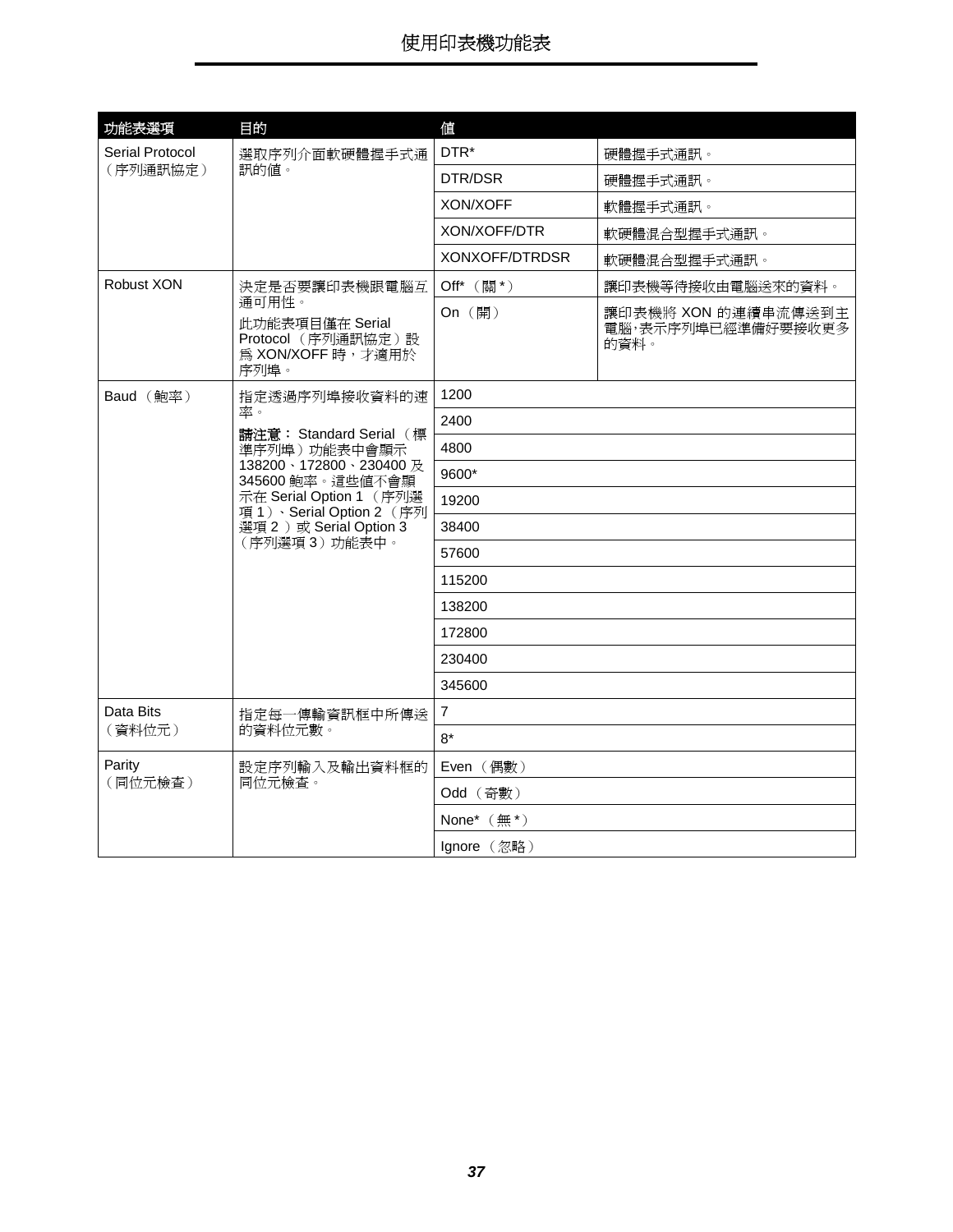<span id="page-37-6"></span>

| 功能表選項     | 目的                                                                                                  | 値                 |                               |
|-----------|-----------------------------------------------------------------------------------------------------|-------------------|-------------------------------|
| Honor DSR | 決定印表機是否使用 「 資料集                                                                                     | (關*)<br>$Off^*$   | 將序列埠所接收到的資料全部視爲有效<br>資料。      |
| 〔優先 DSR ) | (Data Set Ready, DSR)<br>備妥」<br>信號。DSR 是大多數序列介面<br>纜線所使用的一種握手式通訊<br>信號。                             | On $(\mathbb{H})$ | 只將 DSR 信號強時所接收到的資料視爲<br>有效資料。 |
|           | 序列介面使用 DSR 來區分電<br>腦所傳送的資料與序列纜線中<br>電信干擾所產生的雜訊。這種電<br>子雜訊會導致列印出不需要的<br>字元。選取 On(開)可避免列<br>印出不需要的字元。 |                   |                               |

#### <span id="page-37-7"></span><span id="page-37-0"></span>**NetWare**

您可以使用這個功能表選項來檢視或變更印表機 NetWare 設定。

<span id="page-37-12"></span><span id="page-37-11"></span><span id="page-37-10"></span><span id="page-37-9"></span><span id="page-37-8"></span><span id="page-37-5"></span><span id="page-37-4"></span><span id="page-37-3"></span><span id="page-37-2"></span><span id="page-37-1"></span>

| 功能表選項                                     | 目的                                                           | 値                                                      |                                                                  |
|-------------------------------------------|--------------------------------------------------------------|--------------------------------------------------------|------------------------------------------------------------------|
| View Login Name<br>(檢視登入名稱)               | 顯示指定的 NetWare 登入名<br>稱。                                      | 選取 View Login Name (檢視登入名稱), 可在操作面板上顯示<br>NetWare 名稱。  |                                                                  |
| <b>View Print Mode</b><br>(檢視列印模式)        | 顯示指定的 NetWare 列印模<br>式。                                      | 選取 View Print Mode (檢視列印模式),可在操作面板上顯示<br>NetWare 列印模式。 |                                                                  |
| <b>View Network</b><br>Number<br>(檢視網路號碼) | 顯示指定的 NetWare 號碼。<br>板上顯示 NetWare 網路號碼。                      |                                                        | 選取 View Network Number (檢視 Network 號碼),可在操作面                     |
| Activate (啓動)                             | 啓動或解除啓動這項 NetWare<br>功能。                                     | On $(\mathbb{H})$<br>Off (關)                           | <b>On</b> (開) — 啓動這項 NetWare 功能。<br>Off (關) — 解除啓動這項 NetWare 功能。 |
| Ethernet 802.2<br>(乙太網路 802.2)            | 將 Ethernet 802.2 (乙太網路<br>802.2) 值設為 On (開) 或 Off<br>(關)。    | On <sup>*</sup> $(\frac{\mathbb{H}^*}{})$<br>Off (關)   |                                                                  |
| Ethernet 802.3<br>(乙太網路 802.3)            | 將 Ethernet 802.3 (乙太網路<br>802.3) 值設為 On (開)或 Off<br>(關)。     | On <sup>*</sup> $(\frac{\mathbb{H}^*}{})$<br>Off (關)   |                                                                  |
| Ethernet Type II<br>(乙太網路 Type II)        | 將 Ethernet Type II (乙太網路<br>Type II) 值設為 On (開)或 Off<br>(關)。 | On <sup>*</sup> $(\frac{m}{2})^*$<br>Off (關)           |                                                                  |
| <b>Ethernet SNAP</b>                      | 將 Ethernet SNAP 值設為 On<br>(開)或 Off (關)。                      | On <sup>*</sup> $(\frac{m}{2})^*$<br>Off (關)           |                                                                  |
| Packet Burst<br>(分封脈衝)                    | 將 Packet Burst (分封脈衝) 値<br>設爲 On(開)或 Off(關)。                 | On $(\mathbb{H})$<br>Off * (關*)                        |                                                                  |
| NSQ/GSQ Mode<br>(NSQ/GSQ 模式)              | 將 NSQ/GSQ Mode (NSQ/<br>GSQ 模式) 值設為 On (開)<br>或Off(關)。       | On $(\mathbb{H})$<br>Off $*$ (關*)                      |                                                                  |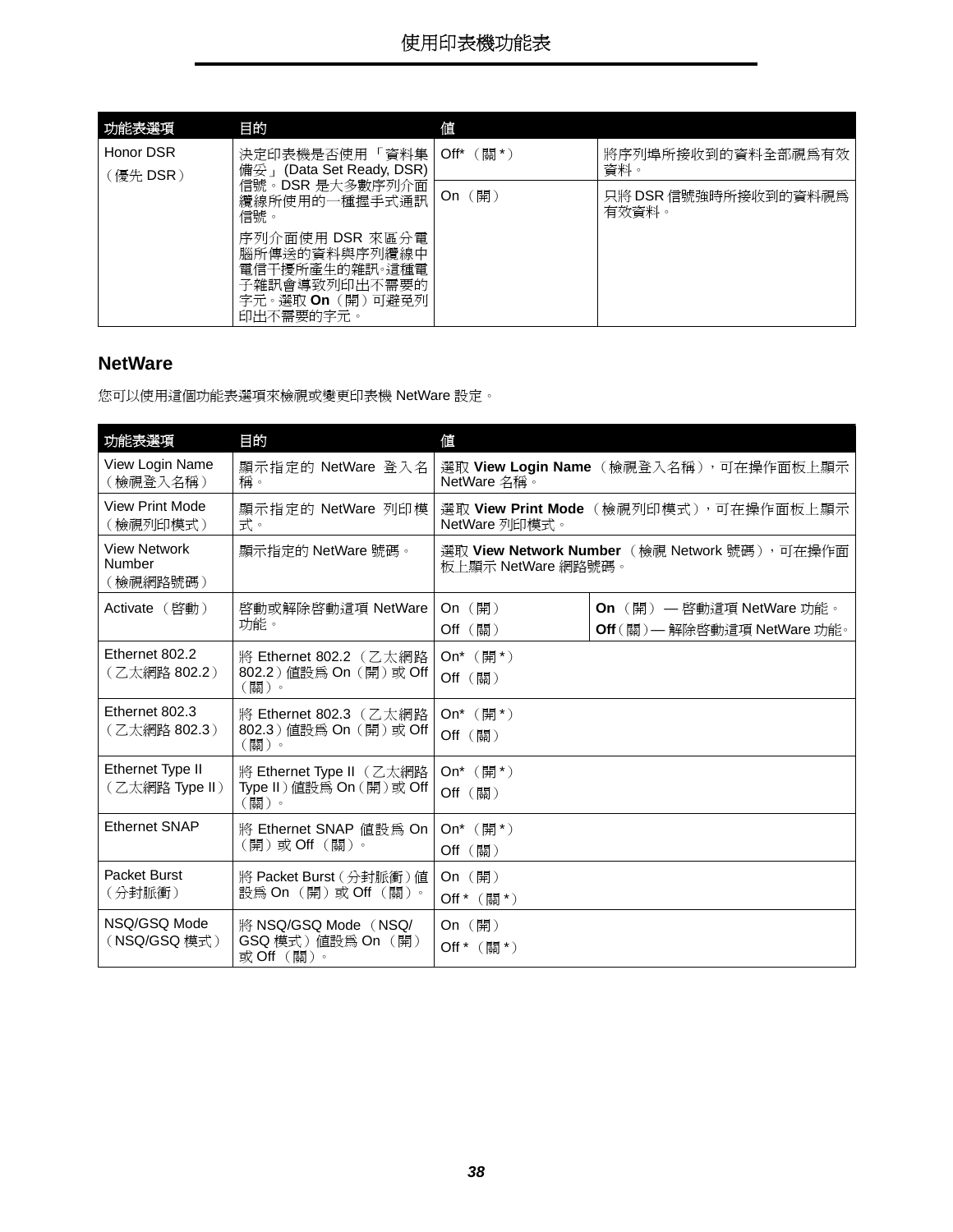### <span id="page-38-5"></span><span id="page-38-1"></span>**AppleTalk**

您可以使用這個功能表選項來檢視或變更印表機 AppleTalk 設定。

<span id="page-38-10"></span><span id="page-38-9"></span><span id="page-38-3"></span>

| 功能表選項                              | 目的                         | 値                                                |                                                                                      |
|------------------------------------|----------------------------|--------------------------------------------------|--------------------------------------------------------------------------------------|
| View Name<br>(檢視名稱)                | 顯示指定的 AppleTalk 名稱。        | 選取 View Name(檢視名稱),可在操作面板上顯示 AppleTalk 名<br>稱。   |                                                                                      |
| <b>View Address</b><br>(檢視位址)      | 顯示指定的 AppleTalk 位址。        | 選取 View Address(檢視位址),可在操作面板上顯示 AppleTalk<br>位址。 |                                                                                      |
| (啓動)<br>Activate                   | 啓動或解除啓動這項 AppleTalk<br>功能。 | 〔開〕<br>On<br>〔關〕<br>Off                          | (開) 一 啓動這項 AppleTalk 功能。<br><b>On</b><br>(關) 一解除啓動這項 AppleTalk 功<br><b>Off</b><br>能。 |
| Set Zone *<br>提供網路的區域清單。<br>設定區域*) |                            |                                                  | 預設値是網路的預設區域。如果網路上沒有預設區域,預設値就是 *。                                                     |

### <span id="page-38-8"></span><span id="page-38-7"></span><span id="page-38-2"></span>**LexLink**

您可以使用這個功能表選項來檢視 LexLink 名稱,或變更 LexLink 啓動。

<span id="page-38-11"></span><span id="page-38-4"></span>

| 功能表選項                    | 目的                       | 値                       |                                                                      |
|--------------------------|--------------------------|-------------------------|----------------------------------------------------------------------|
| View Nickname<br>「檢視別名 ) | 顯示指定的 LexLink 別名。        | 選取 View Nickname<br>別名。 | 椧視別名<br>可在操作面板上顯示 LexLink                                            |
| 啓動<br>Activate           | 啓動或解除啓動這項 LexLink<br>功能。 | 開<br>. On<br>關<br>Off   | 〔開〕<br>— 啓動這項 LexLink 功能。<br>On<br>、關<br>— 解除啓動這項 LexLink 功能。<br>Off |

### <span id="page-38-6"></span><span id="page-38-0"></span>**Help** (說明)

這個功能表選項可用來列印某些或所有常駐的說明功能表頁。這些頁面內含有關印表機連接、列印品質、紙張提示及耗材的 資訊。

> 請注意: 如果操作面板的語言設定不是 English (英文)、French (法文)、German (德文)或 Spanish (西 班牙文),則會以英文列印文件。

說明功能表頁可以從出版品光碟片列印成下列語言。

| <b>English</b> $(\n$ 英 $)$ | Norwegian (挪威文)   | Polish (波蘭文)               |
|----------------------------|-------------------|----------------------------|
| <b>French</b> $($ 法文)      | Dutch (荷蘭文)       |                            |
| German (德文)                | Swedish (瑞典文)     | Traditional Chinese (繁體中文) |
| Italian (義大利文)             | Portuguese (葡萄牙文) | Simplified Chinese (簡體中文)  |
| Spanish (西班牙文)             | Finnish (荷蘭文)     |                            |
| Danish (丹麥文)               | Russian  (俄文)     |                            |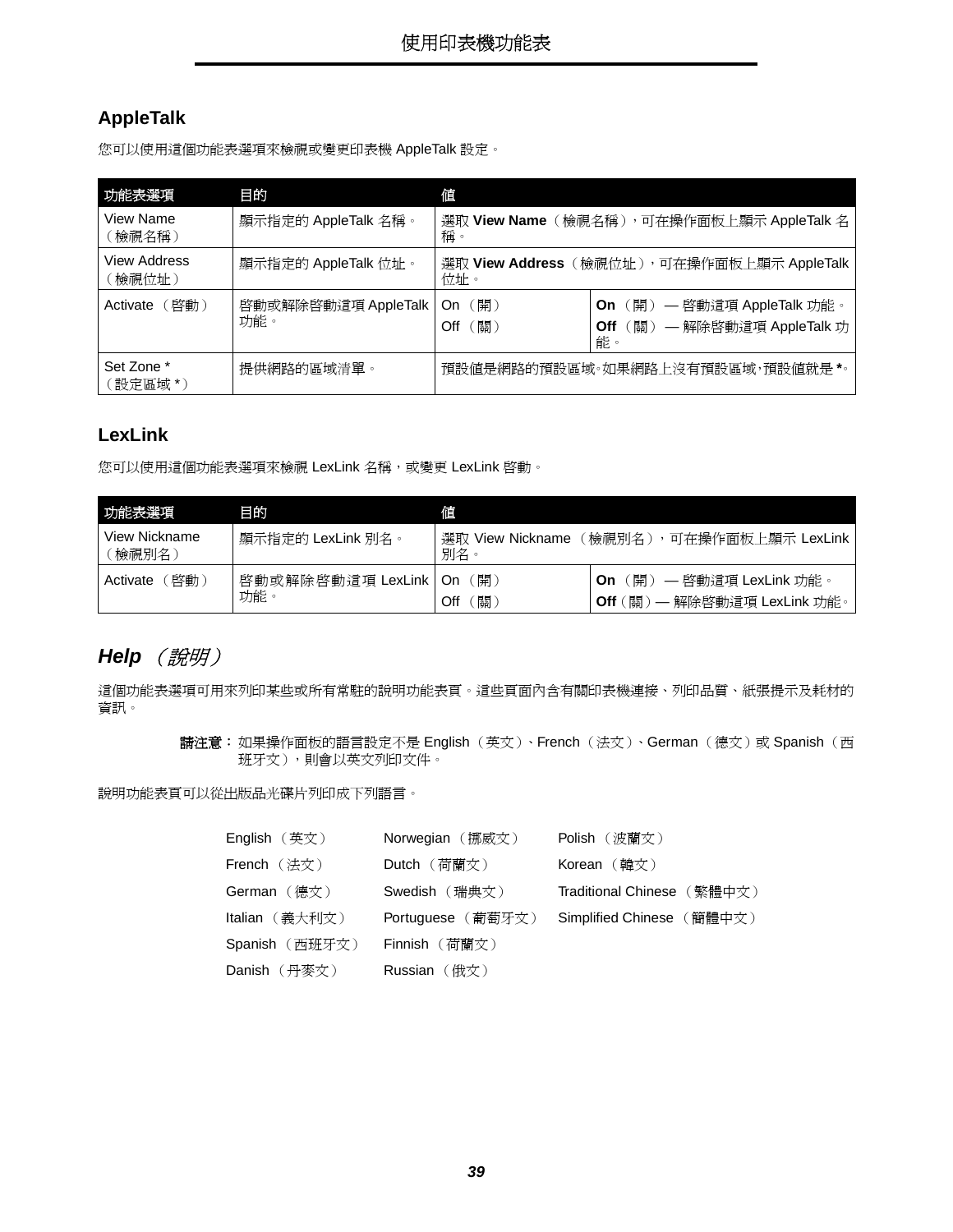<span id="page-39-17"></span><span id="page-39-16"></span><span id="page-39-15"></span><span id="page-39-14"></span><span id="page-39-13"></span><span id="page-39-12"></span><span id="page-39-11"></span><span id="page-39-10"></span><span id="page-39-9"></span><span id="page-39-8"></span><span id="page-39-7"></span><span id="page-39-6"></span><span id="page-39-5"></span><span id="page-39-4"></span><span id="page-39-3"></span><span id="page-39-2"></span><span id="page-39-1"></span><span id="page-39-0"></span>

| 功能表選項                           | 目的                                 | 値                                                   |  |
|---------------------------------|------------------------------------|-----------------------------------------------------|--|
| Print All (全部列<br>印)            | 列印所有 Help(說明)功能表主<br>題。            | 選取這個項目之後,就會列印 Help(說明)功能表頁,且印表機會<br>返回 Ready(備妥)。   |  |
| <b>Print Quality</b><br>(列印品質)  | 列印 Print Quality (列印品質)<br>主題。     | 選取這個項目之後,就會列印 Help(說明)功能表主題,且印表機<br>會返回 Ready (備妥)。 |  |
| <b>Printing Guide</b><br>(列印指南) | 列印 Printing Guide (列印指<br>南)主題。    |                                                     |  |
| Media Guide<br>(材質指南)           | 列印 Media Guide (材質指南)<br>主題。       |                                                     |  |
| <b>Print Defects</b><br>(列印瑕疵)  | 列印 Print Defect (列印瑕疵)<br>頁。       |                                                     |  |
| MenuMap<br>〔功能表圖〕               | 列印 Menu Map (功能表圖)主<br>題。          |                                                     |  |
| Information<br>Guide<br>(資訊指南)  | 列印 Information Guide (資訊指<br>南)主題。 |                                                     |  |
| Connection<br>Guide<br>(連線指南)   | 列印 Connection Guide (連線指<br>南)主題。  |                                                     |  |
| <b>Moving Guide</b><br>(移動指南)   | 列印 Moving Guide (移動指南)<br>主題。      |                                                     |  |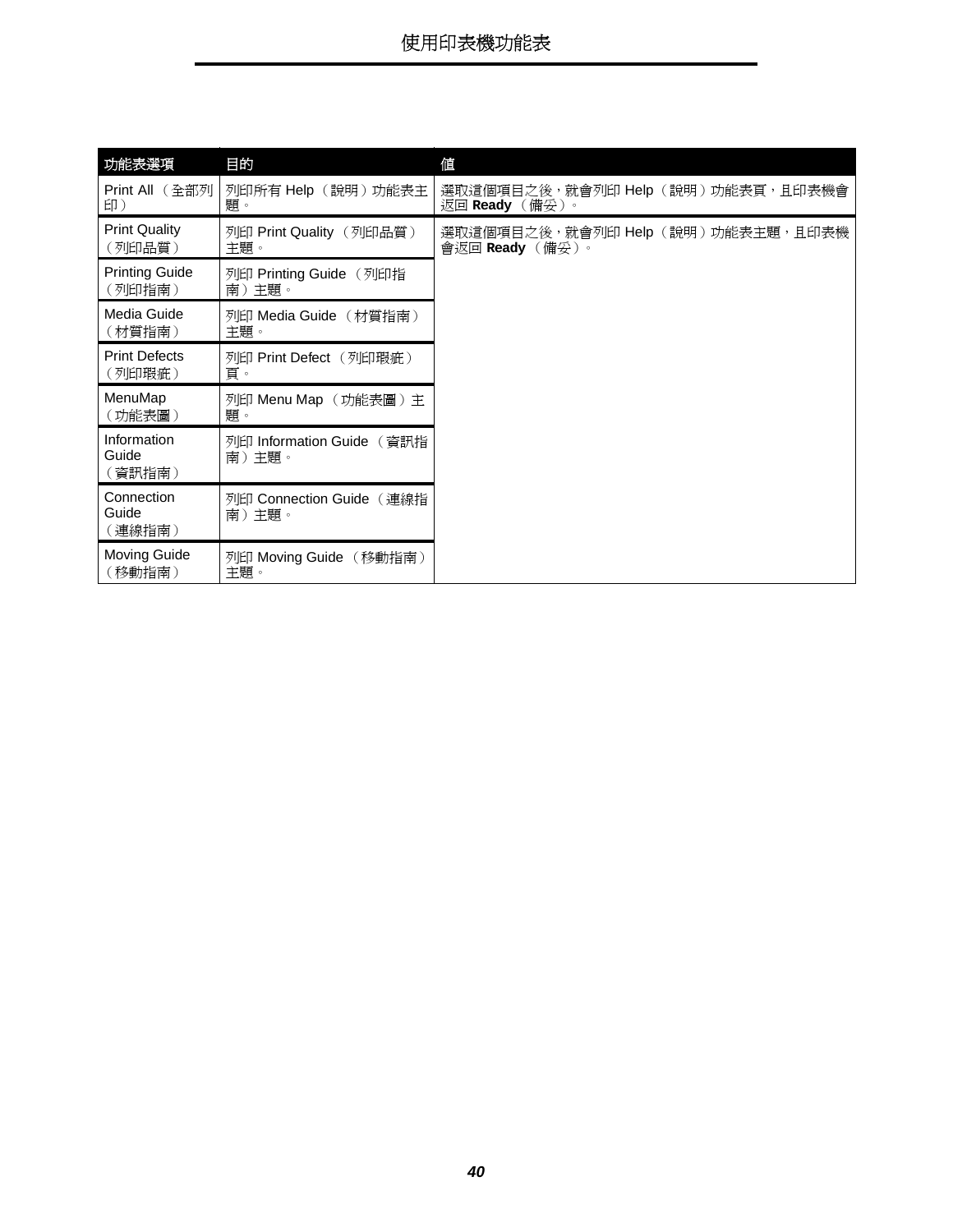<span id="page-40-0"></span>

印表機操作面板可顯示訊息來說明印表機目前的狀態,並指出可能發生且必須解決的印表機問題。本主題提供所有印表機訊 息的清單,並解釋這些訊息所代表的意義,同時告訴您如何清除訊息。

下表按照字母順序列出訊息。您也可以利用索引來尋找訊息。

<span id="page-40-17"></span><span id="page-40-16"></span><span id="page-40-15"></span><span id="page-40-14"></span><span id="page-40-13"></span><span id="page-40-12"></span><span id="page-40-11"></span><span id="page-40-10"></span><span id="page-40-9"></span><span id="page-40-8"></span><span id="page-40-7"></span><span id="page-40-6"></span><span id="page-40-5"></span><span id="page-40-4"></span><span id="page-40-3"></span><span id="page-40-2"></span><span id="page-40-1"></span>

| 訊息                                                                              | 動作                                                                                                                |
|---------------------------------------------------------------------------------|-------------------------------------------------------------------------------------------------------------------|
| Activating Menu Changes                                                         | 等待訊息清除。                                                                                                           |
| (正在啓動功能表變更)                                                                     |                                                                                                                   |
| Busy (忙碌狀態)                                                                     | 等待訊息清除,或取消列印工作。                                                                                                   |
| Calibrating(正在校準)                                                               | 等待訊息清除。                                                                                                           |
| Cancel not available(無法取消)                                                      | 等待訊息清除。                                                                                                           |
| Cancelling(正在取消)                                                                | 等待訊息清除。                                                                                                           |
| Change <src> <custom name="" type=""></custom></src>                            | • 如果您已變更了材質,請按下 ⑦。                                                                                                |
| (變更 <來源 > <自訂類型名稱 >)                                                            | • 選取 Use current (使用目前的紙張)來列印在目前印表機中的材質                                                                           |
| Change <src> <custom string=""><br/>(變更 &lt;來源&gt; &lt;自訂字串&gt;)</custom></src> | $\vdash$ $\circ$<br>• 取消目前的工作。                                                                                    |
| Change <src> <size></size></src>                                                |                                                                                                                   |
| (變更<來源><尺寸>)                                                                    |                                                                                                                   |
| Change <src> <type> <size></size></type></src>                                  |                                                                                                                   |
| (變更 <來源 > <類型 > <尺寸 >)                                                          |                                                                                                                   |
| Check duplex connection<br>(檢查雙面列印裝置的連接)                                        | 關閉印表機電源,然後再打開電源。如果錯誤又再發生,請關閉印表機電<br>$\bullet$<br>源,拔掉牆上插座的電源線,然後移除雙面列印裝置。重新安裝雙面列印<br>裝置,將電源線連接到妥善接地的插座,然後重新啓動印表機。 |
|                                                                                 | 如果錯誤又再發生,請關閉印表機電源,拔掉牆上插座的電源線,移除指<br>定裝置,然後電洽安排維修服務。                                                               |
|                                                                                 | • 按下 (√) 來清除訊息,且不使用該裝置來列印。                                                                                        |
| Check tray <x> connection<br/>(請檢查送紙匣 <x> 的連接)</x></x>                          | 關閉印表機電源,然後再打開電源。如果錯誤又再發生,請關閉印表機電<br>$\bullet$<br>源,拔掉牆上插座的電源線,然後移除指定的送紙匣。重新安裝送紙匣,<br>將電源線連接到妥善接地的插座,然後重新啓動印表機。    |
|                                                                                 | 如果錯誤又再發生,請關閉印表機電源,拔掉牆上插座的電源線,移除指<br>定裝置,然後電洽安排維修服務。                                                               |
|                                                                                 | • 按下 (√) 來清除訊息,且不使用該裝置來列印。                                                                                        |
| Clearing job accounting statistics<br>(正在清除工作統計記錄)                              | 等待訊息清除。                                                                                                           |
| Close Door or Insert Cartridge                                                  | • 關上上層前門。                                                                                                         |
| (關上門或插入碳粉匣)                                                                     | • 安裝碳粉匣。                                                                                                          |
| Close finisher side door<br>(關閉分頁裝訂器的側門)                                        | 把分頁裝訂器的側門關上,以清除本訊息。                                                                                               |
| Close Finisher Top Cover<br>(關上分頁裝訂器頂蓋)                                         | 把分頁裝訂器頂蓋關上,以清除本訊息。                                                                                                |
| Copies (列印份數)                                                                   | 輸入所要的列印份數。                                                                                                        |
| Defragmenting Flash                                                             | 警告:出現這則訊息時,請勿關閉印表機。                                                                                               |
| DO NOT POWER OFF<br>(正在重組快閃記憶體,請勿關機)                                            | 等待訊息清除。                                                                                                           |
| Delete (删除)                                                                     | • 按下 (√),可刪除指定的工作。                                                                                                |
|                                                                                 | • 按下 Stop (停止),可取消操作。                                                                                             |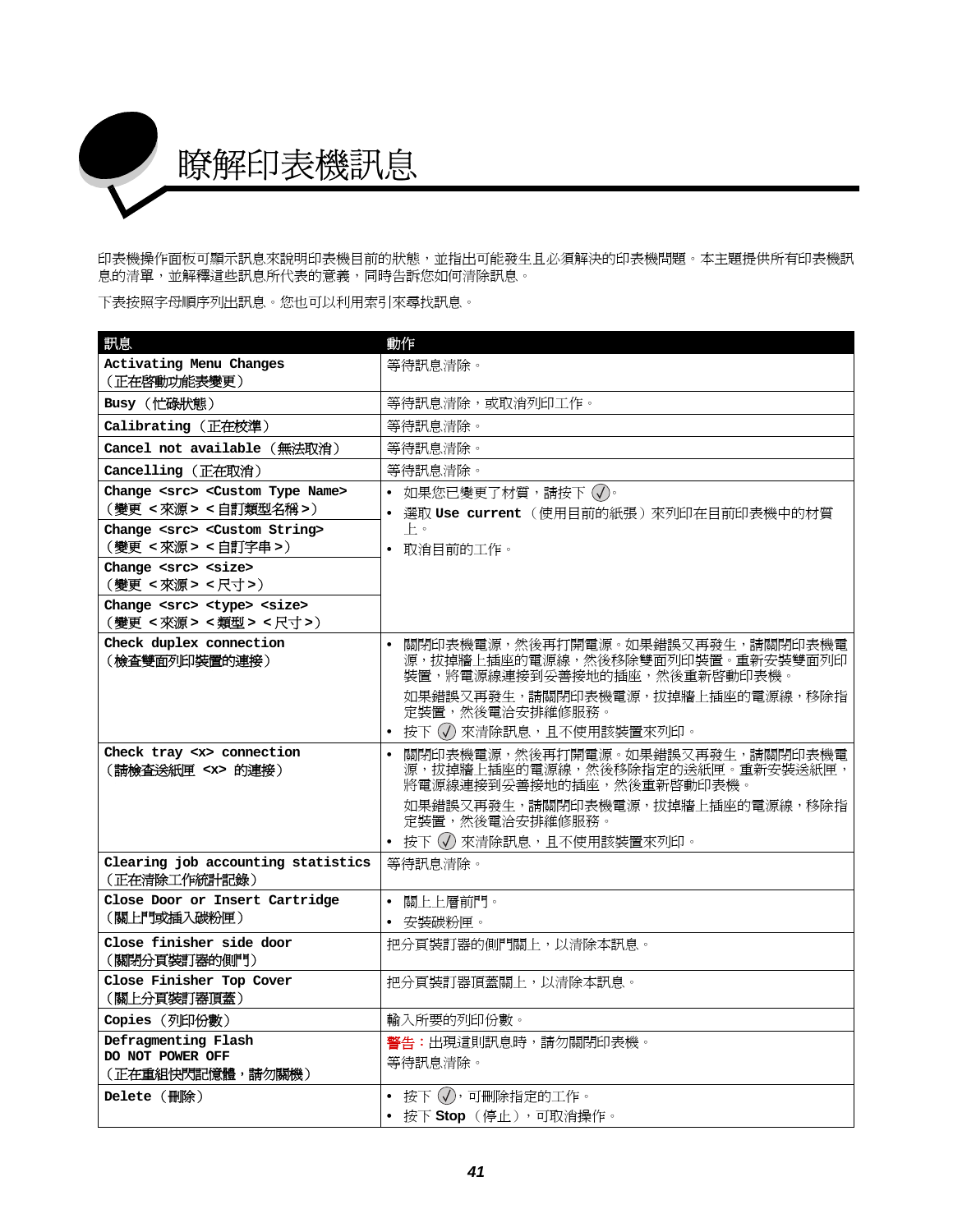<span id="page-41-18"></span><span id="page-41-17"></span><span id="page-41-16"></span><span id="page-41-15"></span><span id="page-41-14"></span><span id="page-41-13"></span><span id="page-41-12"></span><span id="page-41-11"></span><span id="page-41-10"></span><span id="page-41-9"></span><span id="page-41-8"></span><span id="page-41-7"></span><span id="page-41-6"></span><span id="page-41-5"></span><span id="page-41-4"></span><span id="page-41-3"></span><span id="page-41-2"></span><span id="page-41-1"></span><span id="page-41-0"></span>

| 訊息                                                  | 動作                                                   |
|-----------------------------------------------------|------------------------------------------------------|
| Delete all (全部删除)                                   | • 按下 $(\sqrt{2})$ ,可刪除所有機密工作。                        |
|                                                     | • 按下 Stop (停止),可取消操作。                                |
| Delete all confidential jobs                        | • 按下 ⑦, 可刪除所有保留工作。                                   |
| (刪除機密工作)                                            | • 按下 Stop (停止),可取消操作。                                |
| Deleting (正在删除)                                     | 等待訊息清除。                                              |
| Disabling DLE (正在關閉 DLE)                            | 等待訊息清除。                                              |
| Disabling Menus (正在關閉功能表)                           | 等待訊息清除。                                              |
|                                                     | 請注意: 當功能表已關閉時,您無法從操作面板變更印表機的設定。                      |
| Disk corrupted (磁碟損毀)                               | 印表機已經嘗試磁碟回復處理程序,但無法修復磁碟。                             |
|                                                     | • 按下 (√),可重新格式化硬碟,並刪除目前儲存在硬碟上的所有檔案。                  |
|                                                     | • 選取 Do not reformat (不要重新格式化),可在不重新格式化磁碟下<br>清除該訊息。 |
| Disk Recovery x/5 yyy%                              | 警告:出現這則訊息時,請勿關閉印表機。                                  |
| (磁碟回復 x/5 yyy%)                                     | 印表機正在嘗試回復硬碟。磁碟回復作業分五個階段來執行;操作面板會<br>顯示目前階段所完成的進度百分比。 |
|                                                     | 等待訊息清除。                                              |
| Enabling Menus (正在啓動功能表)                            | 等待訊息清除。                                              |
| Encrypting Disk yyy%                                | <b>警告:</b> H現這則訊息時,請勿關閉印表機。                          |
| DO NOT POWER OFF                                    | 印表機正在加密硬碟。這時會顯示完成百分比。                                |
| (正在加密磁碟 yyy%,請勿關機)                                  | 等待訊息清除。                                              |
| Enter PIN (請輸入密碼)                                   | 當您將機密工作傳送到印表機時,請輸入您在驅動程式中識別的密碼。                      |
| Enter PIN to lock                                   | 輸入正確的號碼來鎖定操作面板,以免功能表遭人變更。                            |
| (請輸入密碼來鎖定)                                          |                                                      |
| Error printing from USB drive<br>(從 USB 磁碟機列印時發生錯誤) | 等待訊息清除。                                              |
| Error reading USB drive                             | 等待訊息清除。                                              |
| (讀取 USB 磁碟機時發生錯誤)                                   |                                                      |
| Flushing buffer (正在清光緩衝區)                           | 等待訊息清除。                                              |
| Formatting Disk yyy%                                | 警告:出現這則訊息時,請勿關閉印表機。                                  |
| DO NOT POWER OFF                                    | 印表機正在格式化硬碟。這時會顯示完成百分比。                               |
| (正在格式化磁碟 yyy%,請勿關機)                                 | 等待訊息清除。                                              |
| Formatting Flash DO NOT POWER OFF                   | 警告:出現這則訊息時,請勿關閉印表機。                                  |
| (正在格式化快閃記憶體,請勿關機)                                   | 等待訊息清除。                                              |
| Hex Trace<br>(16 進位追蹤模式)                            | 印表機在 Hex Trace Mode (16 進位追蹤模式)下。                    |
| Insert Staple Cartridge                             | • 安裝裝釘匣,以清除本訊息。                                      |
| (插入裝釘匣)                                             | • 按下 (√) 來清除訊息,且不使用裝訂功能來列印。                          |
| Insert Tray <x> (插入送紙匣 <x>)</x></x>                 | 將指定的送紙匣插入印表機內。                                       |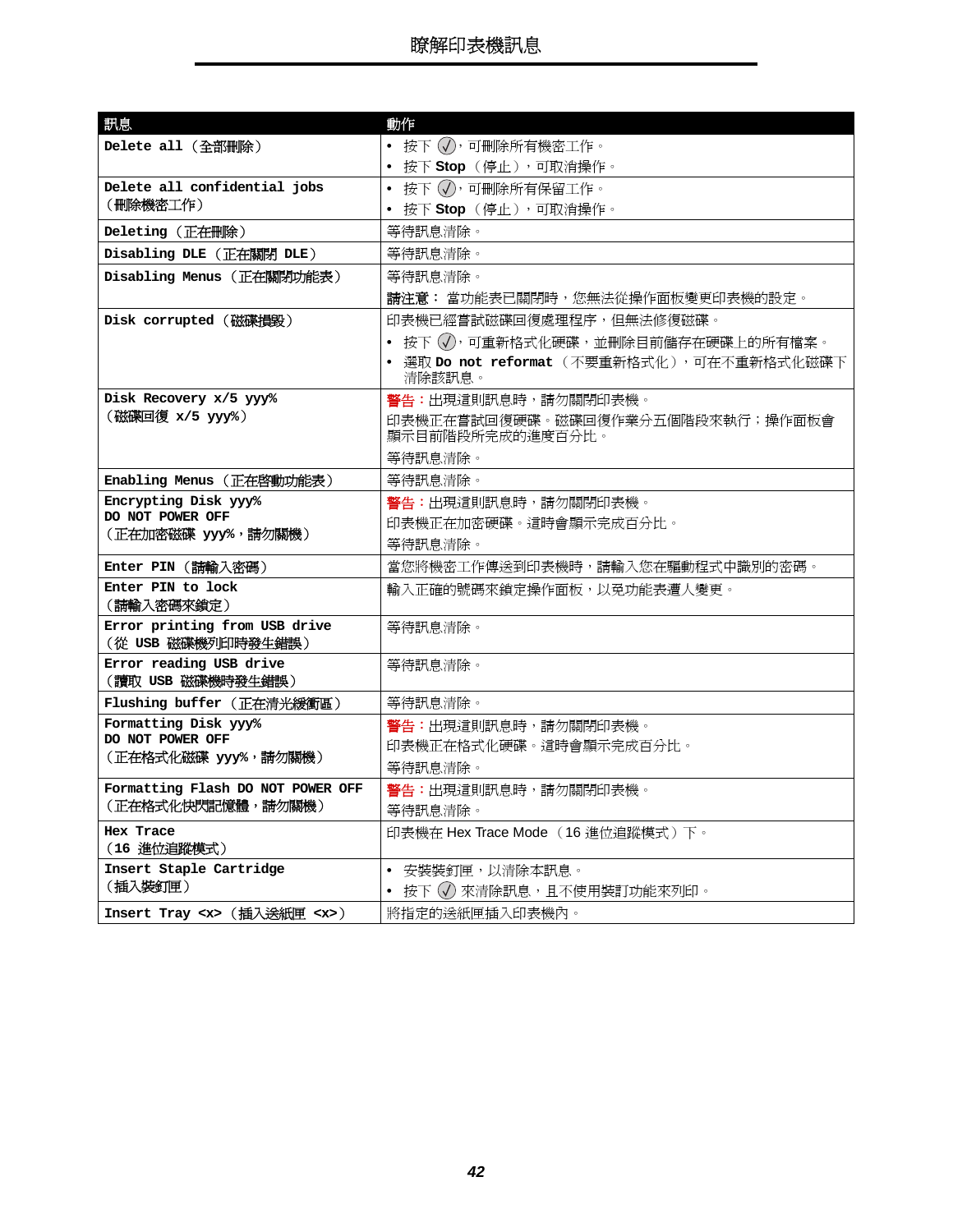<span id="page-42-21"></span><span id="page-42-20"></span><span id="page-42-19"></span><span id="page-42-18"></span><span id="page-42-17"></span><span id="page-42-16"></span><span id="page-42-15"></span><span id="page-42-14"></span><span id="page-42-13"></span><span id="page-42-12"></span><span id="page-42-11"></span><span id="page-42-10"></span><span id="page-42-9"></span><span id="page-42-8"></span><span id="page-42-7"></span><span id="page-42-6"></span><span id="page-42-5"></span><span id="page-42-4"></span><span id="page-42-3"></span><span id="page-42-2"></span><span id="page-42-1"></span><span id="page-42-0"></span>

| 訊息                                                      | 動作                                                                     |
|---------------------------------------------------------|------------------------------------------------------------------------|
| Install bin <x> (安裝出紙架 <x>)</x></x>                     | 關閉印表機電源,拔掉牆上插座的電源線,安裝指定的出紙架,將電源<br>$\bullet$<br>線連接到妥善接地的插座,然後重新啓動印表機。 |
|                                                         | • 取消目前的工作。                                                             |
| Install duplex (安裝雙面列印裝置)                               | 關閉印表機電源,拔掉牆上插座的電源線,安裝雙面列印裝置,將電源<br>$\bullet$<br>線連接到妥善接地的插座,然後重新啓動印表機。 |
|                                                         | 取消目前的工作。<br>$\bullet$                                                  |
| Install envelope feeder                                 | 關閉印表機電源,安裝信封送紙器,然後再重新啓動印表機。<br>$\bullet$                               |
| (安裝信封送紙器)                                               | 取消目前的工作。<br>٠                                                          |
| Install tray <x></x>                                    | 關閉印表機電源,拔掉牆上插座的電源線,安裝指定的送紙匣,將電源<br>$\bullet$                           |
| (安裝送紙匣 <x>)</x>                                         | 線重新連接到妥善接地的插座,然後重新啓動印表機。                                               |
|                                                         | • 取消目前的工作。                                                             |
| Internal System Error<br><b>Reload Bookmarks</b>        | • 重新載入書籤。                                                              |
| (內部系統錯誤,請重新載入書籤)                                        | 按下 (√) 來清除這則訊息,並繼續列印。                                                  |
| Internal System Error, Reload                           | • 重新載入安全憑證。                                                            |
| Security Certificates                                   | • 按下 (√) 來清除這則訊息,並繼續列印。                                                |
| (內部系統錯誤,請重新載入安全憑證)                                      |                                                                        |
| Invalid Network Code<br>(無效的網路程式碼)                      | 將有效的程式碼下載到內接式列印伺服器。                                                    |
|                                                         | 請注意: 顯示此訊息時,請下載網路程式碼。                                                  |
| Invalid Engine Code<br>(無效的引擎程式碼)                       | 將有效的引擎程式碼下載到印表機。                                                       |
|                                                         | 請注意: 顯示此訊息時,您可下載引擎程式碼。                                                 |
| Invalid PIN (無效的密碼)                                     | 輸入正確的密碼。                                                               |
| Load manual feeder with                                 | • 在手動送紙匣或多用途送紙器中載入指定的紙張。                                               |
| <custom type=""><br/>(在手動送紙器載入 &lt;自訂類型&gt;)</custom>   | • 按下 (√),略過手動送紙要求,而改列印在已安裝至其中一個輸入來源的                                   |
| Load manual feeder with                                 | 紙張上。                                                                   |
| <custom string=""></custom>                             | 若印表機找到內含正確紙張類型和尺寸的送紙匣,便會從該送紙匣送紙。<br>如果印表機找不到內含正確紙張類型和尺寸的送紙匣,它會列印在已安裝   |
| (在手動送紙器載入 <自訂字串>)                                       | 至預設輸入來源的任何紙張上。                                                         |
| Load manual feeder with <size></size>                   | • 取消目前的工作。                                                             |
| (在手動送紙器載入 < 尺寸 >)<br>Load manual feeder with            |                                                                        |
| <size> <type></type></size>                             |                                                                        |
| (在手動送紙器載入 <尺寸> <類型>)                                    |                                                                        |
| Load <src> with <custom name="" type=""></custom></src> | • 在輸入來源中載入正確類型和尺寸的材質。                                                  |
| (在 < 來源 > 載入 < 自訂類型名稱 >)                                | • 取消目前的工作。                                                             |
| Load <src> with <custom string=""></custom></src>       |                                                                        |
| (在 <來源 > 載入 <自訂字串 >)<br>Load <src> <size></size></src>  |                                                                        |
| (載入 <來源 > < 尺寸 >)                                       |                                                                        |
| Load <src> <type> <size></size></type></src>            |                                                                        |
| (載入 <來源 > <類型 > <尺寸 >)                                  |                                                                        |
| Load Staples (載入釘書針)                                    | • 在裝釘器中安裝新的裝釘匣。                                                        |
|                                                         | 按下 (√) 來清除訊息,且不使用裝訂功能來列印。                                              |
|                                                         | • 取消目前的工作。                                                             |
| Maintenance (維護)                                        | 更換維護元件,必要的話,請重設印表機維護計數器。                                               |
| Menus are Disabled (功能表已關閉)                             | 印表機功能表已關閉。您無法從操作面板變更印表機的設定。                                            |
|                                                         | 請注意: 您仍可取消工作、列印機密工作或列印保留工作。                                            |
|                                                         | • 聯絡您的系統支援人員。                                                          |
| Network (網路)                                            | 網路介面是作用中的通訊鏈結。                                                         |
| Network $\langle x \rangle$ (網路 $\langle x \rangle$ )   |                                                                        |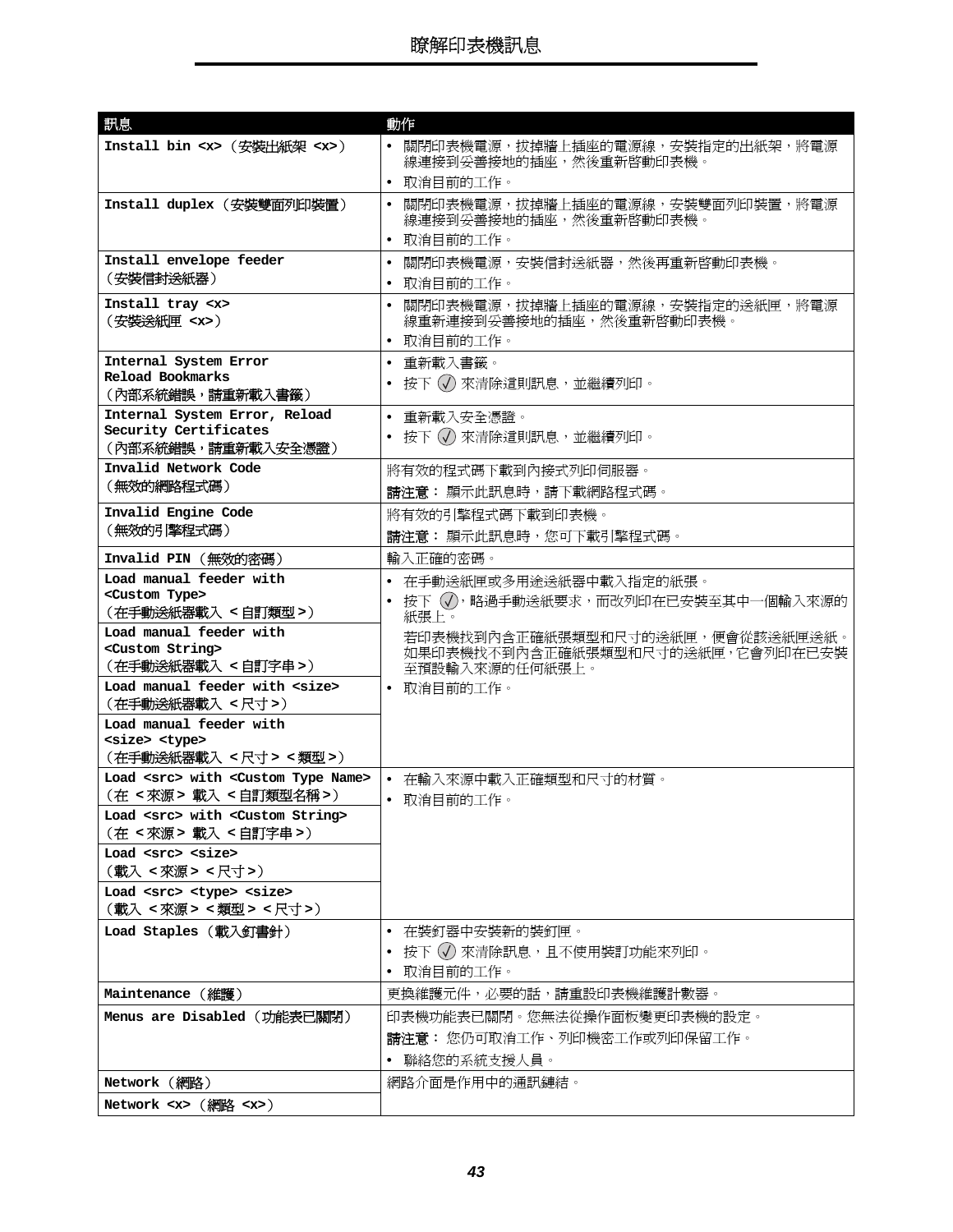<span id="page-43-20"></span><span id="page-43-19"></span><span id="page-43-18"></span><span id="page-43-17"></span><span id="page-43-16"></span><span id="page-43-15"></span><span id="page-43-14"></span><span id="page-43-13"></span><span id="page-43-12"></span><span id="page-43-11"></span><span id="page-43-10"></span><span id="page-43-9"></span><span id="page-43-8"></span><span id="page-43-7"></span><span id="page-43-6"></span><span id="page-43-5"></span><span id="page-43-4"></span><span id="page-43-3"></span><span id="page-43-2"></span><span id="page-43-1"></span><span id="page-43-0"></span>

| 訊息                                                     | 動作                                                                                                                                                                                 |
|--------------------------------------------------------|------------------------------------------------------------------------------------------------------------------------------------------------------------------------------------|
| Network $<\times$ , $<\n y$ (網路 $<\n x$ $<\n y$ $>$ )  | 網路介面是作用中的通訊鏈結,其中 <x> 代表作用中的通訊鏈結,而 <y><br/>則代表通道。</y></x>                                                                                                                           |
| No held jobs(沒有保留工作)                                   | 等待訊息清除。                                                                                                                                                                            |
| No jobs found (找不到工作)                                  | 請注意: 您輸入的四位數個人識別碼( 密碼 ),與任何機密列印工作都沒<br>有關聯。                                                                                                                                        |
|                                                        | • 選取 Try again(重試),可輸入其他密碼。                                                                                                                                                        |
|                                                        | • 選取 Cancel(取消),可結束 Enter PIN(請輸入密碼)畫面。                                                                                                                                            |
| No jobs to cancel (沒有要取消的工作)                           | 等待訊息清除。                                                                                                                                                                            |
| No recognized file types                               | 等待訊息清除。                                                                                                                                                                            |
| (沒有已辨識的檔案類型)                                           | 請注意:唯一支援的檔案類型是 PDF。                                                                                                                                                                |
| Overflow Bin Full (溢出出紙架已滿)                            | 移除出紙架中的紙疊,即可清除此訊息。                                                                                                                                                                 |
| Parallel (平行)                                          | 平行介面是作用中的通訊鏈結。                                                                                                                                                                     |
| Parallel $\infty$ ( $\overline{P}f$ $\infty$ )         |                                                                                                                                                                                    |
| Port disabled Remove USB drive<br>(連接埠已關閉,請移除 USB 磁碟機) | 等待訊息清除。                                                                                                                                                                            |
| Power Saver (省電模式)                                     | • 傳送列印工作。                                                                                                                                                                          |
|                                                        | • 按下 ① 後即可暖機,讓印表機達到一般操作溫度,並顯示 Ready (備<br>妥)訊息。                                                                                                                                    |
| Printer locked, enter PIN to unlock                    | 操作面板已鎖定。                                                                                                                                                                           |
| (印表機已鎖定,請輸入密碼來解除鎖定)                                    | 輸入正確的密碼。                                                                                                                                                                           |
| Printing(列印中)                                          | 等待訊息清除。                                                                                                                                                                            |
| Printing Alignment Page<br>(正在列印校正頁)                   | 等待訊息清除。                                                                                                                                                                            |
| Printing from USB drive                                | 警告:出現這則訊息時,請勿關閉印表機電源或移除 USB 磁碟機。                                                                                                                                                   |
| DO NOT REMOVE<br>(正在從 USB 磁碟機列印,請勿移除)                  | 等待訊息清除。                                                                                                                                                                            |
| Printer busy (印表機忙碌中)                                  | 按下 (√), 可從 USB 磁碟機讀取資訊。                                                                                                                                                            |
| Continue (繼續)                                          | 選取 Quit (退出),可取消資訊擷取處理。                                                                                                                                                            |
| Quit (退出)                                              |                                                                                                                                                                                    |
| Programming System Code                                | 警告:出現這則訊息時,請勿關閉印表機。                                                                                                                                                                |
| (正在寫入系統碼)                                              | 請等待訊息清除,以及印表機重設。                                                                                                                                                                   |
| Programming Flash                                      | <b>警告:</b> 出現這則訊息時,請勿關閉印表機。                                                                                                                                                        |
| (正在寫入快閃記憶體)                                            | 等待訊息清除。                                                                                                                                                                            |
| Programming Disk (正在寫入硬碟)                              | <b>警告:</b> 出現這則訊息時,請勿關閉印表機。                                                                                                                                                        |
|                                                        | 等待訊息清除。                                                                                                                                                                            |
| Reading USB drive DO NOT REMOVE<br>(正在讀取 USB 磁碟機,請勿移除) | 等待訊息清除。                                                                                                                                                                            |
| Ready (備妥)                                             | 傳送列印工作。                                                                                                                                                                            |
| Reattach bin <x></x>                                   | 關閉印表機電源,然後再打開電源。<br>$\bullet$                                                                                                                                                      |
| (重新安裝出紙架 <x>)</x>                                      | - 如果錯誤又再發生,請關閉印表機電源,拔掉牆上插座的電源線,移除<br>指定的出紙架,將出紙架重新安裝到印表機,將電源線重新連接到妥善<br>接地的插座,然後重新啓動印表機。<br>- 如果錯誤又再發生,請關閉印表機電源,拔掉牆上插座的電源線,移除<br>指定裝置,然後電洽安排維修服務。<br>• 按下 (√) 來清除訊息,且不使用指定的出紙架來列印。 |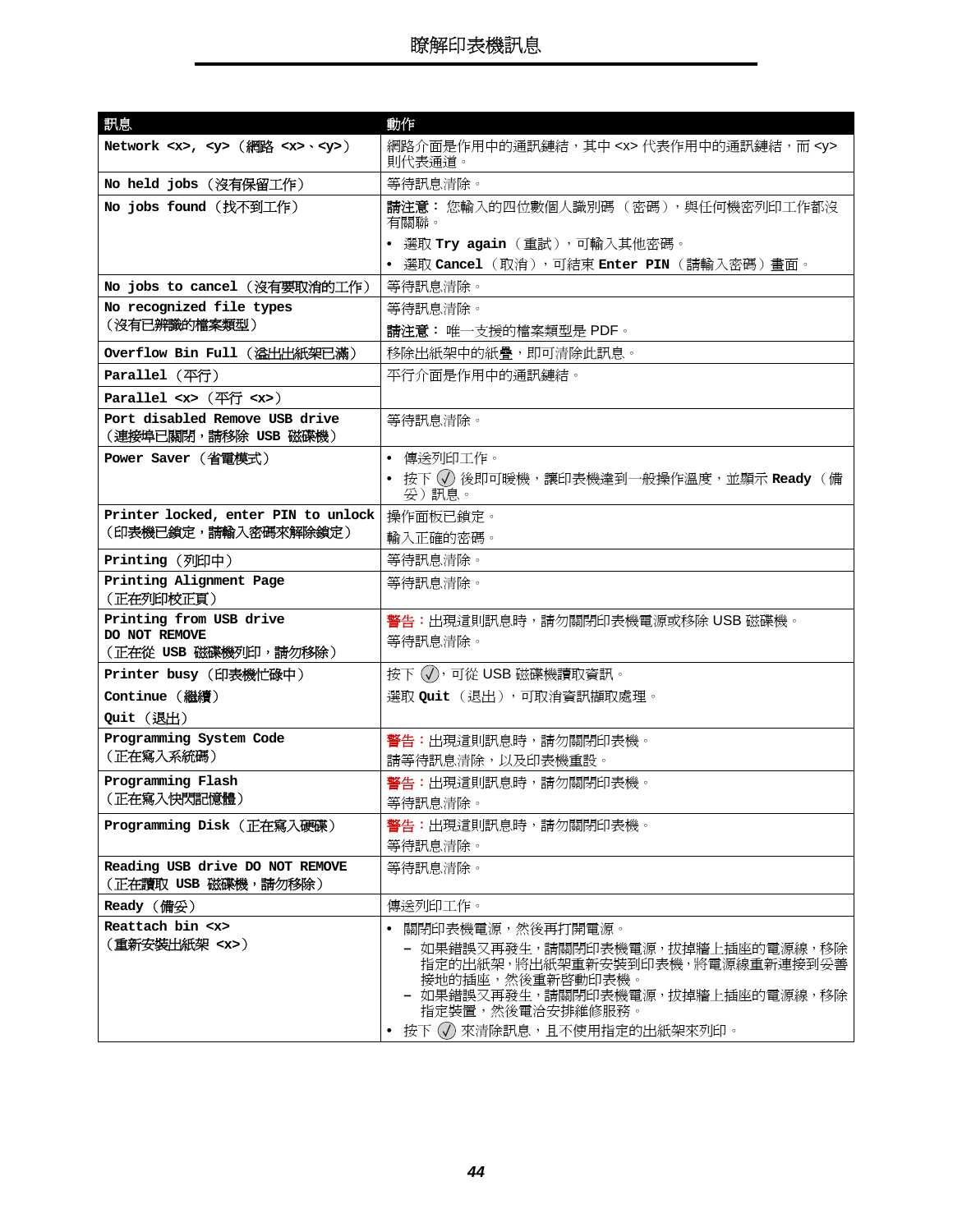<span id="page-44-12"></span><span id="page-44-11"></span><span id="page-44-10"></span><span id="page-44-9"></span><span id="page-44-8"></span><span id="page-44-7"></span><span id="page-44-6"></span><span id="page-44-5"></span><span id="page-44-4"></span><span id="page-44-3"></span><span id="page-44-2"></span><span id="page-44-1"></span><span id="page-44-0"></span>

| 訊息                                                                       | 動作                                                                                                                                                                                          |
|--------------------------------------------------------------------------|---------------------------------------------------------------------------------------------------------------------------------------------------------------------------------------------|
| Reattach bins $< x > - < y >$                                            | • 關閉印表機電源,然後再打開電源。                                                                                                                                                                          |
| (重新安裝出紙架 <x> - <y>)</y></x>                                              | - 如果錯誤又再發生,請關閉印表機電源,拔掉牆上插座的電源線,移除<br>指定的出紙架,將出紙架重新安裝到印表機,然後重新啓動印表機。<br>- 如果錯誤又再發生,請關閉印表機電源,拔掉牆上插座的電源線,移除<br>指定的出紙架,然後電洽安排維修服務。                                                              |
|                                                                          | 按下 (√) 來清除訊息,且不使用指定的出紙架來列印。<br>$\bullet$                                                                                                                                                    |
| Reattach envelope feeder                                                 | • 關閉印表機電源,然後再打開電源。                                                                                                                                                                          |
| (重新安裝信封送紙器)                                                              | - 如果錯誤又再發生,請關閉印表機電源,移除信封送紙器,然後將信封<br>送紙器重新安裝到印表機。<br>- 如果錯誤又再發生,請關閉印表機電源,移除信封送紙器,然後要求維<br>修服務。                                                                                              |
|                                                                          | • 按下 (√) 來清除訊息,且不使用信封送紙器來列印。                                                                                                                                                                |
| Remote Management Active<br>DO NOT POWER OFF                             | 正在配置印表機設定,且印表機已離線,以確定目前沒有正在列印及處理工<br>作。                                                                                                                                                     |
| (遠端管理作用中,請勿關機)                                                           | 等待訊息清除。                                                                                                                                                                                     |
| Remove paper from bin <x></x>                                            | 移除指定的出紙架中的紙張堆疊。                                                                                                                                                                             |
| (移除出紙架 <x> 中的紙張)</x>                                                     |                                                                                                                                                                                             |
| Remove paper from all bins<br>(移除所有出紙架中的紙張)                              | 移除所有出紙架中的紙張。                                                                                                                                                                                |
| Remove paper from                                                        | 印表機會自動感測材質移除及回復列印。                                                                                                                                                                          |
| <linked bin="" name="" set=""><br/>(移除 &lt;鏈結的出紙架組名稱 &gt; 中的紙張)</linked> | 如果移除材質後仍然無法清除本訊息,請按下 (√)。                                                                                                                                                                   |
| Remove paper from standard output<br>bin                                 | 移除標準出紙架中的紙張。                                                                                                                                                                                |
| (移除標準出紙架中的紙張)                                                            |                                                                                                                                                                                             |
| Requested Env Not Supported<br>(所需的信封不獲支援)                               | 當裝上分頁裝訂器且信封尺寸不是 B5 信封和 C5 信封時,就會出現這則訊<br>息。請參閱分頁裝訂器 <i>用戶手冊</i> ,取得有關列印在其他信封上的指示。                                                                                                           |
| Resetting Active Bin<br>(正在重設作用中的出紙架)                                    | 等待訊息清除。                                                                                                                                                                                     |
| Resetting the Printer<br>(正在重設印表機)                                       | 等待訊息清除。                                                                                                                                                                                     |
| Restore Held Jobs                                                        | • 按下 (√),可回復硬碟上的所有 「列印與保留」工作。                                                                                                                                                               |
| (回復保留的工作)                                                                | • 選取 Do not restore (不要回復),可刪除「列印與保留」工作。                                                                                                                                                    |
| Restoring Factory Defaults<br>(正在回復出廠預設値)                                | 等待訊息清除。                                                                                                                                                                                     |
|                                                                          | 請注意: 回復出廠預設値設定時:                                                                                                                                                                            |
|                                                                          | - 印表機記憶體中所有下載的資源( 字型、巨集、符號集 )都會被刪除。                                                                                                                                                         |
|                                                                          | 所有功能表設定都會返回出廠預設値,但 <i>不包括</i> 下列設定:                                                                                                                                                         |
|                                                                          | - "Setup" Menu (設定功能表)中的 Display Language (顯示語言)<br>設定。                                                                                                                                     |
|                                                                          | - "Parallel" Menu (平行功能表)、 "Serial" Menu (序列功能表)、<br>"Network" Menu (網路功能表)、"Infrared" Menu (紅外線功能<br>表)、"LocalTalk" Menu (LocalTalk 連接埠)、"USB" Menu (USB 功<br>能表)及"Fax"Menu (傳真功能表)中的所有設定。 |
| Restoring held $job(s) x/y$                                              | • 等待訊息清除。                                                                                                                                                                                   |
| (正在回復保留的工作 x/y)                                                          | • 選取 Quit restoring (退出回復),可刪除未回復的列印與保留工作。                                                                                                                                                  |
|                                                                          | 請注意: × 代表正在回復的工作數;y 代表要回復的工作總數。                                                                                                                                                             |
| Serial $\langle x \rangle$ (序列 $\langle x \rangle$ )                     | 序列介面是作用中的通訊鏈結。                                                                                                                                                                              |
| Some held jobs were lost                                                 | • 按下 (√) 來清除這則訊息,並繼續列印。                                                                                                                                                                     |
| (某些保留工作遺失了)                                                              | 此時,印表機會刪除最舊的保留工作來釋放記憶體,並繼續刪除保留的<br>工作,直到有足夠的印表機記憶體來處理工作為止。                                                                                                                                  |
|                                                                          | • 取消目前的工作。                                                                                                                                                                                  |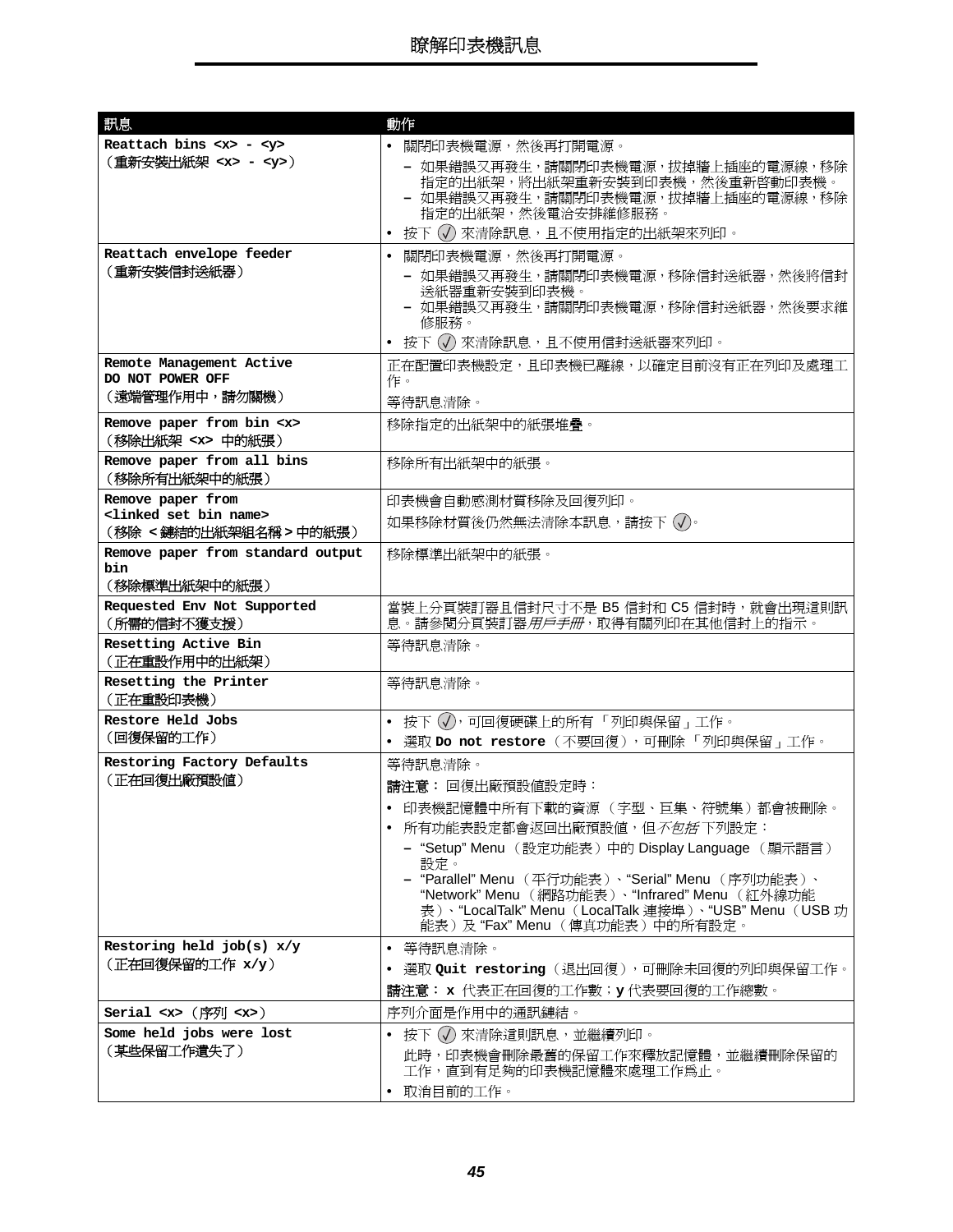<span id="page-45-19"></span><span id="page-45-18"></span><span id="page-45-17"></span><span id="page-45-16"></span><span id="page-45-15"></span><span id="page-45-14"></span><span id="page-45-13"></span><span id="page-45-12"></span><span id="page-45-11"></span><span id="page-45-10"></span><span id="page-45-9"></span><span id="page-45-8"></span><span id="page-45-7"></span><span id="page-45-6"></span><span id="page-45-5"></span><span id="page-45-4"></span><span id="page-45-3"></span><span id="page-45-2"></span><span id="page-45-1"></span><span id="page-45-0"></span>

| Staples Empty (釘書針已用完)<br>• 安裝新的裝釘匣。<br>• 按下 (√) 來清除訊息,且不使用裝訂功能來繼續列印。<br>Staples Low (釘書針不足)<br>• 取消目前的工作。<br>Standard Bin Full (標準出紙架已滿)<br>移除出紙架中的紙疊,即可清除此訊息。<br>Submitting selection (正在提出選項)<br>等待訊息清除。<br>• 更換碳粉匣。<br>Toner Low (碳粉不足)<br>• 按下 Select(選取)來清除這則訊息,並繼續列印。<br>Tray <x> Empty (送紙匣 <x> 已空)<br/>將紙張載入送紙匣來清除此訊息。<br/>Tray <x> Low (送紙匣 <x> 紙張不足)<br/>在送紙匣中加入紙張,即可清除此訊息。<br/>將送紙匣插入印表機內。<br/>Tray <x> Missing (找不到送紙匣 <x>)<br/><b>USB</b><br/>印表機正透過指定的 USB 連接埠來處理資料。<br/>USB &lt; x<br/>• 等待訊息清除。<br/>USB drive removed (USB 磁碟機已移除)<br/>• 插入 USB 磁碟機。<br/>View supplies (檢視耗材)<br/>顯示所有印表機耗材目前的存量。<br/>印表機已接收到要列印的資料頁,但正在等待 End of Job (工作結束)指<br/>Waiting (等待)<br/>令、Form Feed (換頁)指令,或其他的資料。<br/>• 按下 ⑦,以列印緩衝區中的內容。<br/>• 取消目前的工作。<br/>1565 Emul Error Load Emul Option<br/>30 秒後印表機會自動清除本訊息,然後關閉韌體卡上的下載模擬器。<br/>(1565 模擬器錯誤,載入模擬器選項)<br/>從 Lexmark 網站下載正確的下載模擬器版本。<br/>30 Invalid refill, change cartridge<br/>安裝新的碳粉匣。<br/>(30 重新裝塡無效,請更換碳粉匣)<br/>31 Replace defective<br/>移除三合一碳粉匣,然後安裝新的三合一碳粉匣。<br/>print cartridge (31 請更換不良的三合<br/>一碳粉匣)<br/>32 Replace unsupported<br/>移除三合一碳粉匣,然後安裝支援的三合一碳粉匣。<br/>print cartridge<br/>(32 請更換不支援的三合一碳粉匣)<br/>32 Replace unsupported toner<br/>移除碳粉匣,然後安裝支援的碳粉匣。<br/>cartridge<br/>(32 請更換不支援的碳粉匣)<br/>34 Short Paper<br/>● 按下 (√) 來清除這則訊息,並繼續列印。<br/>(34 紙張頁面小於列印區域)<br/>印表機不會自動重印提示此訊息的頁面。<br/>檢查送紙匣的長度和寬度導引夾,確定紙張適當地放入送紙匣中。<br/><math display="inline">\bullet</math><br/>確定列印工作要求的是正確的紙張尺寸。</x></x></x></x></x></x> | 訊息 | 動作                                  |
|----------------------------------------------------------------------------------------------------------------------------------------------------------------------------------------------------------------------------------------------------------------------------------------------------------------------------------------------------------------------------------------------------------------------------------------------------------------------------------------------------------------------------------------------------------------------------------------------------------------------------------------------------------------------------------------------------------------------------------------------------------------------------------------------------------------------------------------------------------------------------------------------------------------------------------------------------------------------------------------------------------------------------------------------------------------------------------------------------------------------------------------------------------------------------------------------------------------------------------------------------------------------------------------------------------------------------------------------------------------------------------------------------------------------------------------------------------------------------------|----|-------------------------------------|
|                                                                                                                                                                                                                                                                                                                                                                                                                                                                                                                                                                                                                                                                                                                                                                                                                                                                                                                                                                                                                                                                                                                                                                                                                                                                                                                                                                                                                                                                                  |    |                                     |
|                                                                                                                                                                                                                                                                                                                                                                                                                                                                                                                                                                                                                                                                                                                                                                                                                                                                                                                                                                                                                                                                                                                                                                                                                                                                                                                                                                                                                                                                                  |    |                                     |
|                                                                                                                                                                                                                                                                                                                                                                                                                                                                                                                                                                                                                                                                                                                                                                                                                                                                                                                                                                                                                                                                                                                                                                                                                                                                                                                                                                                                                                                                                  |    |                                     |
|                                                                                                                                                                                                                                                                                                                                                                                                                                                                                                                                                                                                                                                                                                                                                                                                                                                                                                                                                                                                                                                                                                                                                                                                                                                                                                                                                                                                                                                                                  |    |                                     |
|                                                                                                                                                                                                                                                                                                                                                                                                                                                                                                                                                                                                                                                                                                                                                                                                                                                                                                                                                                                                                                                                                                                                                                                                                                                                                                                                                                                                                                                                                  |    |                                     |
|                                                                                                                                                                                                                                                                                                                                                                                                                                                                                                                                                                                                                                                                                                                                                                                                                                                                                                                                                                                                                                                                                                                                                                                                                                                                                                                                                                                                                                                                                  |    |                                     |
|                                                                                                                                                                                                                                                                                                                                                                                                                                                                                                                                                                                                                                                                                                                                                                                                                                                                                                                                                                                                                                                                                                                                                                                                                                                                                                                                                                                                                                                                                  |    |                                     |
|                                                                                                                                                                                                                                                                                                                                                                                                                                                                                                                                                                                                                                                                                                                                                                                                                                                                                                                                                                                                                                                                                                                                                                                                                                                                                                                                                                                                                                                                                  |    |                                     |
|                                                                                                                                                                                                                                                                                                                                                                                                                                                                                                                                                                                                                                                                                                                                                                                                                                                                                                                                                                                                                                                                                                                                                                                                                                                                                                                                                                                                                                                                                  |    |                                     |
|                                                                                                                                                                                                                                                                                                                                                                                                                                                                                                                                                                                                                                                                                                                                                                                                                                                                                                                                                                                                                                                                                                                                                                                                                                                                                                                                                                                                                                                                                  |    |                                     |
|                                                                                                                                                                                                                                                                                                                                                                                                                                                                                                                                                                                                                                                                                                                                                                                                                                                                                                                                                                                                                                                                                                                                                                                                                                                                                                                                                                                                                                                                                  |    |                                     |
|                                                                                                                                                                                                                                                                                                                                                                                                                                                                                                                                                                                                                                                                                                                                                                                                                                                                                                                                                                                                                                                                                                                                                                                                                                                                                                                                                                                                                                                                                  |    |                                     |
|                                                                                                                                                                                                                                                                                                                                                                                                                                                                                                                                                                                                                                                                                                                                                                                                                                                                                                                                                                                                                                                                                                                                                                                                                                                                                                                                                                                                                                                                                  |    |                                     |
|                                                                                                                                                                                                                                                                                                                                                                                                                                                                                                                                                                                                                                                                                                                                                                                                                                                                                                                                                                                                                                                                                                                                                                                                                                                                                                                                                                                                                                                                                  |    |                                     |
|                                                                                                                                                                                                                                                                                                                                                                                                                                                                                                                                                                                                                                                                                                                                                                                                                                                                                                                                                                                                                                                                                                                                                                                                                                                                                                                                                                                                                                                                                  |    |                                     |
|                                                                                                                                                                                                                                                                                                                                                                                                                                                                                                                                                                                                                                                                                                                                                                                                                                                                                                                                                                                                                                                                                                                                                                                                                                                                                                                                                                                                                                                                                  |    |                                     |
|                                                                                                                                                                                                                                                                                                                                                                                                                                                                                                                                                                                                                                                                                                                                                                                                                                                                                                                                                                                                                                                                                                                                                                                                                                                                                                                                                                                                                                                                                  |    |                                     |
|                                                                                                                                                                                                                                                                                                                                                                                                                                                                                                                                                                                                                                                                                                                                                                                                                                                                                                                                                                                                                                                                                                                                                                                                                                                                                                                                                                                                                                                                                  |    |                                     |
|                                                                                                                                                                                                                                                                                                                                                                                                                                                                                                                                                                                                                                                                                                                                                                                                                                                                                                                                                                                                                                                                                                                                                                                                                                                                                                                                                                                                                                                                                  |    |                                     |
|                                                                                                                                                                                                                                                                                                                                                                                                                                                                                                                                                                                                                                                                                                                                                                                                                                                                                                                                                                                                                                                                                                                                                                                                                                                                                                                                                                                                                                                                                  |    |                                     |
|                                                                                                                                                                                                                                                                                                                                                                                                                                                                                                                                                                                                                                                                                                                                                                                                                                                                                                                                                                                                                                                                                                                                                                                                                                                                                                                                                                                                                                                                                  |    |                                     |
|                                                                                                                                                                                                                                                                                                                                                                                                                                                                                                                                                                                                                                                                                                                                                                                                                                                                                                                                                                                                                                                                                                                                                                                                                                                                                                                                                                                                                                                                                  |    |                                     |
|                                                                                                                                                                                                                                                                                                                                                                                                                                                                                                                                                                                                                                                                                                                                                                                                                                                                                                                                                                                                                                                                                                                                                                                                                                                                                                                                                                                                                                                                                  |    |                                     |
|                                                                                                                                                                                                                                                                                                                                                                                                                                                                                                                                                                                                                                                                                                                                                                                                                                                                                                                                                                                                                                                                                                                                                                                                                                                                                                                                                                                                                                                                                  |    |                                     |
|                                                                                                                                                                                                                                                                                                                                                                                                                                                                                                                                                                                                                                                                                                                                                                                                                                                                                                                                                                                                                                                                                                                                                                                                                                                                                                                                                                                                                                                                                  |    |                                     |
|                                                                                                                                                                                                                                                                                                                                                                                                                                                                                                                                                                                                                                                                                                                                                                                                                                                                                                                                                                                                                                                                                                                                                                                                                                                                                                                                                                                                                                                                                  |    |                                     |
|                                                                                                                                                                                                                                                                                                                                                                                                                                                                                                                                                                                                                                                                                                                                                                                                                                                                                                                                                                                                                                                                                                                                                                                                                                                                                                                                                                                                                                                                                  |    |                                     |
|                                                                                                                                                                                                                                                                                                                                                                                                                                                                                                                                                                                                                                                                                                                                                                                                                                                                                                                                                                                                                                                                                                                                                                                                                                                                                                                                                                                                                                                                                  |    |                                     |
|                                                                                                                                                                                                                                                                                                                                                                                                                                                                                                                                                                                                                                                                                                                                                                                                                                                                                                                                                                                                                                                                                                                                                                                                                                                                                                                                                                                                                                                                                  |    |                                     |
|                                                                                                                                                                                                                                                                                                                                                                                                                                                                                                                                                                                                                                                                                                                                                                                                                                                                                                                                                                                                                                                                                                                                                                                                                                                                                                                                                                                                                                                                                  |    |                                     |
|                                                                                                                                                                                                                                                                                                                                                                                                                                                                                                                                                                                                                                                                                                                                                                                                                                                                                                                                                                                                                                                                                                                                                                                                                                                                                                                                                                                                                                                                                  |    |                                     |
|                                                                                                                                                                                                                                                                                                                                                                                                                                                                                                                                                                                                                                                                                                                                                                                                                                                                                                                                                                                                                                                                                                                                                                                                                                                                                                                                                                                                                                                                                  |    | 配合您要使用的紙張尺寸來調整 Paper Size (紙張尺寸)設定。 |
| 如果將 MP Feeder Size (多用途送紙器尺寸)設定為 Universal (通用<br>尺寸),請確定紙張夠大,可完整列印格式化的資料。                                                                                                                                                                                                                                                                                                                                                                                                                                                                                                                                                                                                                                                                                                                                                                                                                                                                                                                                                                                                                                                                                                                                                                                                                                                                                                                                                                                                       |    |                                     |
| 取消目前的工作。<br>$\bullet$                                                                                                                                                                                                                                                                                                                                                                                                                                                                                                                                                                                                                                                                                                                                                                                                                                                                                                                                                                                                                                                                                                                                                                                                                                                                                                                                                                                                                                                            |    |                                     |
| 35 Insufficient memory to support<br>• 按下 (√),可停用 Resource Save (節省資源),並繼續列印。                                                                                                                                                                                                                                                                                                                                                                                                                                                                                                                                                                                                                                                                                                                                                                                                                                                                                                                                                                                                                                                                                                                                                                                                                                                                                                                                                                                                    |    |                                     |
| Resource Save feature<br>看到此訊息後,若想啓動 Resource Save (節省資源),請執行下列動                                                                                                                                                                                                                                                                                                                                                                                                                                                                                                                                                                                                                                                                                                                                                                                                                                                                                                                                                                                                                                                                                                                                                                                                                                                                                                                                                                                                                 |    |                                     |
| (35 記憶體不足,無法支援節省資源功能)<br>作:                                                                                                                                                                                                                                                                                                                                                                                                                                                                                                                                                                                                                                                                                                                                                                                                                                                                                                                                                                                                                                                                                                                                                                                                                                                                                                                                                                                                                                                      |    |                                     |
| - 確定鏈結緩衝區已設爲 Auto (自動),然後結束功能表,以啓動鏈結<br>緩衝區的變更。<br>- 出現 Ready(備妥)時,請啓動 Resource Save(節省資源)。                                                                                                                                                                                                                                                                                                                                                                                                                                                                                                                                                                                                                                                                                                                                                                                                                                                                                                                                                                                                                                                                                                                                                                                                                                                                                                                                                                                      |    |                                     |
| 安裝額外的記憶體。                                                                                                                                                                                                                                                                                                                                                                                                                                                                                                                                                                                                                                                                                                                                                                                                                                                                                                                                                                                                                                                                                                                                                                                                                                                                                                                                                                                                                                                                        |    |                                     |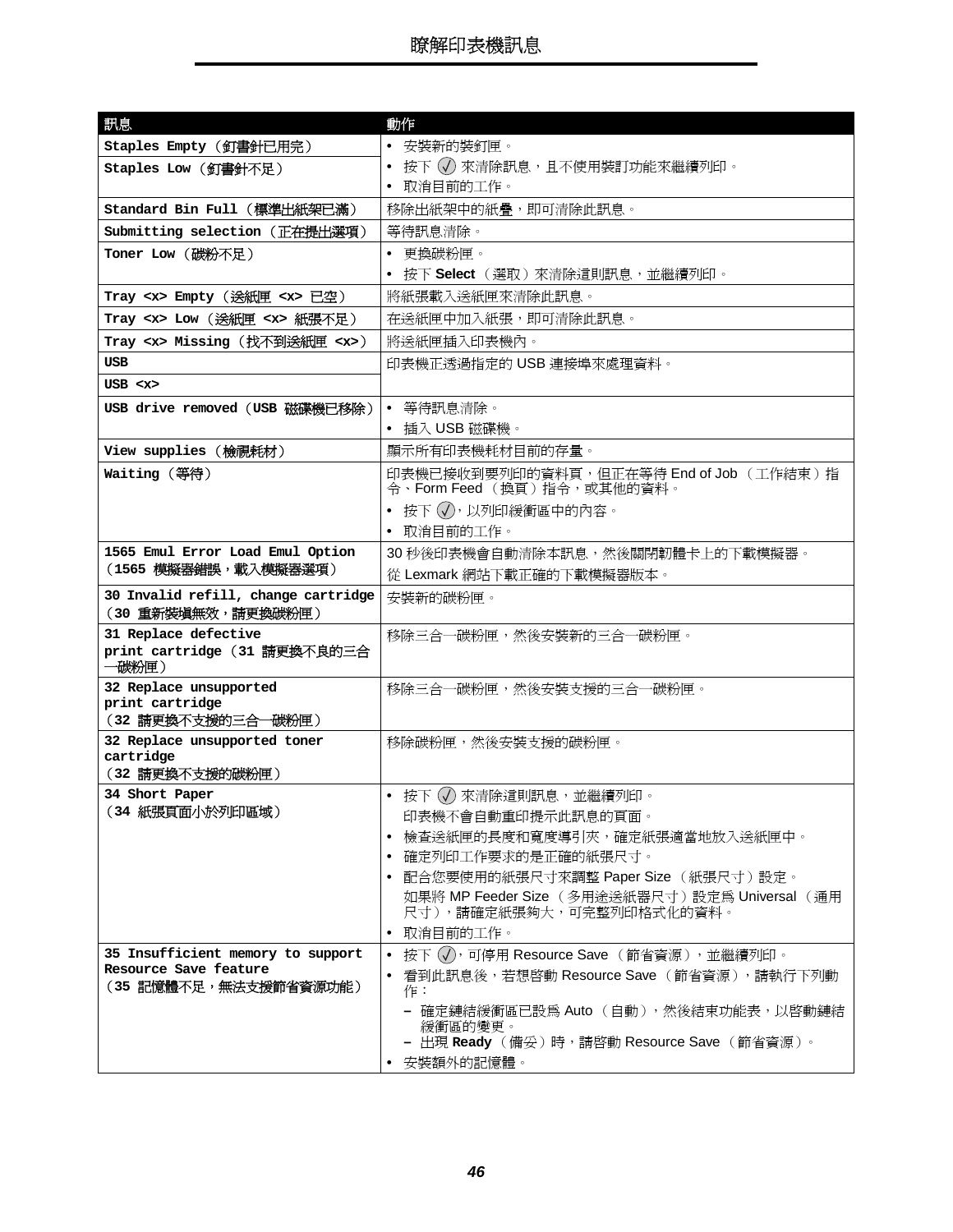<span id="page-46-11"></span><span id="page-46-10"></span><span id="page-46-9"></span><span id="page-46-8"></span><span id="page-46-7"></span><span id="page-46-6"></span><span id="page-46-5"></span><span id="page-46-4"></span><span id="page-46-3"></span><span id="page-46-2"></span><span id="page-46-1"></span><span id="page-46-0"></span>

| 訊息                                                         | 動作                                                          |
|------------------------------------------------------------|-------------------------------------------------------------|
| 37 Insufficient memory to collate                          | ● 按下 (√),可列印已儲存的部份工作,並開始逐份列印其餘的工作。                          |
| job (37 記憶體不足,無法逐份列印工作)                                    | • 取消目前的工作。                                                  |
| 37 Insufficient memory for Flash                           | • 按下 (√) 來停止重組作業,並繼續列印。                                     |
| Memory Defragment operation                                | 刪除印表機記憶體中的字型、巨集和其他資料。                                       |
| (37 記憶體不足,無法進行快閃記憶體重組<br>作業)                               | 安裝額外的印表機記憶體。                                                |
| 37 Insufficient memory, some held                          | 爲了處理目前的工作,印表機刪除了一些保留工作。                                     |
| iobs were deleted<br>(37 記憶體不足,某些保留工作被刪除了)                 | 按下 ▼, 等 √ continue (繼續) 出現時, 再按下 √) 來清除這則訊息。                |
| 37 Insufficient memory, some held                          | 印表機無法回復硬碟上的某些或所有機密或保留工作。                                    |
| jobs were lost                                             | 按下 (√) 來清除這則訊息。                                             |
| (37 記憶體不足,某些保留工作遺失了)                                       |                                                             |
| 38 Memory Full (38 記憶體已滿)                                  | ● 按下 (√) 來清除這則訊息,並繼續列印。                                     |
|                                                            | 此工作可能無法正確列印。                                                |
|                                                            | 取消目前的工作。                                                    |
|                                                            | • 安裝額外的印表機記憶體。                                              |
| 39 Page is too complex to print                            | • 按下 (√) 來清除這則訊息,並繼續列印。                                     |
| (39 頁面太複雜,無法列印)                                            | 此工作可能無法正確列印。                                                |
|                                                            | • 取消目前的工作。                                                  |
|                                                            | 安裝額外的印表機記憶體。                                                |
| 50 PPDS font error (50 PPDS 字型錯<br>誤)                      | • 按下 (√) 來清除這則訊息,並繼續列印。                                     |
|                                                            | 此工作可能無法正確列印。                                                |
|                                                            | • 取消目前的工作。                                                  |
| 51 Defective flash detected<br>(51 偵測到不良的快閃記憶體)            | 按下 (√) 來清除這則訊息,並繼續列印。                                       |
|                                                            | 您必須安裝其他的快閃記憶體,才能將資源下載至快閃記憶體。                                |
| 52 Not enough free space in flash<br>memory for resources  | ● 按下 (√) 來清除這則訊息,並繼續列印。                                     |
| (52 快閃記憶體中的資源可用空間不足)                                       | 先前未儲存在快閃記憶體中的下載字型與巨集都會被刪除。                                  |
|                                                            | 刪除快閃記憶體中儲存的字型、巨集和其他資料。<br>$\bullet$                         |
|                                                            | 安裝容量較大的快閃記憶卡。<br>$\bullet$                                  |
| 53 Unformatted flash detected<br>(53 偵測到未格式化的快閃記憶體)        | 按下 (√) 來清除這則訊息,並繼續列印。                                       |
|                                                            | 您必須先格式化快閃記憶體,才能用它來儲存資源。如果錯誤訊息仍未<br>消失,表示快閃記憶體可能是不良品,必須加以更換。 |
| 54 Serial option <x> error</x>                             | • 確定序列鏈結的設定是否正確,而且您使用的是適當的纜線。                               |
| (54 序列選項 <x> 錯誤)</x>                                       | • 確定印表機和主電腦上的序列介面參數(通訊協定、鮑率、同位元檢查                           |
|                                                            | 及資料位元)的設定正確。                                                |
|                                                            | - 按下 (√) 來清除這則訊息,並繼續列印。<br>$\bullet$                        |
|                                                            | 此工作可能無法正確列印。                                                |
|                                                            | • 請關閉印表機電源,然後再打開電源來重設印表機。                                   |
| 54 Network <x> software error<br/>(54 網路 <x> 軟體錯誤)</x></x> | • 按下 (√) 來清除這則訊息,並繼續列印。                                     |
| 54 Standard network software error                         | 此工作可能無法正確列印。                                                |
| (54 標準網路軟體錯誤)                                              | 寫入網路介面的新韌體。<br>$\bullet$                                    |
|                                                            | • 重設印表機。                                                    |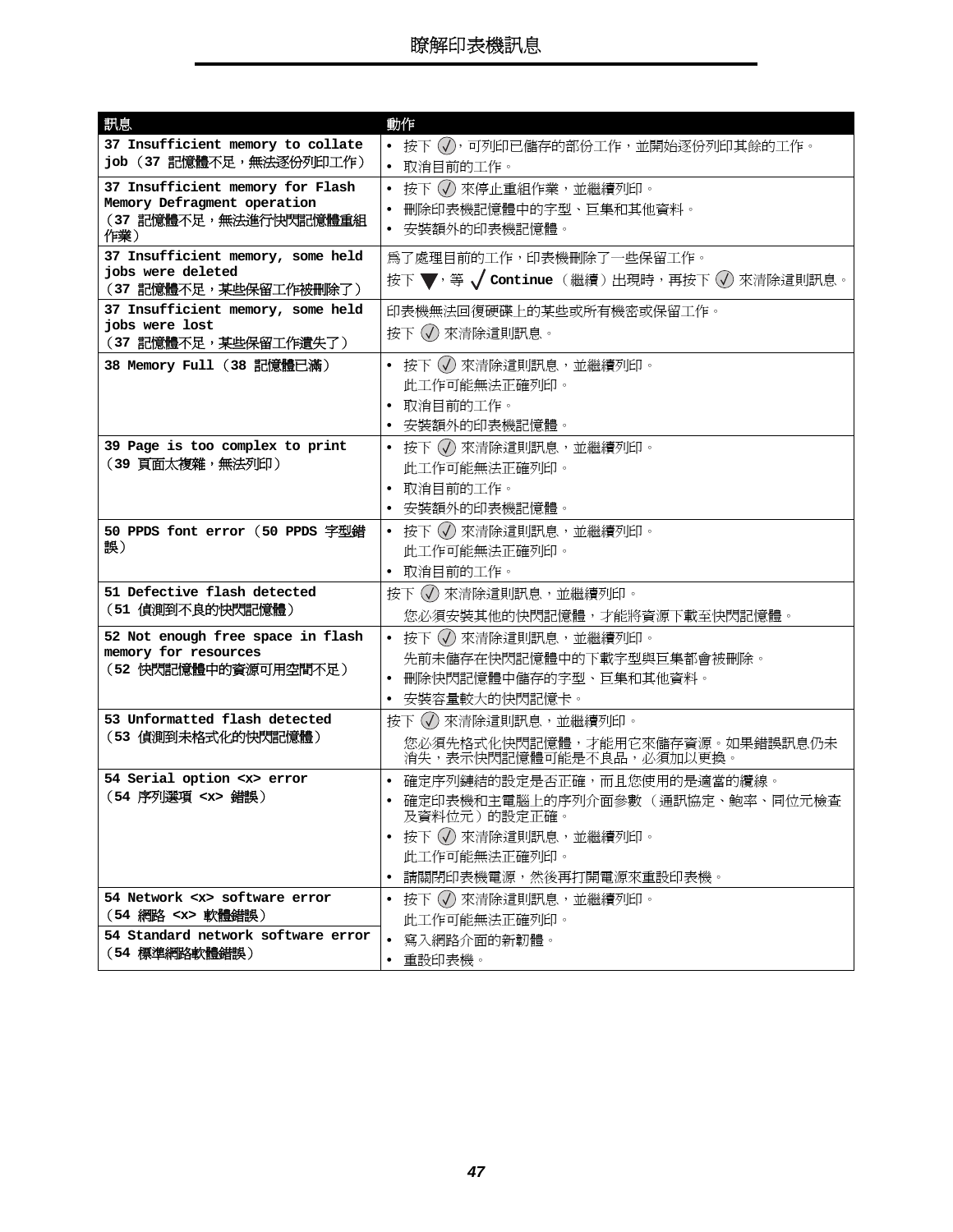<span id="page-47-13"></span><span id="page-47-12"></span><span id="page-47-11"></span><span id="page-47-10"></span><span id="page-47-9"></span><span id="page-47-8"></span><span id="page-47-7"></span><span id="page-47-6"></span><span id="page-47-5"></span><span id="page-47-4"></span><span id="page-47-3"></span><span id="page-47-2"></span><span id="page-47-1"></span><span id="page-47-0"></span>

| 訊息                                                  | 動作                                                        |
|-----------------------------------------------------|-----------------------------------------------------------|
| 55 Unsupported option in slot <x></x>               | 1 關閉印表機電源。                                                |
| (55 插槽 <x> 中有不支援的選購品)</x>                           | 2 拔掉牆上插座的電源線。                                             |
|                                                     | 3 移除不支援的選購品。                                              |
|                                                     | 4 將電源線連接到妥善接地的插座。                                         |
|                                                     | 5 開啓印表機電源。                                                |
| 56 Parallel port <x> disabled</x>                   | • 按下 (√) 來清除這則訊息。                                         |
| (56 平行埠 <x> 已關閉)</x>                                | 印表機隨即捨棄透過平行埠所接收的任何資料。                                     |
| 56 Standard parallel port disabled<br>(56 標準平行埠已關閉) | • 確定 Parallel Buffer (平行緩衝區) 功能表項目未設為 Disabled (已關<br>閉)。 |
| 56 Serial port <x> disabled</x>                     | • 按下 (√) 來清除這則訊息。                                         |
| (56 序列埠 <x> 已關閉)</x>                                | 印表機隨即捨棄透過序列埠所接收的任何資料。                                     |
|                                                     | • 確定 Serial Buffer (序列緩衝區) 功能表項目未設為 Disabled (已關<br>閉)。   |
| 56 USB port <x> disabled</x>                        | • 按下 (√) 來清除這則訊息。                                         |
| (56 USB 連接埠 <x> 已關閉)</x>                            | 印表機隨即捨棄透過 USB 連接埠所接收的任何資料。                                |
|                                                     | • 確定 USB Buffer (USB 緩衝區) 功能表項目未設為 Disabled (已關<br>閉)。    |
| 56 Standard USB port disabled                       | • 按下 (√) 來清除這則訊息。                                         |
| (56 標準 USB 連接埠已關閉)                                  | 印表機隨即捨棄透過 USB 連接埠所接收的任何資料。                                |
|                                                     | • 確定 USB Buffer (USB 緩衝區) 功能表項目未設為 Disabled (已關<br>閉)。    |
| 58 Too many disks installed                         | 1 關閉印表機,並拔掉印表機的電源插頭。                                      |
| (58 安裝了太多磁碟)                                        | 2 移除過多的硬碟。                                                |
|                                                     | 3 插上印表機電源插頭,然後啓動印表機電源。                                    |
| 58 Too many flash options installed                 | 1 關閉印表機,並拔掉印表機的電源插頭。                                      |
| (58 安裝了太多快閃記憶體選購品)                                  | 2 移除過多的快閃記憶體。                                             |
|                                                     | 3 插上印表機電源插頭,然後啓動印表機電源。                                    |
| 58 Too many bins attached                           | 1 關閉印表機,並拔掉印表機的電源插頭。                                      |
| (58 安裝了太多出紙架)                                       | 2 移除多餘的出紙架。                                               |
|                                                     | 3 插上印表機電源插頭,然後啓動印表機電源。                                    |
| 58 Too many trays attached                          | 1 關閉印表機,並拔掉印表機的電源插頭。                                      |
| (58 安裝了太多送紙匣)                                       | 2 移除多餘的裝紙器。                                               |
|                                                     | 3 插上印表機電源插頭,然後啓動印表機電源。                                    |
| 59 Incompatible duplex                              | • 移除雙面列印裝置。                                               |
| (59 雙面列印裝置不相容)                                      | 按下 (√) 來清除訊息,且不使用雙面列印裝置來繼續列印。<br>$\bullet$                |
| 59 Incompatible envelope feeder                     | 移除信封送紙器。                                                  |
| (59 信封送紙器不相容)                                       | 按下 (√) 來清除訊息,且不使用信封送紙器來繼續列印。                              |
| 59 Incompatible output bin <x></x>                  | 移除出紙架。<br>$\bullet$                                       |
| (59 出紙架 <x> 不相容)</x>                                | 按下 (√) 來清除訊息,且不使用所指定的出紙架來繼續列印。<br>$\bullet$               |
| 59 Incompatible tray <x></x>                        | 移除指定的送紙匣。                                                 |
| (59 送紙匣 <x> 不相容)</x>                                | 按下 (√) 來清除訊息,且不使用所指定的送紙匣來繼續列印。                            |
| 61 Remove defective disk                            | - 按下 (√)來清除這則訊息,並繼續列印。                                    |
| (61 移除不良磁碟)                                         | 請先安裝其他硬碟,才能執行需使用硬碟的任何操作。                                  |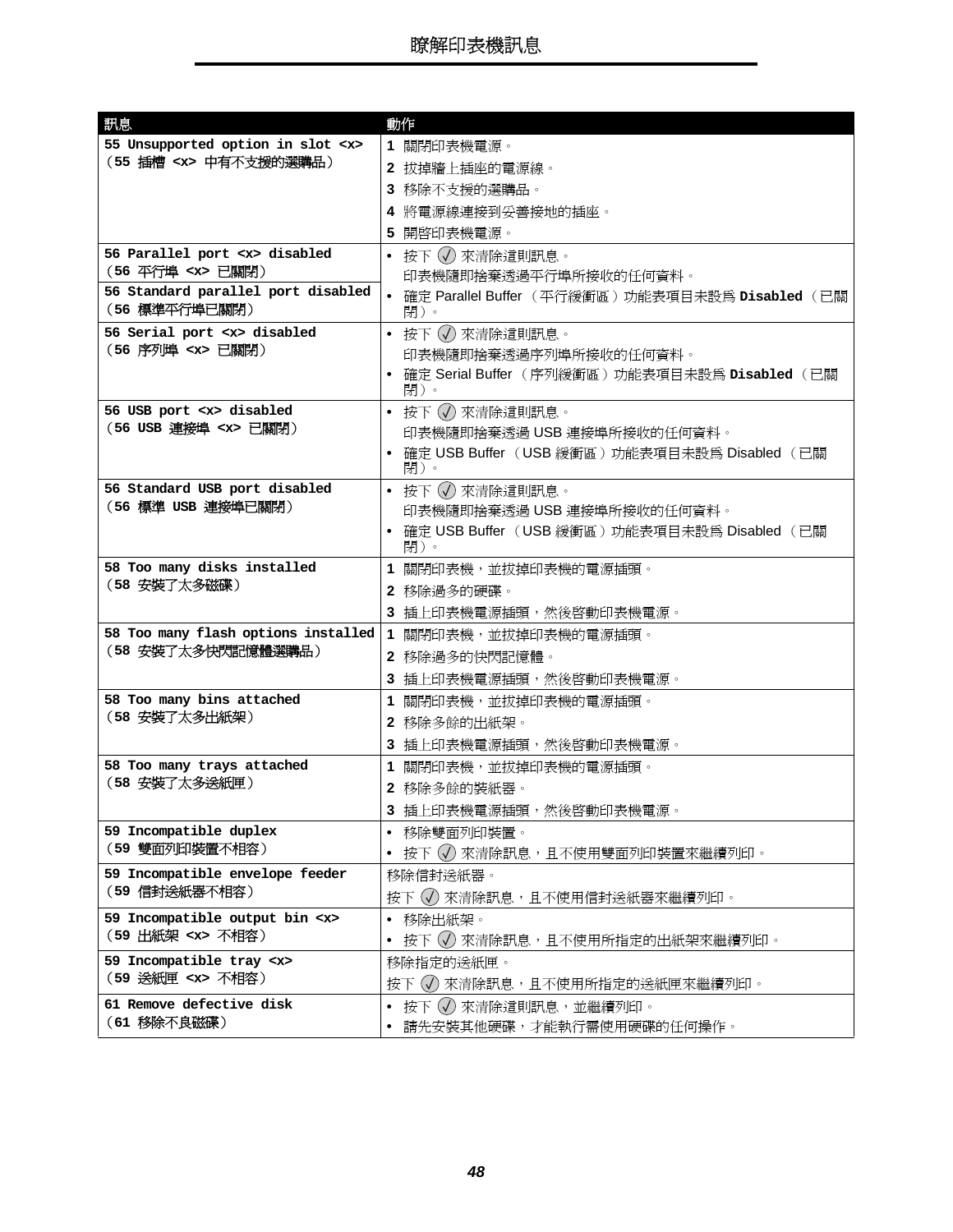<span id="page-48-17"></span><span id="page-48-16"></span><span id="page-48-15"></span><span id="page-48-14"></span><span id="page-48-13"></span><span id="page-48-12"></span><span id="page-48-11"></span><span id="page-48-10"></span><span id="page-48-9"></span><span id="page-48-8"></span><span id="page-48-7"></span><span id="page-48-6"></span><span id="page-48-5"></span><span id="page-48-4"></span><span id="page-48-3"></span><span id="page-48-2"></span><span id="page-48-1"></span><span id="page-48-0"></span>

| • 按下 (√) 來清除這則訊息,並繼續處理。<br>62 Disk full (62 磁碟已滿)<br>先前未儲存在硬碟上的所有資訊都會被刪除。<br>• 刪除硬碟中儲存的字型、巨集和其他資料。<br>• 安裝較大的硬碟。<br>63 Unformatted disk<br>• 按下 (√) 來清除這則訊息,並繼續列印。<br>(63 未格式化的磁碟)<br>將磁碟格式化。<br>如果錯誤訊息仍未消失,表示硬碟可能是不良品,必須加以更換。<br>64 Unsupported disk format<br>• 按下 (√) 來清除這則訊息,並繼續列印。<br>(64 不支援的磁碟格式)<br>• 將磁碟格式化。<br>如果錯誤訊息仍未消失,表示硬碟可能是不良品,必須加以更換。<br>80 Scheduled maintenance advised<br>● 按下 (√) 來清除這則訊息,並繼續列印。<br>(80 建議採取的例行維護)<br>• 更換維護元件,必要的話,請重設印表機維護計數器。<br>• 更換碳粉匣。<br>88 Toner is low (88 碳粉不足)<br>● 按下 (√) 來清除這則訊息,並繼續列印。<br>200.yy Paper jam (200.yy 夾紙)<br>1 清除送紙路徑。<br>2 清除送紙路徑之後,請按下 √ 來回復列印。<br>1 清除送紙路徑。<br>$201.yy$ Paper jam $(201.yy$ 夾紙)<br>2 清除送紙路徑之後,請按下 (√) 來回復列印。<br>1 清除送紙路徑。<br>$202.yy$ Paper jam $(202.yy \cancel{\text{KML}})$<br>2 清除送紙路徑之後,請按下 (√) 來回復列印。<br>210.yy Staple jam, check area H |
|-----------------------------------------------------------------------------------------------------------------------------------------------------------------------------------------------------------------------------------------------------------------------------------------------------------------------------------------------------------------------------------------------------------------------------------------------------------------------------------------------------------------------------------------------------------------------------------------------------------------------------------------------------------------------------------------------------------------------------------------------------------------------------------------------------------------------------------|
|                                                                                                                                                                                                                                                                                                                                                                                                                                                                                                                                                                                                                                                                                                                                                                                                                                   |
|                                                                                                                                                                                                                                                                                                                                                                                                                                                                                                                                                                                                                                                                                                                                                                                                                                   |
|                                                                                                                                                                                                                                                                                                                                                                                                                                                                                                                                                                                                                                                                                                                                                                                                                                   |
|                                                                                                                                                                                                                                                                                                                                                                                                                                                                                                                                                                                                                                                                                                                                                                                                                                   |
|                                                                                                                                                                                                                                                                                                                                                                                                                                                                                                                                                                                                                                                                                                                                                                                                                                   |
|                                                                                                                                                                                                                                                                                                                                                                                                                                                                                                                                                                                                                                                                                                                                                                                                                                   |
|                                                                                                                                                                                                                                                                                                                                                                                                                                                                                                                                                                                                                                                                                                                                                                                                                                   |
|                                                                                                                                                                                                                                                                                                                                                                                                                                                                                                                                                                                                                                                                                                                                                                                                                                   |
|                                                                                                                                                                                                                                                                                                                                                                                                                                                                                                                                                                                                                                                                                                                                                                                                                                   |
|                                                                                                                                                                                                                                                                                                                                                                                                                                                                                                                                                                                                                                                                                                                                                                                                                                   |
|                                                                                                                                                                                                                                                                                                                                                                                                                                                                                                                                                                                                                                                                                                                                                                                                                                   |
|                                                                                                                                                                                                                                                                                                                                                                                                                                                                                                                                                                                                                                                                                                                                                                                                                                   |
|                                                                                                                                                                                                                                                                                                                                                                                                                                                                                                                                                                                                                                                                                                                                                                                                                                   |
|                                                                                                                                                                                                                                                                                                                                                                                                                                                                                                                                                                                                                                                                                                                                                                                                                                   |
|                                                                                                                                                                                                                                                                                                                                                                                                                                                                                                                                                                                                                                                                                                                                                                                                                                   |
|                                                                                                                                                                                                                                                                                                                                                                                                                                                                                                                                                                                                                                                                                                                                                                                                                                   |
|                                                                                                                                                                                                                                                                                                                                                                                                                                                                                                                                                                                                                                                                                                                                                                                                                                   |
|                                                                                                                                                                                                                                                                                                                                                                                                                                                                                                                                                                                                                                                                                                                                                                                                                                   |
|                                                                                                                                                                                                                                                                                                                                                                                                                                                                                                                                                                                                                                                                                                                                                                                                                                   |
|                                                                                                                                                                                                                                                                                                                                                                                                                                                                                                                                                                                                                                                                                                                                                                                                                                   |
| 1 清除送紙路徑。<br>(210.yy 夾釘,請檢查區域 H)<br>2 清除送紙路徑之後,請按下 (√) 來回復列印。                                                                                                                                                                                                                                                                                                                                                                                                                                                                                                                                                                                                                                                                                                                                                                     |
| 1 清除送紙路徑。<br>$231.yy$ Paper jam $(231.yy \cancel{\text{KML}})$                                                                                                                                                                                                                                                                                                                                                                                                                                                                                                                                                                                                                                                                                                                                                                    |
| 2 清除送紙路徑之後,請按下 (√) 來回復列印。                                                                                                                                                                                                                                                                                                                                                                                                                                                                                                                                                                                                                                                                                                                                                                                                         |
| 232.yy Paper jam (232.yy 夾紙)<br>1 清除送紙路徑。                                                                                                                                                                                                                                                                                                                                                                                                                                                                                                                                                                                                                                                                                                                                                                                         |
| 2 清除送紙路徑之後,請按下 (√) 來回復列印。                                                                                                                                                                                                                                                                                                                                                                                                                                                                                                                                                                                                                                                                                                                                                                                                         |
| $233.yy$ Paper jam $(233.yy \cancel{\text{Km}})$<br>1 清除送紙路徑。                                                                                                                                                                                                                                                                                                                                                                                                                                                                                                                                                                                                                                                                                                                                                                     |
| 2 清除送紙路徑之後,請按下(√) 來回復列印。                                                                                                                                                                                                                                                                                                                                                                                                                                                                                                                                                                                                                                                                                                                                                                                                          |
| 1 清除送紙路徑。<br>$234.yy$ Paper jam $(234.yy \cancel{\text{KML}})$                                                                                                                                                                                                                                                                                                                                                                                                                                                                                                                                                                                                                                                                                                                                                                    |
| 2 清除送紙路徑之後,請按下 (√) 來回復列印。                                                                                                                                                                                                                                                                                                                                                                                                                                                                                                                                                                                                                                                                                                                                                                                                         |
| 1 清除送紙路徑。<br>$235.$ yy Paper jam $(235.$ yy 夾紙)                                                                                                                                                                                                                                                                                                                                                                                                                                                                                                                                                                                                                                                                                                                                                                                   |
| 2 清除送紙路徑之後,請按下 (√) 來回復列印。                                                                                                                                                                                                                                                                                                                                                                                                                                                                                                                                                                                                                                                                                                                                                                                                         |
| 1 清除送紙路徑。<br>236.yy Paper jam $(236.$ yy 夾紙)                                                                                                                                                                                                                                                                                                                                                                                                                                                                                                                                                                                                                                                                                                                                                                                      |
| 2 清除送紙路徑之後,請按下 (√) 來回復列印。                                                                                                                                                                                                                                                                                                                                                                                                                                                                                                                                                                                                                                                                                                                                                                                                         |
| 237.yy Paper jam (237.yy 夾紙)<br>1 清除送紙路徑。                                                                                                                                                                                                                                                                                                                                                                                                                                                                                                                                                                                                                                                                                                                                                                                         |
| 2 清除送紙路徑之後,請按下 (√) 來回復列印。                                                                                                                                                                                                                                                                                                                                                                                                                                                                                                                                                                                                                                                                                                                                                                                                         |
| 1 清除送紙路徑。<br>238.yy Paper jam $(238. yy \cancel{K})$                                                                                                                                                                                                                                                                                                                                                                                                                                                                                                                                                                                                                                                                                                                                                                              |
|                                                                                                                                                                                                                                                                                                                                                                                                                                                                                                                                                                                                                                                                                                                                                                                                                                   |
|                                                                                                                                                                                                                                                                                                                                                                                                                                                                                                                                                                                                                                                                                                                                                                                                                                   |
| 2 清除送紙路徑之後,請按下 (√) 來回復列印。<br>239.yy Paper jam (239.yy 夾紙)<br>1 清除送紙路徑。                                                                                                                                                                                                                                                                                                                                                                                                                                                                                                                                                                                                                                                                                                                                                            |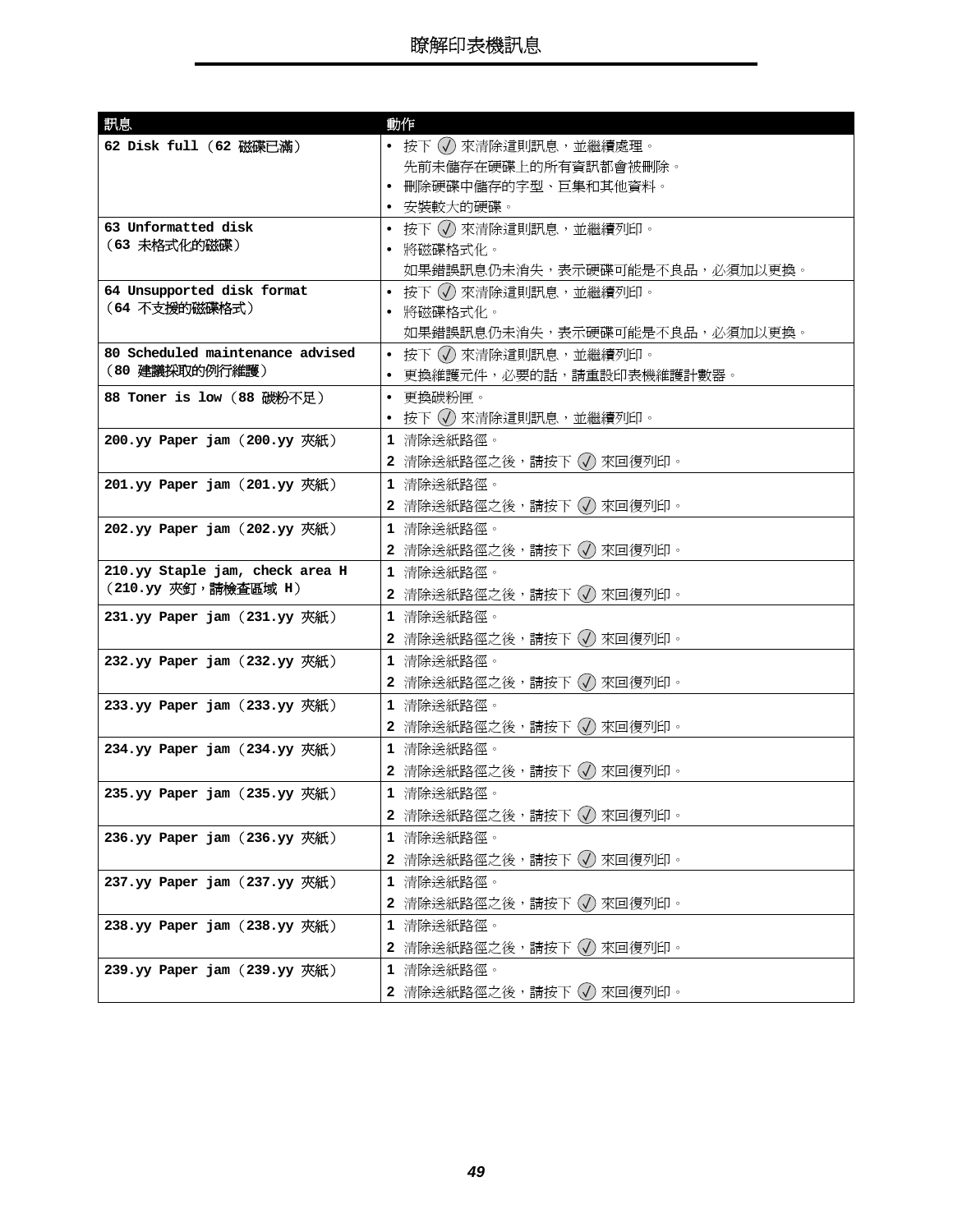<span id="page-49-8"></span><span id="page-49-7"></span><span id="page-49-6"></span><span id="page-49-5"></span><span id="page-49-4"></span><span id="page-49-3"></span><span id="page-49-2"></span><span id="page-49-1"></span><span id="page-49-0"></span>

| 訊息                                                        | 動作                                             |
|-----------------------------------------------------------|------------------------------------------------|
| $24x.yy$ Paper jam $(24x.yy$ 夾紙)                          | 1 清除送紙路徑。                                      |
|                                                           | 2 清除送紙路徑之後,請按下 (√) 來回復列印。                      |
| $250.$ yy Paper jam $(250.$ yy 夾紙)                        | 1 清除送紙路徑。                                      |
|                                                           | 2 清除送紙路徑之後,請按下 √ 來回復列印。                        |
| 260.yy Paper jam (260.yy 夾紙)                              | 1 清除送紙路徑。                                      |
|                                                           | 2 清除送紙路徑之後,請按下 (√) 來回復列印。                      |
| 27x.yy Paper jam (27x.yy 夾紙)                              | 1 清除送紙路徑。                                      |
|                                                           | 2 清除送紙路徑之後,請按下 (√) 來回復列印。                      |
| 280.yy Paper jam (280.yy 夾紙)                              | 1 清除送紙路徑。                                      |
|                                                           | 2 清除送紙路徑之後,請按下 √ 來回復列印。                        |
| $281.yy$ Paper jam $(281.yy \n \mathcal{R}^2\mathcal{M})$ | 1 清除送紙路徑。                                      |
|                                                           | 2 清除送紙路徑之後,請按下 (√) 來回復列印。                      |
| $282$ Staple jam $(282 \n\sqrt{T})$                       | 1 移除出紙架中的紙張。                                   |
|                                                           | 2 清除裝釘器。                                       |
|                                                           | 3 清除裝釘器之後,請按下 (√) 來回復列印。                       |
| $283$ Staple jam $(283 \nabla \mathcal{F} )$              | 1 移除出紙架中的紙張。                                   |
|                                                           | 2 清除裝釘器。                                       |
|                                                           | 3 清除裝釘器之後,請按下 (√) 來回復列印。                       |
| 900-999 Service <message></message>                       | 1 關閉印表機電源。                                     |
| (900-999 維修服務 <訊息>)                                       | 2 拔掉牆上插座的電源線。                                  |
|                                                           | 3 檢查所有電纜的連線。                                   |
|                                                           | 4 將電源線連接到妥善接地的插座。                              |
|                                                           | 5 將印表機重新開機。                                    |
|                                                           | 如果再次出現維修服務訊息,請聯絡維修服務單位,將訊息號碼和問題說<br>明告知維修服務人員。 |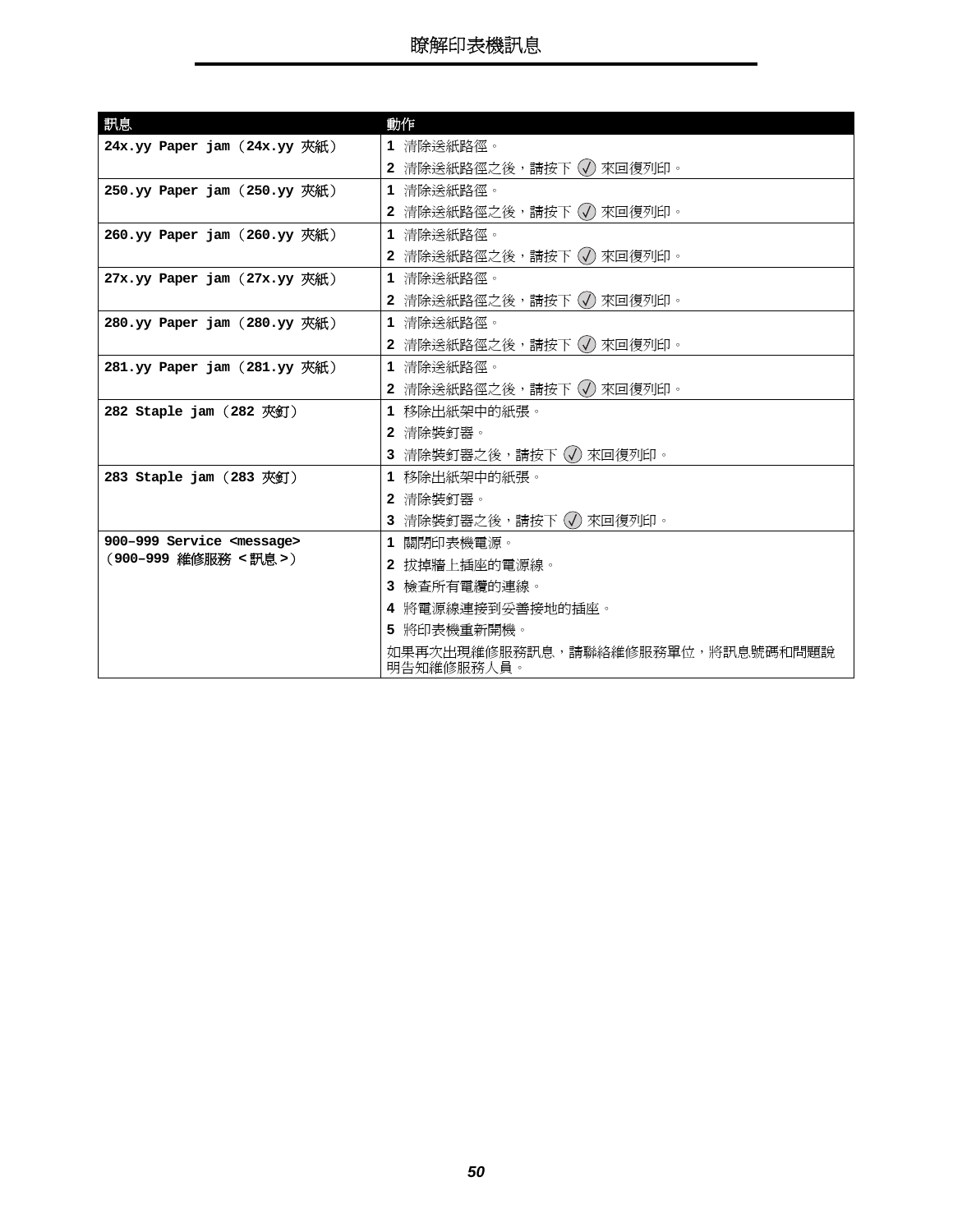

#### 英數字

[1565 Emul Error Load Emul Option](#page-45-0) (1565 模擬器錯誤, 載入模擬器選項) 46 [200.yy Paper jam](#page-48-0) (200.yy 夾紙) 49 [201.yy Paper jam](#page-48-1) (201.yy 夾紙) 49 [202.yy Paper jam](#page-48-2) (202.yy 夾紙) 49 [210.yy Staple jam, check area H](#page-48-3) (210.yy 夾釘,請檢查區 域 H) 49 [231.yy Paper jam](#page-48-4) (231.yy 夾紙) 49 [232.yy Paper jam](#page-48-5) (232.yy 夾紙) 49 [233.yy Paper jam](#page-48-6) (233.yy 夾紙) 49 [234.yy Paper jam](#page-48-7) (234.yy 夾紙) 49 [235.yy Paper jam](#page-48-8) (235.yy 夾紙) 49 [236.yy Paper jam](#page-48-9) (236.yy 夾紙) 49 [237.yy Paper jam](#page-48-10) (237.yy 夾紙) 49 [238.yy Paper jam](#page-48-11) (238.yy 夾紙) 49 [239.yy Paper jam](#page-48-12) (239.yy 夾紙) 49 [24x.yy Paper jam](#page-49-0) (24x.yy 夾紙) 50 [250.yy Paper jam](#page-49-1) (250.yy 夾紙) 50 [260.yy Paper jam](#page-49-2) (260.yy 夾紙) 50 [27x.yy Paper jam](#page-49-3) (27x.yy 夾紙) 50 [280.yy Paper jam](#page-49-4) (280.yy 夾紙) 50 [281.yy Paper jam](#page-49-5) (281.yy 夾紙) 50 [282 Staple jam](#page-49-6) (282 夾釘) 50 [283 Staple jam](#page-49-7) (283 夾釘) 50 [30 Invalid refill, change cartridge](#page-45-1) (30 重新裝塡無效,請 更換碳粉匣) 46 [31 Defective Print Cartridge](#page-45-2) (31 不良的三合一碳粉 匣) 46 [32 Replace unsupported toner cartridge](#page-45-3) (32 請更換不支 援的碳粉匣) 46 [32 Unsupported Print Cartridge](#page-45-4) (32 不支援的三合一碳粉 匣) 46 34 Short Paper (34 [紙張頁面小於列印區域\)](#page-45-5) 46 [37 Insufficient memory for Flash Memory Defragment](#page-46-0)  operation (37記憶體不足,無法進行快閃記憶體重組作 業) 47 [37 Insufficient memory to collate job](#page-46-1) (37 記憶體不足,無 法逐份列印工作) 47 [37 Insufficient memory, some held jobs were deleted](#page-46-2) (37 記憶體不足,某些保留工作被刪除了) 47 [37 Insufficient memory, some held jobs were lost](#page-46-3) (37 記 憶體不足,某些保留工作遺失了) 47 [38 Memory Full](#page-46-4) (38 記憶體已滿) 47 [39 Page is too complex to print](#page-46-5) (39 頁面太複雜,無法列 印) 47 [51 Defective flash detected](#page-46-6) (51 偵測到不良的快閃記憶 體) 47 [52 Not enough free space in flash memory for resources](#page-46-7) (52 快閃記憶體中的資源可用空間不足) 47

[53 Unformatted flash detected](#page-46-8) (53 偵測到未格式化的快 閃記憶體) 47

[54 Network software error](#page-46-9) (54 網路軟體錯誤) 47 [54 Serial option error](#page-46-10) (54 序列選項錯誤) 47 [54 Standard network software error](#page-46-11) (54 標準網路軟體錯 誤) 47 [55 Unsupported option in slot <x>](#page-47-0)(55 插槽 <x> 中有不支 援的選購品) 48 [56 Parallel port disabled](#page-47-1) (56 平行埠已關閉) 48 [56 Serial port disabled](#page-47-2) (56 序列埠已關閉) 48 [56 Standard parallel port disabled](#page-47-3) (56 標準平行埠已關 閉) 48 [56 Standard USB port disabled](#page-47-4)(56 標準 USB 連接埠已關 閉) 48 [56 USB port disabled](#page-47-5) (56 USB 連接埠已關閉) 48 [58 Too many bins attached](#page-47-6) (58 安裝了太多出紙架) 48 [58 Too many disks installed](#page-47-7) (58 安裝了太多磁碟) 48 [58 Too many flash options installed](#page-47-8) (58 安裝了太多快閃 記憶體選購品) 48 [58 Too many trays attached](#page-47-9) (58 安裝了太多送紙匣) 48 [59 Incompatible duplex](#page-47-10) (59 雙面列印裝置不相容) 48 [59 Incompatible envelope feeder](#page-47-11) (59 信封送紙器不相 容) 48 [59 Incompatible output bin](#page-47-12) (59 出紙架不相容) 48 [61 Remove defective disk](#page-47-13) (61 移除不良磁碟) 48 62 Disk full (62 [磁碟已滿\)](#page-48-13) 49 [63 Unformatted disk](#page-48-14) (63 未格式化的磁碟) 49 [64 Unsupported disk format](#page-48-15) (64 不支援的磁碟格式) 49 [80 Scheduled maintenance](#page-48-16) (80 例行維護) 49 [88 Toner is low](#page-48-17) (88 碳粉不足) 49 [900–999 Service](#page-49-8) (900–999 維修服務) 50

#### **A**

Activate (啓動)[, AppleTalk 39](#page-38-3) Activate (啓動)[, LexLink 39](#page-38-4) Activate (啓動) [, netware 38](#page-37-1) [Activating Menu Changes](#page-40-1) (正在啓動功能表變更) 41 [Advanced Status](#page-34-0) (進階狀態), 平行 35 Alarms [\(警示\)](#page-16-0) 17 [allel 44](#page-43-0) [Annotations](#page-23-1) (註解) 24 [AppleTalk 39](#page-38-5) [Assign Type/Bin](#page-13-3) (指定類型 / 出紙架) 14 Auto Fit [\(自動配合\)](#page-28-2) 29

#### **B**

[Backgrounds](#page-27-1) (背景) , HTML 28 **Baud** [\(鮑率\)](#page-36-0) 37 [Blank Pages](#page-19-1) (空白頁) 20 [Brightness](#page-22-2) (亮度) 23 Busy [\(忙碌狀態\)](#page-40-2) 41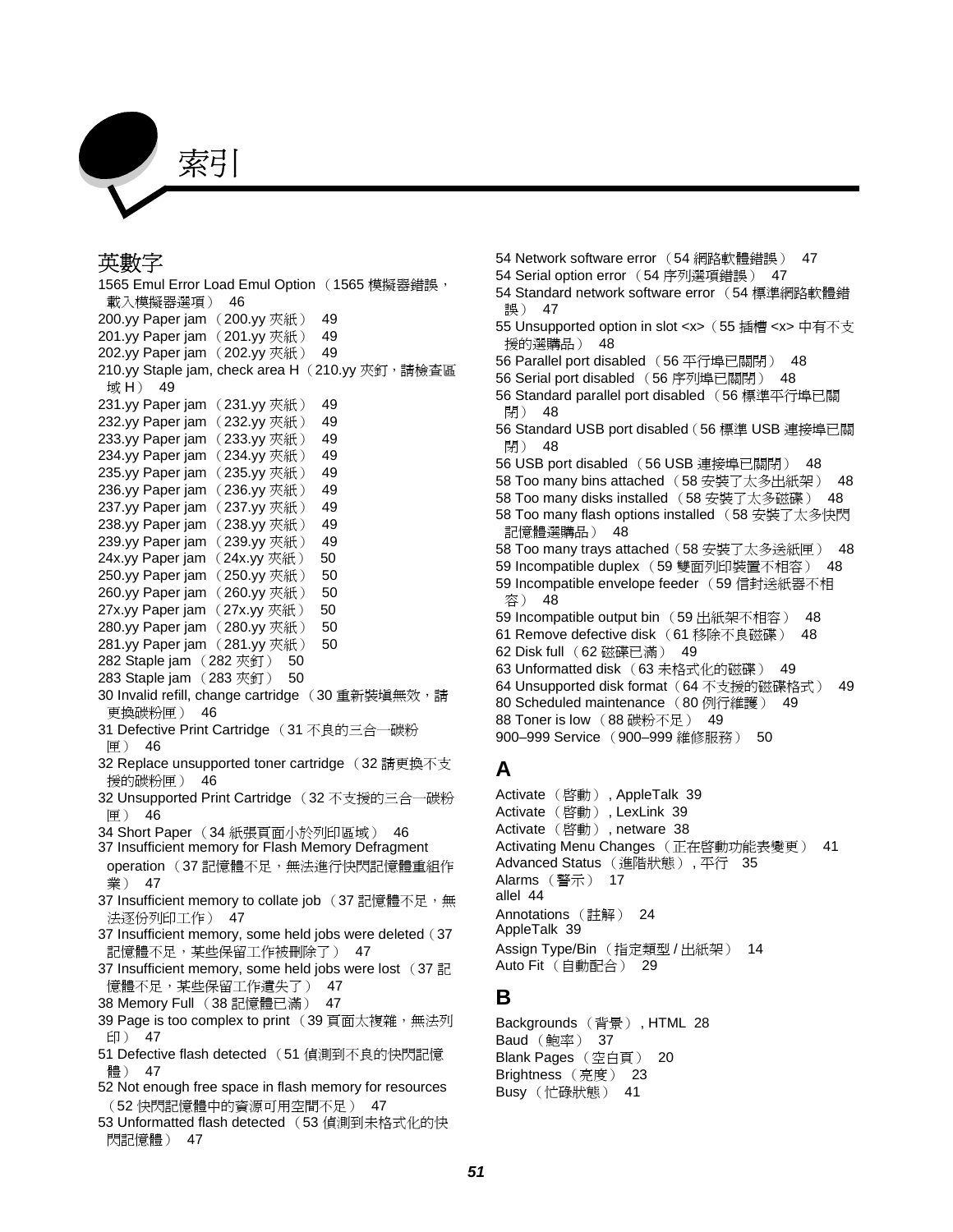### **C**

Calibrating [\(正在校準\)](#page-40-3) 41 [Cancel not available](#page-40-4) (無法取消) 41 Cancelling Job [\(正在取消工作\)](#page-40-5) 41 Change (變更) [41](#page-40-6), [41](#page-40-7), [41](#page-40-8) [Check duplex connection](#page-40-9) (檢查雙面列印裝置的連 接) 41 Check tray connection (請檢查送紙匣 的連接) [41](#page-40-10) [Clearing job accounting statistics](#page-40-11) (正在清除工作統計記 錄) 41 [Close Door or Insert Cartridge](#page-40-12) (關上門或插入碳粉 匣) 41 Close finisher side door [\(關閉分頁裝訂器的側門\)](#page-40-13) 41 [Close Finisher Top Cover](#page-40-14) (關上分頁裝訂器頂蓋) 41 Collation [\(逐份列印\)](#page-20-0), 啓動 21 Configure Bins [\(配置出紙架\)](#page-12-1) 13 Configure MP [\(配置多用途送紙器\)](#page-8-1) 9 [Connection Guide](#page-39-9) (連線指南) , 說明 40 Contrast [\(對比\)](#page-22-3) 23 Copies [\(列印份數\)](#page-40-15) 41 Copies [\(列印份數\)](#page-19-2) , 指定數量 20 [Coverage Estimator](#page-23-2) (覆蓋率估計器) 24 [Custom Paper Type](#page-11-2) (自訂紙張類型) 12

### **D**

Data Bits [\(資料位元\)](#page-36-1) 37 [Default Source](#page-6-4) (預設來源) 7 Defragment Flash [\(重組快閃記憶體\)](#page-23-3) 24 Defragmenting Flash [\(正在重組快閃記憶體\)](#page-40-16) 41 [Delete all confidential jobs](#page-41-0) (刪除所有機密工作) 42 Delete all [\(全部刪除\)](#page-41-1) 42 Delete [\(刪除\)](#page-40-17) 41 Deleting [\(正在刪除\)](#page-41-2) 42 Device Statistics [\(裝置統計記錄\)](#page-13-4) 14 [Disabling DLE](#page-41-3) (正在關閉 DLE) 42 Disabling Menus [\(正在關閉功能表\)](#page-41-4) 42 [Disk corrupted](#page-41-5) (磁碟損毀) 42 [Disk Recovery x/5 yyy%](#page-41-6) (磁碟回復 x/5 yyy%) 42 [Display Language](#page-15-3) (顯示語言) 16 [Download Target](#page-18-0) (下載目標) 19

### **E**

[Emulation Settings](#page-25-0) (模擬模式設定) , PCL 26 [ENA Address](#page-32-0) (ENA 位址) , USB 33 [ENA Gateway](#page-32-1) (ENA 閘道) , USB 33 [ENA Netmask](#page-32-2) (ENA 網路遮罩) , USB 33 Enabling Menus (正在啓動功能表) 42 [Encrypting Disk yyy%](#page-41-8) (正在加密磁碟 yyy%) 42 Enter PIN to lock [\(請輸入密碼來鎖定\)](#page-41-9) 42 Enter PIN [\(請輸入密碼\)](#page-41-10) 42 [Envelope Enhance](#page-9-3) (增強信封) 10 [Error printing from USB drive](#page-41-11) (從 USB 磁碟機列印時發生 錯誤) 42 [Error reading USB drive](#page-41-12) (讀取 USB 磁碟機時發生錯 誤) 42 [Ethernet 802.2](#page-37-2) (乙太網路 802.2) , netware 38 [Ethernet 802.3](#page-37-3) (乙太網路 802.3) , netware 38 [Ethernet SNAP, netware 38](#page-37-4) [Ethernet Type II](#page-37-5) (乙太網路 Type II) , netware 38

#### **F**

```
Factory Defaults (出廠預設值) 20, 23
Feed Direction (送紙方向) 12
Finishing Menu (輸出處理功能表) 20
Flushing buffer (正在清光緩衝區) 42
Font Name (字型名稱) , HTML 28
Font Name (字型名稱) , PCL 25
Font Priority (字型優先順序) 25
Font Size (字型大小) , HTML 28
Font Source (字型來源) , PCL 25
Format Disk (格式化磁碟) 24
Format Flash (格式化快閃記憶體) 23
Formatting Disk yyy% (正在格式化磁碟 yyy%) 42
Formatting Disk (正在格式化磁碟) 42
Formatting Flash (正在格式化快閃記憶體) 42
```
### **H**

Help Menu [\(說明功能表\)](#page-38-6) 39 Hex Trace (16 [進位追蹤模式\)](#page-23-5) 24, [42](#page-41-16) [Honor DSR](#page-37-6) (優先 DSR) 38 Honor Init [\(優先起始\)](#page-34-1) , 平行 35 [HTML Menu](#page-27-4) (HTML 功能表) 28 HTML [列印方向](#page-27-5) 28 HTML [字型大小](#page-27-3) 28 HTML [字型名稱](#page-27-2) 28 [HTML](#page-27-1) 背景 28 HTML [調整比例](#page-27-6) 28 [HTML](#page-27-7) 邊界 28

#### **I**

Image Menu [\(影像功能表\)](#page-28-3) 29 [Information Guide](#page-39-10) (資訊指南) , 說明 40 [Insert Staple Cartridge](#page-41-17) (插入裝釘匣) 42 [Insert Tray <x>](#page-41-18) (插入送紙匣 <x>) 42 Install bin (安裝出紙架 ) [43](#page-42-0) Install duplex [\(安裝雙面列印裝置\)](#page-42-1) 43 [Install envelope feeder](#page-42-2) (安裝信封送紙器) 43 Install tray (安裝送紙匣 ) [43](#page-42-3) [Insufficient memory to support Resource Save feature](#page-45-6) (記憶體不足,無法支援節省資源功能) 46 [Internal System Error Reload Bookmarks](#page-42-4) (內部系統錯 誤,請重新載入書籤) 43 [Internal System Error, Reload Security Certificates](#page-42-5) (內部 系統錯誤,請重新載入安全憑證) 43 Invalid Engine Code [\(無效的引擎程式碼\)](#page-42-6) 43 Invalid Network Code (無效的網路 程式碼) [43](#page-42-7) Invalid PIN [\(無效的密碼\)](#page-42-8) 43 Invert [\(相反\)](#page-28-4) 29 [IPv6 30](#page-29-2)

### **J**

[Job Accounting](#page-18-1) (工作統計) 19 Job Buffering [\(工作緩衝\)](#page-32-3) , USB 33 Job Buffering [\(工作緩衝\)](#page-33-1) , 平行 34 Job Buffering [\(工作緩衝\)](#page-35-1) , 序列 36 Job Buffering [\(工作緩衝\)](#page-30-1) , 網路 31 [Job Expiration](#page-28-5) (工作期滿) 29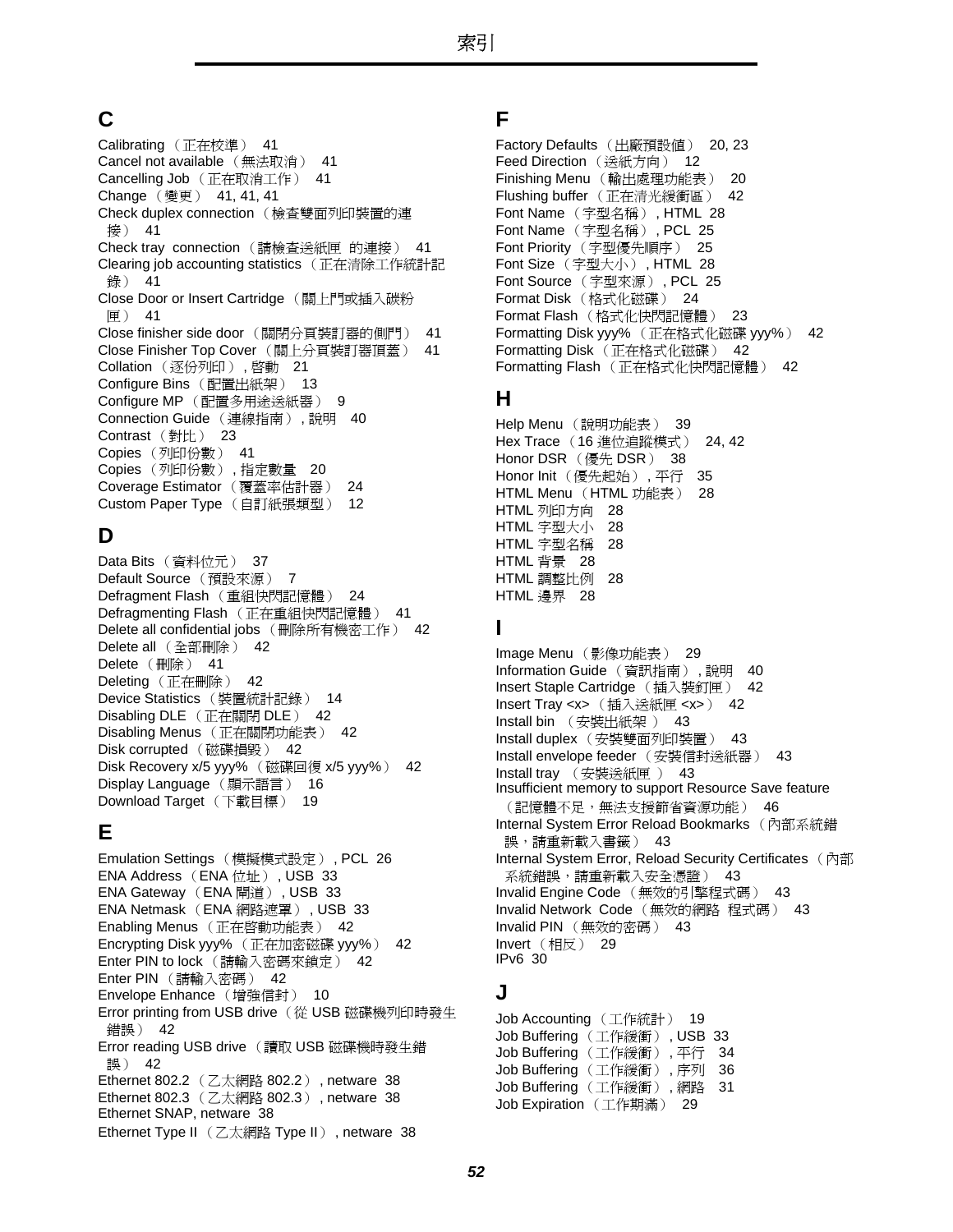### **L**

[LexLink 39](#page-38-7) [Load Manual <Custom String>](#page-42-9) (手動載入 < 自訂字串  $> 43$ [Load Manual <Custom Type>](#page-42-10) (手動載入 < 自訂類型  $> 43$ [Load Manual <size> <type>](#page-42-11) (手動載入 < 尺寸 > < 類型  $> 9$  43 [Load Manual <size>](#page-42-12) (手動載入 < 尺寸 >) 43 Load Staples [\(載入釘書針\)](#page-42-13) 43

#### **M**

[Mac Binary PS](#page-32-4) (Mac 二進位碼 PS) , USB 33 [Mac Binary PS](#page-34-2) (Mac 二進位碼 PS) , 平行 35 [Mac Binary PS](#page-31-1) (Mac 二進位碼 PS) , 網路 32 [Maintenance](#page-42-14) (80 例行維護) 43 [Manual Envelope Size](#page-8-2) (手動送信封尺寸) 9 [Manual Envelope Type](#page-8-3) (手動送信封類型) 9 [Manual Paper Size](#page-8-4) (手動紙張尺寸) 9 [Manual Paper Type](#page-8-5) (手動紙張類型) 9 Margin (邊界) [, HTML 28](#page-27-7) Max Invalid PIN [\(無效密碼上限\)](#page-28-6) 29 Media Guide [\(材質指南\)](#page-39-11) , 說明 40 Menu Map [\(功能表圖\)](#page-39-12),說明 40 [Menu Settings Page](#page-13-5) (功能表設定頁) 14 [Menus are Disabled](#page-42-15) (功能表已關閉) 43 [Moving Guide](#page-39-13) (移動指南) , 說明 40 MP Feeder Size [\(多用途送紙器尺寸\)](#page-7-0) 8 MP Feeder Type [\(多用途送紙器類型\)](#page-7-1) 8 Multipage Border [\(縮版併印邊框\)](#page-21-0) 22 Multipage Order [\(縮版併印順序\)](#page-21-1) 22 [Multipage Print](#page-20-1) (縮版併印) 21 Multipage View [\(縮版併印檢視\)](#page-21-2) 22

### **N**

[Netware Menu](#page-37-7) (NetWare 功能表) 38 [Netware Setup Page](#page-14-5) (Netware 設定頁) 15 Network Buffer [\(網路緩衝區\)](#page-30-2) 31 [Network interface](#page-42-16) (網路介面) 43 Network Ports [\(網路連接埠\)](#page-29-3) 30 [Network Setup Page](#page-14-6) (網路設定頁) 15 [Network <x>](#page-42-17) (網路 <x>) 43 No held jobs [\(沒有保留工作\)](#page-43-1) 44 No jobs found [\(找不到工作\)](#page-43-2) 44 No jobs to cancel [\(沒有要取消的工作\)](#page-43-3) 44 No recognized file types [\(沒有已辨識的檔案類型\)](#page-43-4) 44 [NPA Mode](#page-31-2) (NPA 模式) , USB 32 [NPA Mode](#page-33-2) (NPA 模式) , 平行 34 [NPA Mode](#page-35-2) (NPA 模式) , 序列 36 [NPA Mode](#page-30-3) (NPA 模式) , 網路 31 [NSQ/GSQ mode](#page-37-8) (NSQ/GSQ 模式) , netware 38

### **O**

Offset Pages [\(頁面偏位\)](#page-21-3) 22 Orientation [\(列印方向\)](#page-27-5) , HTML 28 Orientation (列印方向) [, Image Menu](#page-28-7) (影像功能 表) 29 Output Bin [\(出紙架\)](#page-12-2) 13 Overflow Bin Full [\(溢出出紙架已滿\)](#page-43-5) 44

#### **P**

Packet Burst [\(分封脈衝\)](#page-37-9) , netware 38 [Paper Loading](#page-10-1) (紙張載入) 11 Paper Size [\(紙張尺寸\)](#page-6-5) 7 [Paper Texture](#page-9-4) (紙張材質) 10 Paper Type [\(紙張類型\)](#page-6-5) 7 Paper Weight [\(紙張重量\)](#page-10-2) 11 Parallel Buffer [\(平行緩衝區\)](#page-33-3) 34 [Parallel interface](#page-43-6) (平行介面) 44 Parallel Menu [\(平行功能表\)](#page-33-4) 34 [Parallel Mode 2](#page-34-3) (平行模式 2) 35 Parity [\(同位元檢查\)](#page-36-2) 37 [PCL Menu](#page-24-5) (PCL 功能表) 25 [PCL SmartSwitch](#page-31-3) (PCL 自動辨識切換) , USB 32 [PCL SmartSwitch](#page-35-3) (PCL 自動辨識切換) , 序列 36 [PCL SmartSwitch](#page-30-4) (PCL 自動辨識切換) , 網路 31 PCL SmartSwitch (PCL 自動辨識切換), 平行 34 PCL [字型名稱](#page-24-2) 25 PCL [字型來源](#page-24-4) 25 PCL [紙匣重新編號](#page-26-0) 27 PCL [符號集](#page-24-6) 25 PCL [模擬模式設定](#page-25-0) 26 [PDF Menu](#page-23-6) (PDF 功能表) 24 [Port disabled Remove USB drive](#page-43-7) (連接埠已關閉,請移除 USB 磁碟機) 44 [Portrait Height](#page-11-4) (直印高度) 12 Portrait Width [\(直印寬度\)](#page-11-5) 12 [PostScript Menu](#page-24-7) (PostScript 功能表) 25 Power Saver [\(省電模式\)](#page-16-1) 17, [44](#page-43-8) Print All [\(全部列印\)](#page-39-14) , 說明 40 Print Area [\(列印範圍\)](#page-18-2) 19 Print Defects [\(列印瑕疵\)](#page-39-15) , 說明 40 [Print Directory](#page-15-4) (列印目錄) 16 Print Fonts [\(列印字型\)](#page-14-7) 15 [Print PS Error](#page-24-8) (列印 PS 錯誤) 25 Print Quality [\(列印品質\)說明](#page-39-16) 40 **[Print Recovery](#page-17-0)** (列印回復) 18 [Print Resolution](#page-22-6) (列印解析度) 23 Printer busy [\(印表機忙碌中\)](#page-43-9) 44 [Printer Language](#page-18-3) (印表機語言) 19 [Printer locked, enter PIN to unlock](#page-43-10) (印表機已鎖定,請輸 入密碼來解除鎖定) 44 [Printing Alignment Page](#page-43-11) (正在列印校正頁) 44 [Printing from USB drive](#page-43-12) (正在從 USB 磁碟機列印) 44 [Printing Guide](#page-39-17) (列印指南) , 說明 40 Printing [\(列印中\)](#page-43-13) 44 Profiles List [\(設定檔清單\)](#page-14-8) 15 [Programming Disk](#page-43-14) (正在寫入硬碟) 44 Programming Flash [\(正在寫入快閃記憶體\)](#page-43-15) 44 [Programming System Code](#page-43-16) (正在寫入系統碼) 44 Protocol [\(通訊協定\)](#page-34-4) , 平行 35 [PS SmartSwitch](#page-31-4) (PS 自動辨識切換) , USB 32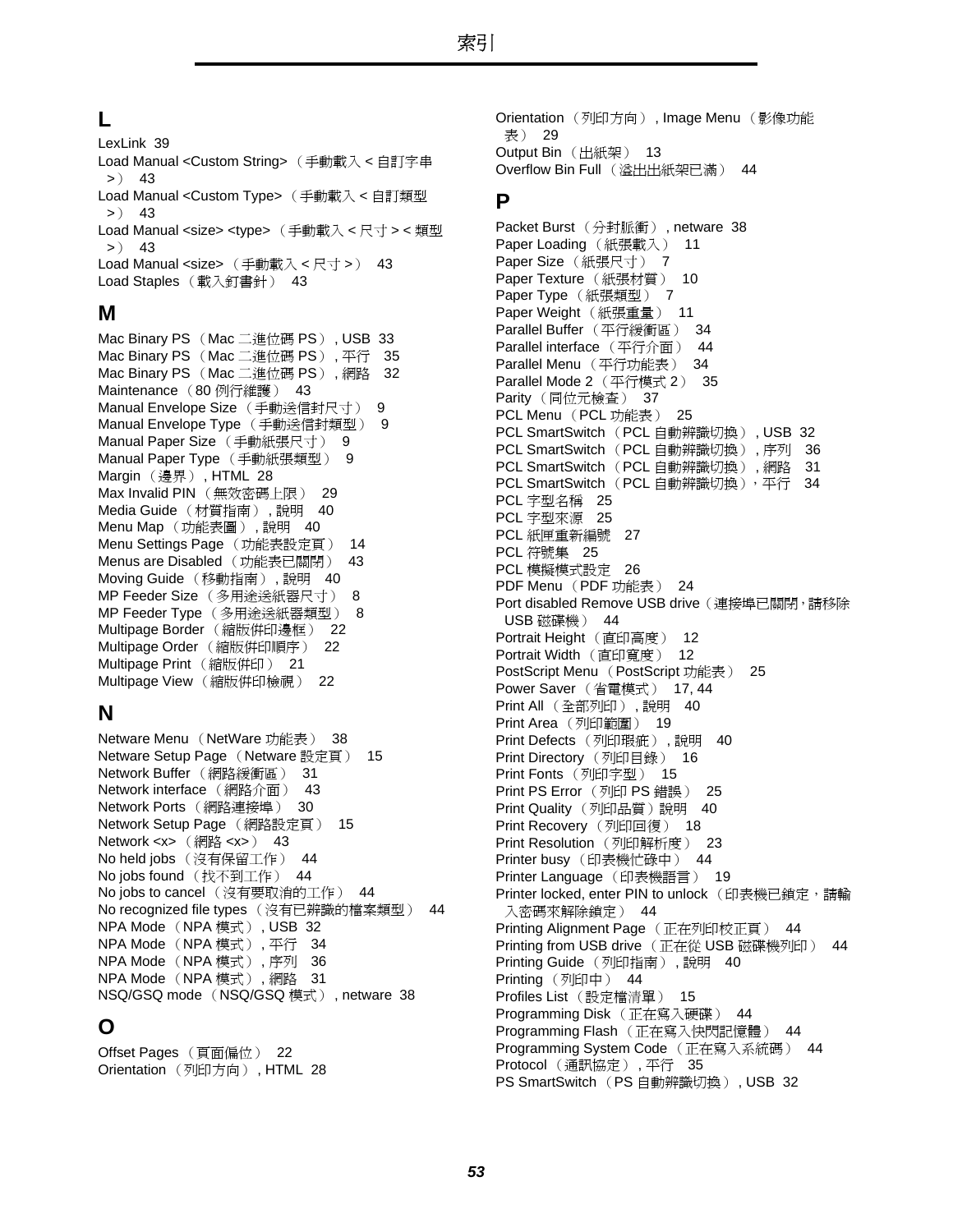[PS SmartSwitch](#page-33-6) (PS 自動辨識切換) , 平行 34 [PS SmartSwitch](#page-35-4) (PS 自動辨識切換) , 序列 36 [PS SmartSwitch](#page-30-5) (PS 自動辨識切換) , 網路 31

### **Q**

Quality Menu [\(品質功能表\)](#page-22-7) 23

### **R**

[Reading USB drive](#page-43-17) (正在讀取 USB 磁碟機) 44 Ready [\(備妥\)](#page-43-18) 44 Reattach bin (重新安裝出紙架 ) [44](#page-43-19) Reattach bins [\(重新安裝出紙架\)](#page-44-0) 45 [Reattach envelope feeder](#page-44-1) (重新安裝信封送紙器) 45 [Remote Management Active](#page-44-2) (遠端管理作用中) 45 [Remove Held Jobs](#page-22-8) (移除保留工作) 23 [Remove paper from all bins](#page-44-3) (移除所有出紙架中的紙 張) 45 [Remove paper from bin <x>](#page-44-4) (移除出紙架 <x> 中的紙 張) 45 [Remove paper from standard output bin](#page-44-5)(移除標準出紙架 中的紙張) 45 Reports [\(報告\)](#page-13-6) 14 Resetting Active Bin [\(正在重設作用中的出紙架\)](#page-44-6) 45 [Resetting the Printer](#page-44-7) (正在重設印表機) 45 [Resource Save](#page-18-4) (節省資源) 19 Restore Held Jobs [\(回復保留的工作\)](#page-44-8) 45 [Restoring Factory Defaults](#page-44-9) (正在回復出廠預設值) 45 [Restoring Held Job xxx/yyy](#page-44-10) (正在回復保留的工作 xxx/ yyy) 45 [Robust XON 37](#page-36-3)

### **S**

Scale to Fit [\(調整為適合的比例\)](#page-23-7) 24 Scale (比例) [, HTML 28](#page-27-6) Scaling (調整比例) , Image Menu [\(影像功能表\)](#page-28-8) 29 Security [\(安全性\)](#page-28-9) 29 [Separator Sheets](#page-20-2) (分隔頁) 21 [Separator Source](#page-20-3) (分隔頁來源) 21 [Serial and Serial Option Ports](#page-35-5) (序列埠和選購性序列 埠) 36 Serial Buffer [\(序列緩衝區\)](#page-35-6) 36 Serial Menu [\(序列功能表\)](#page-35-5) 36 Serial Protocol [\(序列通訊協定\)](#page-36-4) 37 [Serial <x>](#page-44-11) (序列 <x>) 45 Set Zone (設定區域) [, AppleTalk 39](#page-38-8) Setup Menu [\(設定功能表\)](#page-15-5) 16 [Some held jobs were lost](#page-44-12) (某些保留工作遺失了) 45 Standard Bin Full [\(標準出紙架已滿\)](#page-45-7) 46 Staple Job [\(裝訂工作\)](#page-21-4) 22 Staples Empty [\(釘書針已用完\)](#page-45-8) 46 Staples Low [\(釘書針不足\)](#page-45-9) 46 [Submitting selection](#page-45-10) (正在提出選項) 46 [Substitute Size](#page-9-5) (替代尺寸) 10 [Symbol Set](#page-24-6) (符號集) , PCL 25

#### **T**

```
TCP/IP 30
Textured Paper (具特定質地的紙張) 10
Timeouts (逾時) 18
Toner Darkness (碳粉明暗度) 23
Toner Low (碳粉不足) 46
Tray Size (送紙匣 尺寸) 7
Tray Type (送紙匣 類型) 8
Tray Renumber (紙匣重新編號) , PCL 27
Tray <x> Empty (送紙匣 <x> 已空) 46
Tray <x> Low (送紙匣 <x> 紙張不足) 46
Tray <x> Missing (找不到送紙匣 <x>) 46
twork 44
```
### **U**

[Units of Measure](#page-11-6) (測量單位) 12 [Universal Paper Size](#page-11-7) (通用紙張尺寸) 12 [USB Buffer](#page-32-5) (USB 緩衝區) 33 [USB Direct interface](#page-32-6) (USB 直接介面) 33 [USB drive removed](#page-45-15) (USB 磁碟機已移除) 46  $USB < x > 46$ [USB](#page-45-17) 埠 46 Utilities Menu [\(公用程式功能表\)](#page-22-10) 23

### **V**

View Address (檢視位址) [, AppleTalk 39](#page-38-9) View Login Name [\(檢視登入名稱\)](#page-37-10) , netware 38 View Name (檢視名稱) [, AppleTalk 39](#page-38-10) [View Network Number](#page-37-11) (檢視網路號碼) , netware 38 [View Nickname](#page-38-11) (檢視別名) , LexLink 39 View Print Mode [\(檢視列印模式\)](#page-37-12) , netware 38 [View supplies](#page-45-18) (檢視耗材) 46

### **W**

Waiting [\(等待\)](#page-45-19) 46

#### 三畫

[工作計數統計](#page-23-8) 24 [工作統計](#page-18-1) 19

#### 五畫

出紙架 [指定](#page-13-3) 14 [配置](#page-12-1) 13 [輸出](#page-12-2) 13 [功能表按鈕](#page-4-1) 5 [功能表圖](#page-3-1) 4 [平行選項](#page-33-4) 34 [目錄列印](#page-15-4) 16

#### 六畫

[列印註解](#page-23-1) 24 [回復預設值](#page-19-3) 20 [字型列印](#page-14-7) 15